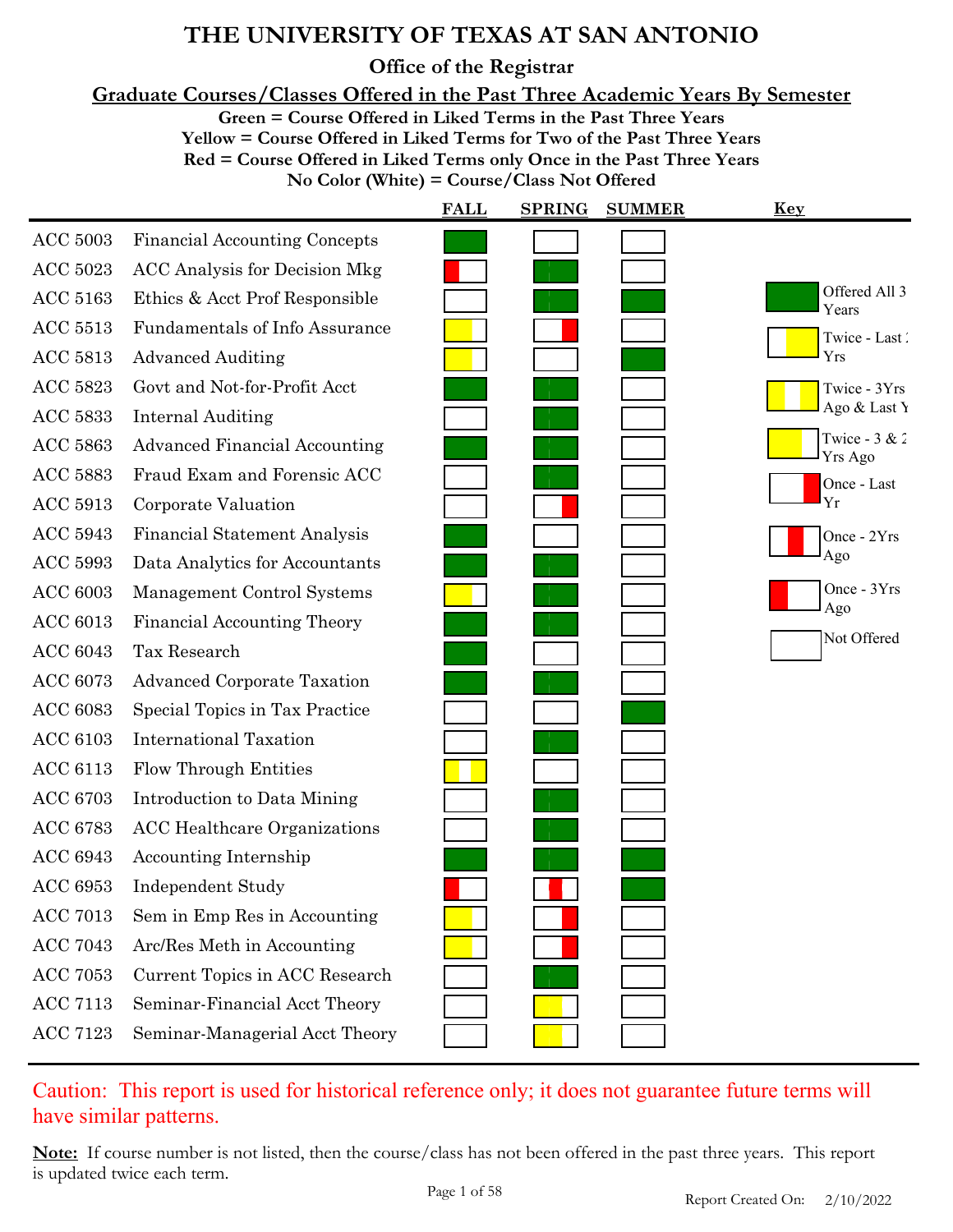**Office of the Registrar**

**Graduate Courses/Classes Offered in the Past Three Academic Years By Semester**

**Green = Course Offered in Liked Terms in the Past Three Years**

**Yellow = Course Offered in Liked Terms for Two of the Past Three Years Red = Course Offered in Liked Terms only Once in the Past Three Years**

**No Color (White) = Course/Class Not Offered**

|                                 | <b>FALL</b> | <b>SPRING</b> | <b>SUMMER</b> | <b>Key</b>                 |
|---------------------------------|-------------|---------------|---------------|----------------------------|
| Doctoral Research               |             |               |               |                            |
| Doctoral Research               |             |               |               |                            |
| Doctoral Dissertation           |             |               |               | Offered All 3<br>Years     |
| Doctoral Dissertation           |             |               |               | Twice - Last               |
| Doctoral Dissertation           |             |               |               | Yrs                        |
| Seminar-Rsrch Method & Writing  |             |               |               | Twice - 3Yrs               |
| Topics in Art History           |             |               |               | Ago & Last Y               |
| Topics Contemp Latin Amer Art   |             |               |               | Twice - $3 & 2$<br>Yrs Ago |
| Practicum Art Hist & Criticism  |             |               |               | Once - Last                |
| Art Gallery & Museum Practices  |             |               |               | Yr                         |
| Seminar in Art History          |             |               |               | Once - 2Yrs                |
| Independent Study               |             |               |               | Ago                        |
| Comprehensive Examination       |             |               |               | Once - 3Yrs<br>Ago         |
| Master's Thesis                 |             |               |               |                            |
| Introduction to Industrial Mat  |             |               |               | Not Offered                |
| Internship & Research Project   |             |               |               |                            |
| History, Method, Theory Of Arch |             |               |               |                            |
| Theory in Cultural Anthro       |             |               |               |                            |
| Seminar-Lab Methods in Anthro   |             |               |               |                            |
| Adv. Biological Anthropology    |             |               |               |                            |
| Prof Skills Development         |             |               |               |                            |
| Hunters And Gatherers           |             |               |               |                            |
| Sem Arch Research Techniques    |             |               |               |                            |
| Sem: Arch Amer Sw & Adj Region  |             |               |               |                            |
| Landscape and Settlement        |             |               |               |                            |
| Anthropology and Science        |             |               |               |                            |
| <b>Teaching Anthropology</b>    |             |               |               |                            |
| Anthropology of Space & Place   |             |               |               |                            |
|                                 |             |               |               |                            |

Caution: This report is used for historical reference only; it does not guarantee future terms will have similar patterns.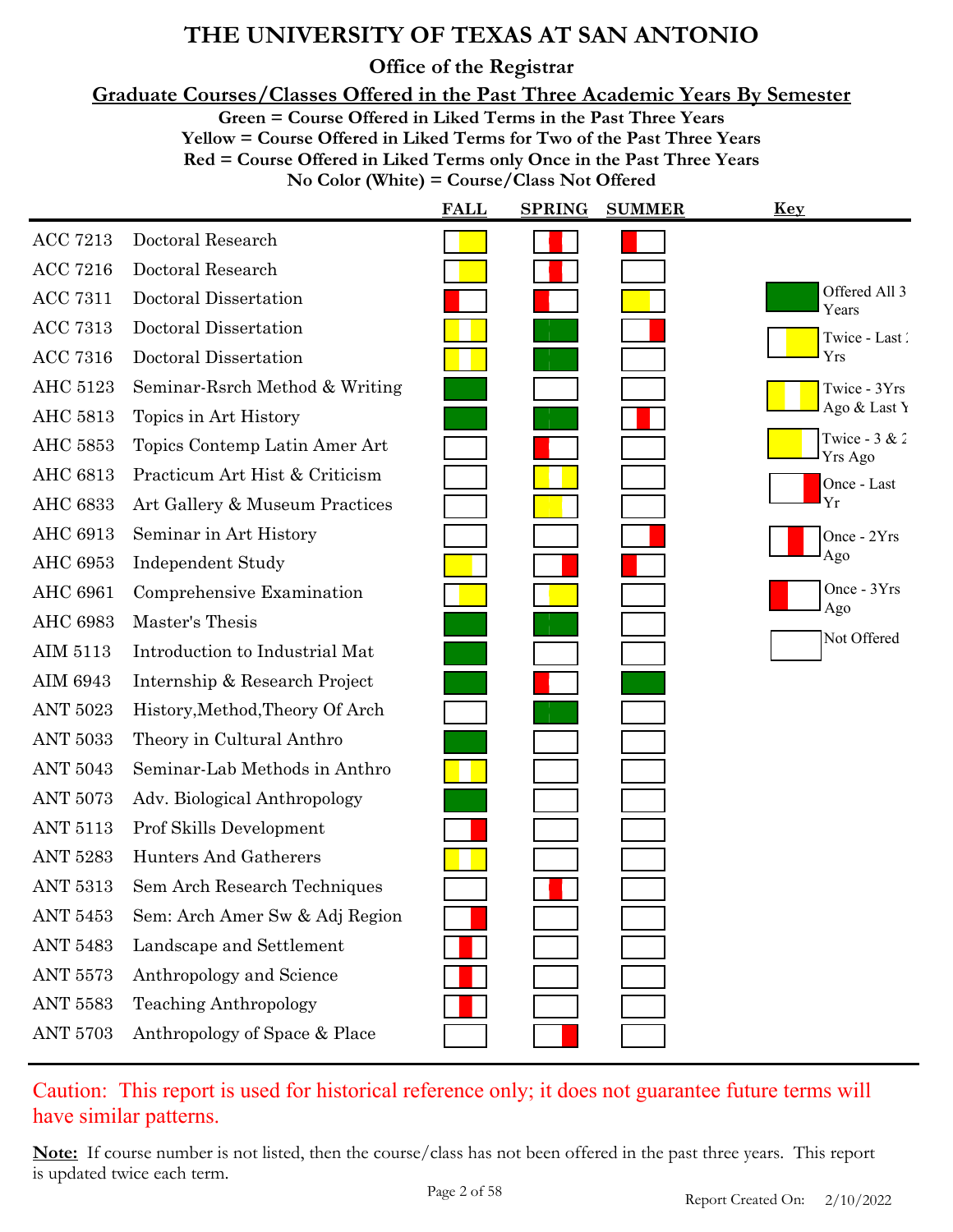**Office of the Registrar**

**Graduate Courses/Classes Offered in the Past Three Academic Years By Semester**

**Green = Course Offered in Liked Terms in the Past Three Years**

**Yellow = Course Offered in Liked Terms for Two of the Past Three Years**

**Red = Course Offered in Liked Terms only Once in the Past Three Years**

**No Color (White) = Course/Class Not Offered**

|                 |                                 | <b>FALL</b> | <b>SPRING</b> | <b>SUMMER</b> | <u>Key</u>                 |
|-----------------|---------------------------------|-------------|---------------|---------------|----------------------------|
| <b>ANT 6223</b> | Archeology-Household/Residence  |             |               |               |                            |
| <b>ANT 6303</b> | Sem Resch Des & Prpsl Writing   |             |               |               |                            |
| <b>ANT 6353</b> | Field Research: Cultural Anthro |             |               |               | Offered All 3<br>Years     |
| <b>ANT 6443</b> | Supervised Research             |             |               |               | Twice - Last               |
| <b>ANT 6446</b> | Supervised Research             |             |               |               | Yrs                        |
| <b>ANT 6513</b> | Maya Civilization               |             |               |               | Twice - 3Yrs               |
| <b>ANT 6603</b> | Ecological Anthropology         |             |               |               | Ago & Last Y               |
| <b>ANT 6623</b> | Sem. Analytical Methods         |             |               |               | Twice - $3 & 2$<br>Yrs Ago |
| <b>ANT 6653</b> | Spatial Techniques in Anthro    |             |               |               | Once - Last                |
| <b>ANT 6703</b> | Human Population Ecology        |             |               |               | Yr                         |
| <b>ANT 6713</b> | Topics Primatological Research  |             |               |               | Once - 2Yrs                |
| <b>ANT 6723</b> | Sem in Cult, Environ & Conserv  |             |               |               | Ago                        |
| <b>ANT 6823</b> | Human-Animal Relations          |             |               |               | Once - 3Yrs                |
| <b>ANT 6903</b> | Anthropology of Gender          |             |               |               | Ago                        |
| <b>ANT 6923</b> | Conser of Prim & Threat Spec    |             |               |               | Not Offered                |
| <b>ANT 6933</b> | Internship in Anthropology      |             |               |               |                            |
| <b>ANT 6951</b> | <b>Independent Study</b>        |             |               |               |                            |
| <b>ANT 6953</b> | <b>Independent Study</b>        |             |               |               |                            |
| <b>ANT 6973</b> | <b>Special Problems</b>         |             |               |               |                            |
| <b>ANT 6981</b> | Master's Thesis                 |             |               |               |                            |
| <b>ANT 6982</b> | Master's Thesis                 |             |               |               |                            |
| <b>ANT 6983</b> | Master's Thesis                 |             |               |               |                            |
| <b>ANT 6991</b> | Pre-Doctoral Research           |             |               |               |                            |
| <b>ANT 6992</b> | Pre-Doctoral Research           |             |               |               |                            |
| <b>ANT 6993</b> | Pre-Doctoral Research           |             |               |               |                            |
| <b>ANT 7003</b> | Dissertation Proposal           |             |               |               |                            |
| <b>ANT 7011</b> | Directed Doctoral Research      |             |               |               |                            |
| <b>ANT 7012</b> | Directed Doctoral Research      |             |               |               |                            |
|                 |                                 |             |               |               |                            |

### Caution: This report is used for historical reference only; it does not guarantee future terms will have similar patterns.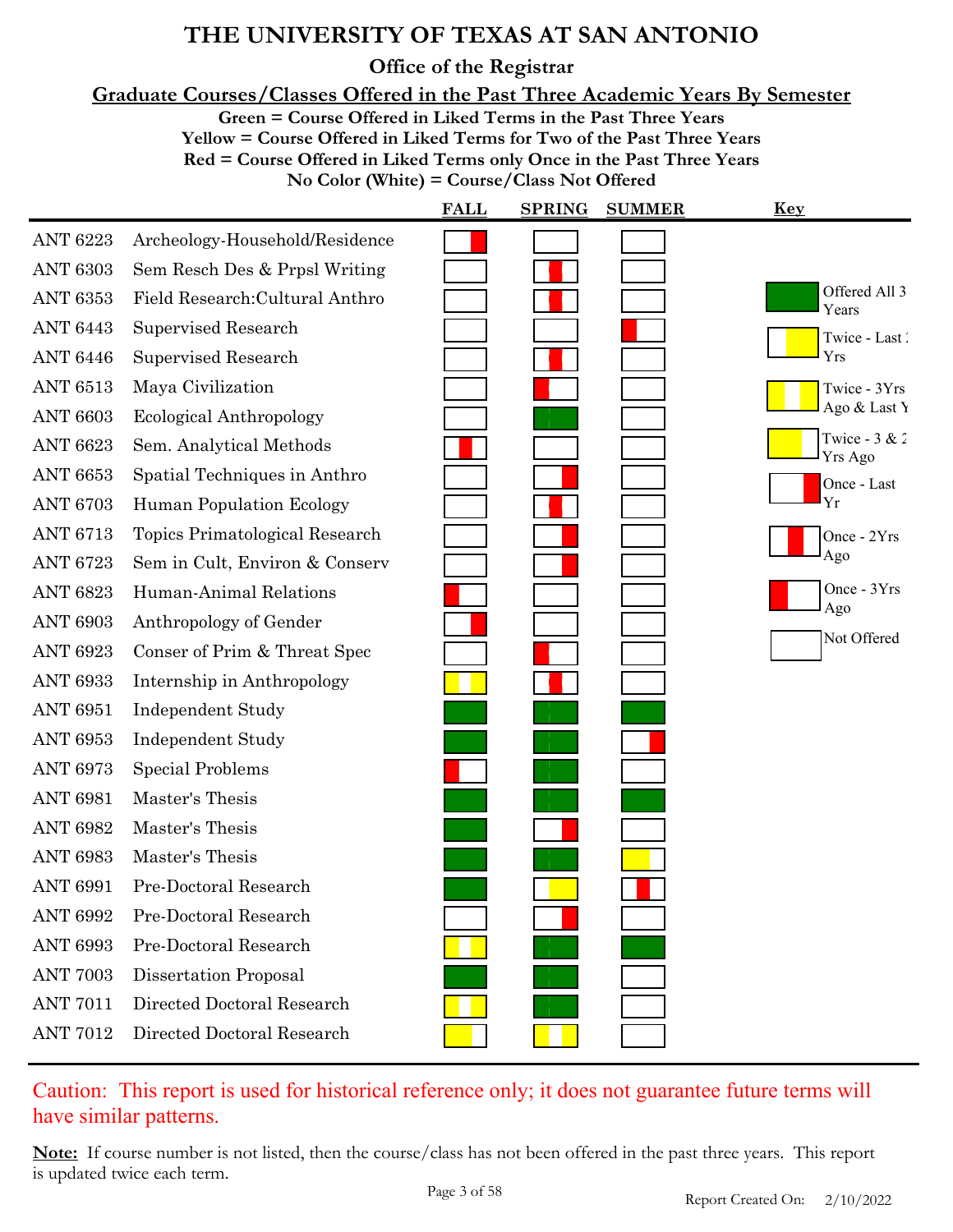**Office of the Registrar**

**Graduate Courses/Classes Offered in the Past Three Academic Years By Semester**

**Green = Course Offered in Liked Terms in the Past Three Years**

**Yellow = Course Offered in Liked Terms for Two of the Past Three Years Red = Course Offered in Liked Terms only Once in the Past Three Years No Color (White) = Course/Class Not Offered**

|                 |                                | <b>FALL</b> | <b>SPRING</b> | <b>SUMMER</b> | <b>Key</b>                 |
|-----------------|--------------------------------|-------------|---------------|---------------|----------------------------|
| <b>ANT 7013</b> | Directed Doctoral Research     |             |               |               |                            |
| <b>ANT 7021</b> | Doctoral Dissertation          |             |               |               |                            |
| <b>ANT 7022</b> | Doctoral Dissertation          |             |               |               | Offered All 3<br>Years     |
| <b>ANT 7023</b> | Doctoral Dissertation          |             |               |               | Twice - Last               |
| <b>ARC 5011</b> | Intro to Architecture & Design |             |               |               | Yrs                        |
| <b>ARC 5133</b> | Prof Architectural Prac/Ethics |             |               |               | Twice - 3Yrs               |
| ARC 5156        | Intro Design Studio I          |             |               |               | Ago & Last Y               |
| ARC 5163        | Current Issus/Top Contemp ARC  |             |               |               | Twice - $3 & 2$<br>Yrs Ago |
| ARC 5166        | Intro Design Studio II         |             |               |               | Once - Last                |
| ARC 5173        | Architectural Theory/Criticism |             |               |               | Yr                         |
| ARC 5176        | Intro Design Studio III        |             |               |               | Once - 2Yrs                |
| ARC 5193        | Principles of Global Architect |             |               |               | Ago                        |
| <b>ARC 5203</b> | Hist & Theory of Preservation  |             |               |               | Once - 3Yrs<br>Ago         |
| <b>ARC 5233</b> | Arch Survey/Measured Drawings  |             |               |               | Not Offered                |
| <b>ARC 5403</b> | Historic Preservation Seminar  |             |               |               |                            |
| <b>ARC 5423</b> | Preservation Laws & Env Policy |             |               |               |                            |
| <b>ARC 5533</b> | Contemp Materials Arch/Design  |             |               |               |                            |
| <b>ARC 5543</b> | Adv Digital Des/Fabre Tech ARC |             |               |               |                            |
| ARC 5603        | Adv Seminar in Arch History    |             |               |               |                            |
| ARC 5623        | History of Modern Architecture |             |               |               |                            |
| ARC 5713        | Environ Arch/Sustainability    |             |               |               |                            |
| ARC 5733        | Adv Bldg Tech & Sustainability |             |               |               |                            |
| ARC 5743        | Bldg Perf/Modeling, Simulation |             |               |               |                            |
| ARC 5753        | Adv Daylight Design, Analysis  |             |               |               |                            |
| ARC 5763        | Post-Occupancy Eval of Bldgs   |             |               |               |                            |
| ARC 5813        | Hist/Theory of Urban Form      |             |               |               |                            |
| ARC 5913        | Intro Construction Mtrl/Cncpts |             |               |               |                            |
| ARC 5923        | Principles of Structures       |             |               |               |                            |

Caution: This report is used for historical reference only; it does not guarantee future terms will have similar patterns.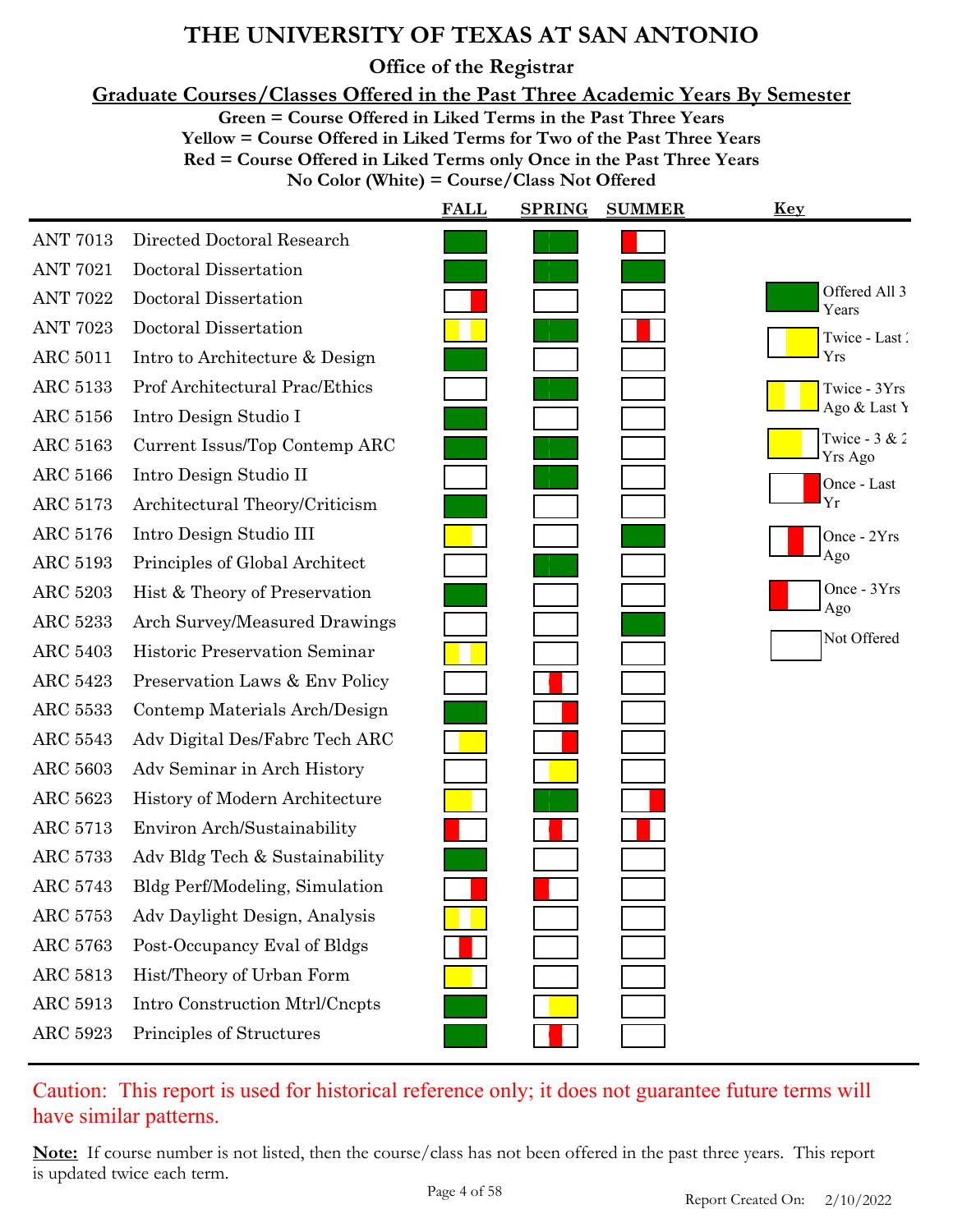**Office of the Registrar**

**Graduate Courses/Classes Offered in the Past Three Academic Years By Semester**

**Green = Course Offered in Liked Terms in the Past Three Years**

**Yellow = Course Offered in Liked Terms for Two of the Past Three Years Red = Course Offered in Liked Terms only Once in the Past Three Years No Color (White) = Course/Class Not Offered**

|                 |                                  | <b>FALL</b> | <b>SPRING</b> | <b>SUMMER</b> | <u>Key</u>                 |
|-----------------|----------------------------------|-------------|---------------|---------------|----------------------------|
| ARC 5933        | Structures                       |             |               |               |                            |
| <b>ARC 5943</b> | Principles of Enviro Systems     |             |               |               |                            |
| ARC 5953        | <b>Environmental Systems</b>     |             |               |               | Offered All 3<br>Years     |
| <b>ARC 6126</b> | <b>Advanced Design Studio</b>    |             |               |               | Twice - Last               |
| <b>ARC 6136</b> | <b>Advanced Topics Studio</b>    |             |               |               | Yrs                        |
| <b>ARC 6146</b> | <b>Advanced Technical Studio</b> |             |               |               | Twice - 3Yrs               |
| <b>ARC 6323</b> | Master's Research Preparation    |             |               |               | Ago & Last Y               |
| <b>ARC 6413</b> | Sustainable Preservation Tech    |             |               |               | Twice - $3 & 2$<br>Yrs Ago |
| <b>ARC 6443</b> | World Heritage Management        |             |               |               | Once - Last                |
| <b>ARC 6493</b> | Architectural Transformations    |             |               |               | Yr                         |
| <b>ARC 6513</b> | Sustainable Tourism Devlpmnt     |             |               |               | Once - 2Yrs                |
| <b>ARC 6923</b> | Professional Report              |             |               |               | Ago                        |
| <b>ARC 6931</b> | Master's Project Preparation     |             |               |               | Once - 3Yrs<br>Ago         |
| <b>ARC 6943</b> | Professional Internship          |             |               |               |                            |
| <b>ARC 6951</b> | <b>Independent Study</b>         |             |               |               | Not Offered                |
| ARC 6953        | <b>Independent Study</b>         |             |               |               |                            |
| <b>ARC 6961</b> | Comprehensive Examination        |             |               |               |                            |
| <b>ARC 6973</b> | <b>Special Topics</b>            |             |               |               |                            |
| <b>ARC 6976</b> | <b>Special Topics</b>            |             |               |               |                            |
| <b>ARC 6981</b> | Master's Thesis                  |             |               |               |                            |
| <b>ARC 6983</b> | Master's Thesis                  |             |               |               |                            |
| <b>ARC 6991</b> | Master's Project                 |             |               |               |                            |
| <b>ARC 6996</b> | Master's Project                 |             |               |               |                            |
| <b>ARC 7213</b> | Doctoral Research                |             |               |               |                            |
| ART 5153        | Painting/Drawing                 |             |               |               |                            |
| ART 5353        | Printmaking                      |             |               |               |                            |
| ART 5453        | Photography                      |             |               |               |                            |
| ART 5553        | Sculpture                        |             |               |               |                            |

### Caution: This report is used for historical reference only; it does not guarantee future terms will have similar patterns.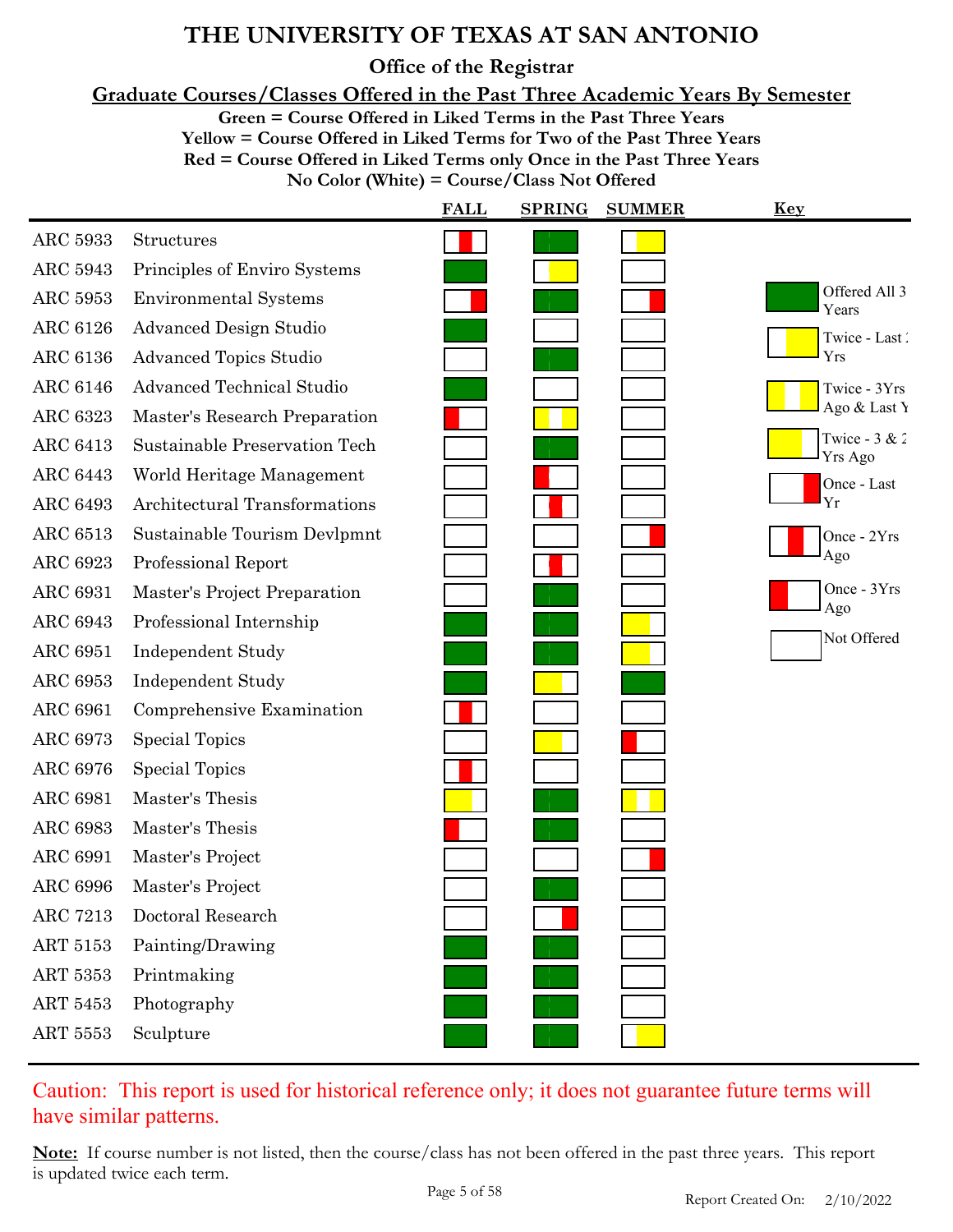**Office of the Registrar**

**Graduate Courses/Classes Offered in the Past Three Academic Years By Semester**

**Green = Course Offered in Liked Terms in the Past Three Years**

**Yellow = Course Offered in Liked Terms for Two of the Past Three Years Red = Course Offered in Liked Terms only Once in the Past Three Years No Color (White) = Course/Class Not Offered**

|                 |                                       | <b>FALL</b> | <b>SPRING</b> | <b>SUMMER</b> | <b>Key</b>                 |
|-----------------|---------------------------------------|-------------|---------------|---------------|----------------------------|
| ART 5753        | Ceramics                              |             |               |               |                            |
| ART 5953        | New Media                             |             |               |               |                            |
| <b>ART 6033</b> | Internship in the Visual Arts         |             |               |               | Offered All 3<br>Years     |
| <b>ART 6043</b> | Practicum in the Visual Arts          |             |               |               | Twice - Last               |
| <b>ART 6843</b> | Master of Fine Arts Exhibition        |             |               |               | Yrs                        |
| <b>ART 6953</b> | <b>Independent Study</b>              |             |               |               | Twice - 3Yrs               |
| <b>ART 6973</b> | <b>Special Problems</b>               |             |               |               | Ago & Last Y               |
| <b>BBL 5003</b> | <b>Foundations-Bicultural Studies</b> |             |               |               | Twice - $3 & 2$<br>Yrs Ago |
| <b>BBL 5013</b> | Soc Jus & Multicul in US Urban        |             |               |               | Once - Last                |
| <b>BBL 5023</b> | <b>Cultur Theories Global Context</b> |             |               |               | Yr                         |
| <b>BBL 5033</b> | Crit Ped in Bil/BiCul Con Inst        |             |               |               | Once - 2Yrs                |
| <b>BBL 5043</b> | Ethnography of Communication          |             |               |               | Ago                        |
| <b>BBL 5053</b> | Assessment in Bilingual &SL St        |             |               |               | Once - 3Yrs<br>Ago         |
| <b>BBL 5063</b> | Biliteracy in BBL Classrooms          |             |               |               | Not Offered                |
| <b>BBL 5083</b> | Curr/Inst Ling Cul Divers CRs         |             |               |               |                            |
| <b>BBL 5093</b> | Multicultural Art&Folklore-US         |             |               |               |                            |
| <b>BBL 5113</b> | Theor Foun/Legis Policy BBL Ed        |             |               |               |                            |
| <b>BBL 5123</b> | Sociolinguistics and Education        |             |               |               |                            |
| <b>BBL 5133</b> | Latino Biculturalism in US            |             |               |               |                            |
| <b>BBL 5173</b> | Socio Issues and Teach of Read        |             |               |               |                            |
| <b>BBL 5193</b> | Multicultural Lit For Children        |             |               |               |                            |
| <b>BBL 6033</b> | Topics In Bicultural Studies          |             |               |               |                            |
| <b>BBL 6043</b> | Adv Top in Biling & Dual Lang         |             |               |               |                            |
| <b>BBL 6063</b> | Res Meth-Bil Sec Lang Studies         |             |               |               |                            |
| <b>BBL 6073</b> | Ethnographic Resrch Meth-BBL          |             |               |               |                            |
| <b>BBL 6093</b> | Chicana/Latina Feminist Method        |             |               |               |                            |
| <b>BBL 6943</b> | Instr Internship in Teaching          |             |               |               |                            |
| <b>BBL 6946</b> | Instr Internship in Teaching          |             |               |               |                            |

Caution: This report is used for historical reference only; it does not guarantee future terms will have similar patterns.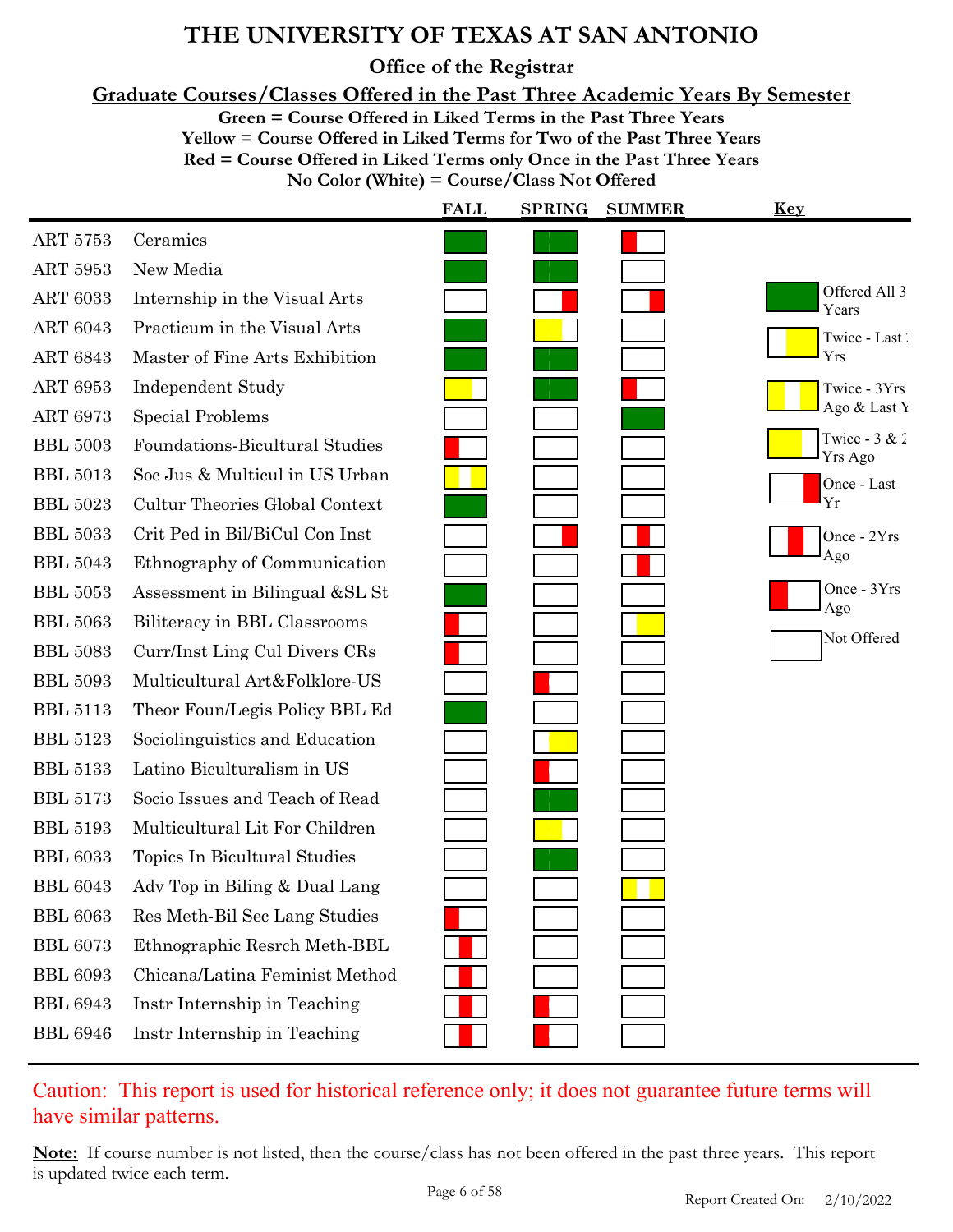**Office of the Registrar**

**Graduate Courses/Classes Offered in the Past Three Academic Years By Semester**

**Green = Course Offered in Liked Terms in the Past Three Years**

**Yellow = Course Offered in Liked Terms for Two of the Past Three Years Red = Course Offered in Liked Terms only Once in the Past Three Years No Color (White) = Course/Class Not Offered**

|                 |                                  | <b>FALL</b> | <b>SPRING</b> | <b>SUMMER</b> | <u>Key</u>                 |
|-----------------|----------------------------------|-------------|---------------|---------------|----------------------------|
| <b>BBL 6951</b> | <b>Independent Study</b>         |             |               |               |                            |
| <b>BBL 6952</b> | <b>Independent Study</b>         |             |               |               |                            |
| <b>BBL</b> 6953 | <b>Independent Study</b>         |             |               |               | Offered All 3<br>Years     |
| <b>BBL 6961</b> | Comprehensive Examination        |             |               |               | Twice - Last               |
| <b>BBL 6973</b> | <b>Special Problems</b>          |             |               |               | Yrs                        |
| <b>BBL 6983</b> | Master's Thesis/Spec Project     |             |               |               | Twice - 3Yrs               |
| <b>BBL 7003</b> | Proseminar-Culture, Lit & Lang   |             |               |               | Ago & Last Y               |
| <b>BBL 7013</b> | Research Des/Stat-Cul, Lit⟪      |             |               |               | Twice - $3 & 2$<br>Yrs Ago |
| <b>BBL 7023</b> | Qual Reserch Meth-Cul, Lit& Lang |             |               |               | Once - Last                |
| <b>BBL 7033</b> | Seminar Adv Research Methods     |             |               |               | Yr                         |
| <b>BBL 7043</b> | Res Des and Qual Anlys for CLL   |             |               |               | Once - 2Yrs                |
| <b>BBL 7083</b> | Technology for Qual Research     |             |               |               | Ago                        |
| <b>BBL 7113</b> | Sem in Cultural Studies Rsrch    |             |               |               | Once - 3Yrs<br>Ago         |
| <b>BBL 7123</b> | Sociocultural Context-Literacy   |             |               |               |                            |
| <b>BBL 7133</b> | Bilingualism & Sec Lang Acquis   |             |               |               | Not Offered                |
| <b>BBL 7213</b> | Ethnological Theory              |             |               |               |                            |
| <b>BBL 7223</b> | Sem Bi-Lit & Sec Lang Literacy   |             |               |               |                            |
| <b>BBL 7233</b> | Sem Sec Lang Lrng & Multiling    |             |               |               |                            |
| <b>BBL 7243</b> | Seminar in Applied Linguistics   |             |               |               |                            |
| <b>BBL 7253</b> | Sem Mex-Am & Lat Issues in Edu   |             |               |               |                            |
| <b>BBL 7301</b> | Directed Doctoral Research       |             |               |               |                            |
| <b>BBL 7303</b> | Directed Doctoral Research       |             |               |               |                            |
| <b>BBL 7311</b> | Doctoral Dissertation            |             |               |               |                            |
| <b>BBL 7313</b> | Doctoral Dissertation            |             |               |               |                            |
| <b>BIO 5001</b> | Ethical Conduct in Research      |             |               |               |                            |
| <b>BIO 5003</b> | Epigenetics and Metabolism       |             |               |               |                            |
| <b>BIO 5033</b> | Biotechnology Laboratory         |             |               |               |                            |
| <b>BIO 5123</b> | Principles: Molecular Biology    |             |               |               |                            |

Caution: This report is used for historical reference only; it does not guarantee future terms will have similar patterns.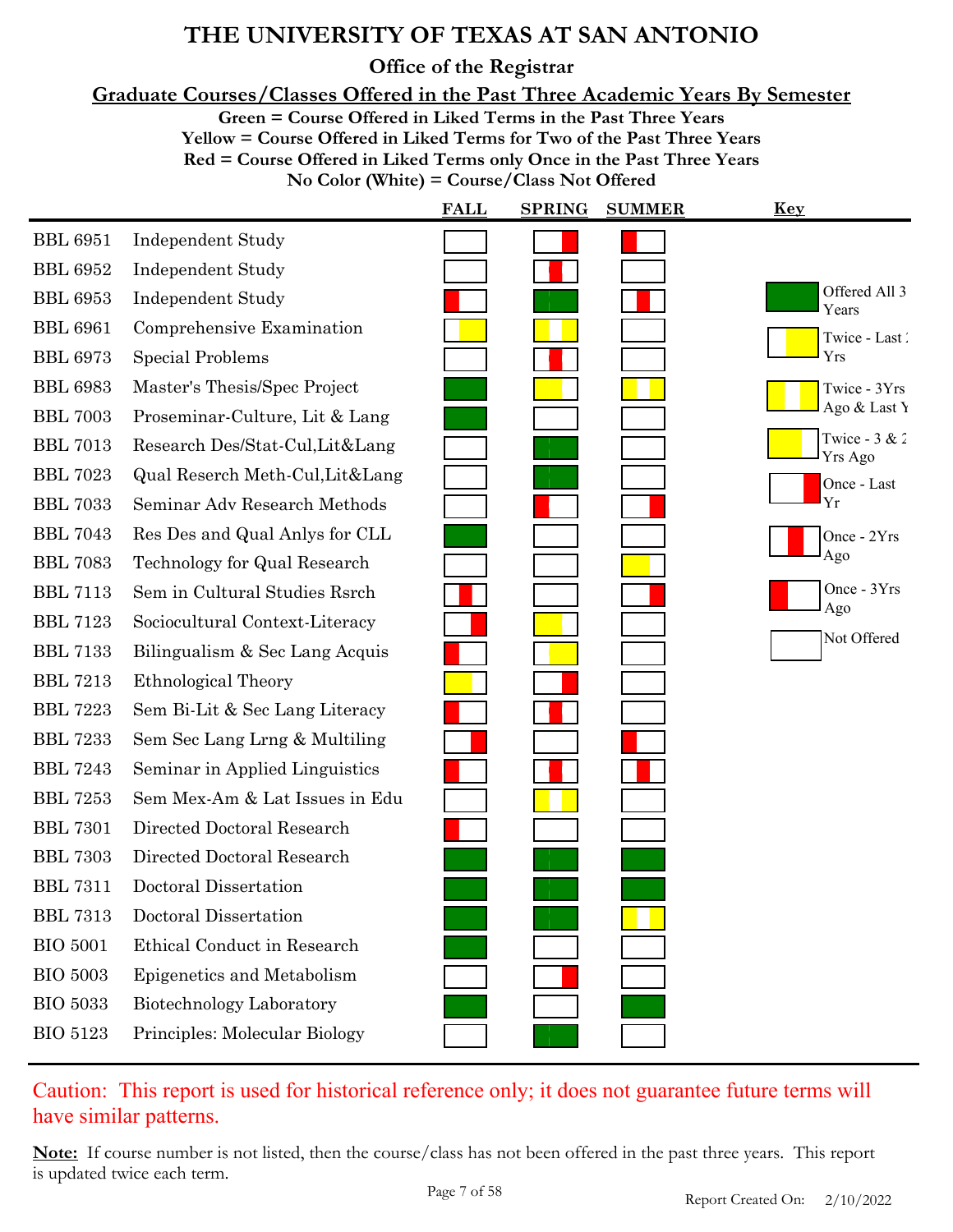**Office of the Registrar**

**Graduate Courses/Classes Offered in the Past Three Academic Years By Semester**

**Green = Course Offered in Liked Terms in the Past Three Years**

**Yellow = Course Offered in Liked Terms for Two of the Past Three Years**

**Red = Course Offered in Liked Terms only Once in the Past Three Years**

**No Color (White) = Course/Class Not Offered**

|                 |                                  | <b>FALL</b> | <b>SPRING</b> | <b>SUMMER</b> | <u>Key</u>                        |
|-----------------|----------------------------------|-------------|---------------|---------------|-----------------------------------|
| <b>BIO 5133</b> | Principles of Cell Biology       |             |               |               |                                   |
| <b>BIO 5143</b> | Advanced Nucleic Acids Lab       |             |               |               |                                   |
| <b>BIO 5163</b> | Recom Protein Biotech Lab        |             |               |               | Offered All 3<br>Years            |
| <b>BIO 5213</b> | Principles of Chemical Biology   |             |               |               | Twice - Last                      |
| <b>BIO 5233</b> | Medicinal Plants                 |             |               |               | Yrs                               |
| <b>BIO 5423</b> | Neuroanatomy                     |             |               |               | Twice - 3Yrs                      |
| <b>BIO 5433</b> | Systems Neuroscience             |             |               |               | Ago & Last Y                      |
| <b>BIO 5443</b> | Molecular Neurobiology           |             |               |               | Twice - $3 & 2$<br><b>Yrs Ago</b> |
| <b>BIO 5463</b> | Reproductive Biology             |             |               |               | Once - Last                       |
| <b>BIO 5483</b> | Computational Neuroscience       |             |               |               | Yr                                |
| <b>BIO 5493</b> | Cognitive Neuroscience           |             |               |               | Once - 2Yrs                       |
| <b>BIO 5543</b> | Pharmacology & Toxicology        |             |               |               | Ago                               |
| <b>BIO 5613</b> | Neurodegenerative Disease        |             |               |               | Once - 3Yrs<br>Ago                |
| <b>BIO 5733</b> | <b>Advanced Medical Mycology</b> |             |               |               | Not Offered                       |
| <b>BIO 5743</b> | <b>Advanced Virology</b>         |             |               |               |                                   |
| <b>BIO 5753</b> | <b>Conservation Biology</b>      |             |               |               |                                   |
| <b>BIO 5762</b> | Fund of Immunology for Biotech   |             |               |               |                                   |
| <b>BIO 5783</b> | Good Manuf / Lab Practices       |             |               |               |                                   |
| <b>BIO 5833</b> | Membrane Structure & Function    |             |               |               |                                   |
| <b>BIO 5971</b> | Directed Research                |             |               |               |                                   |
| <b>BIO 5972</b> | Directed Research                |             |               |               |                                   |
| <b>BIO 5973</b> | Directed Research                |             |               |               |                                   |
| <b>BIO 6233</b> | <b>Quantitative Biology</b>      |             |               |               |                                   |
| <b>BIO 6313</b> | Biology of Ion Channels          |             |               |               |                                   |
| <b>BIO 6323</b> | <b>Biostatistics for Biotech</b> |             |               |               |                                   |
| <b>BIO 6483</b> | Animal Behavior                  |             |               |               |                                   |
| <b>BIO 6543</b> | Vaccine Development              |             |               |               |                                   |
| <b>BIO 6573</b> | Microbial Pathogenesis           |             |               |               |                                   |

### Caution: This report is used for historical reference only; it does not guarantee future terms will have similar patterns.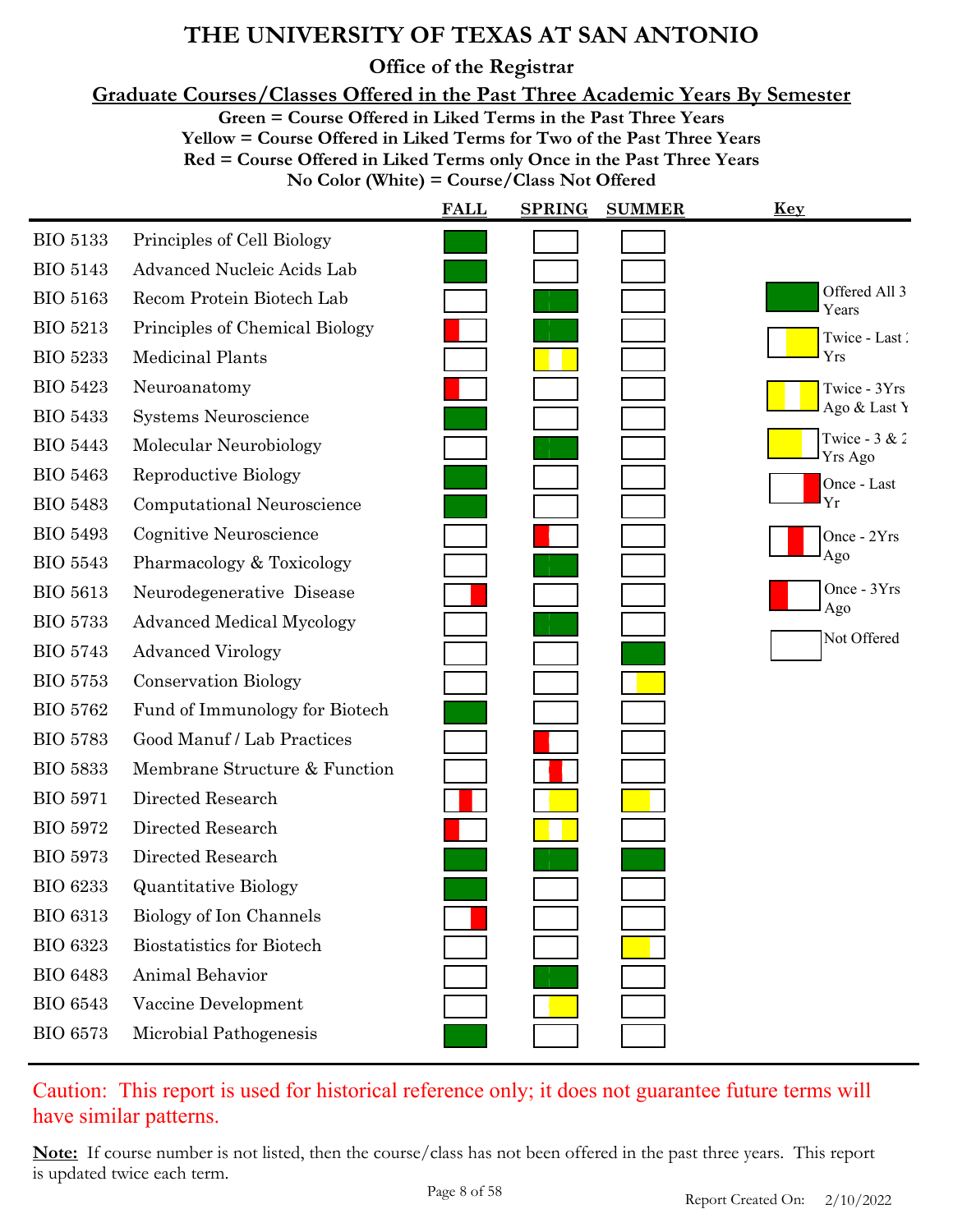**Office of the Registrar**

**Graduate Courses/Classes Offered in the Past Three Academic Years By Semester**

**Green = Course Offered in Liked Terms in the Past Three Years**

**Yellow = Course Offered in Liked Terms for Two of the Past Three Years**

**Red = Course Offered in Liked Terms only Once in the Past Three Years**

**No Color (White) = Course/Class Not Offered**

|                 |                                     | <b>FALL</b> | <b>SPRING</b> | <b>SUMMER</b> | <u>Key</u>                 |
|-----------------|-------------------------------------|-------------|---------------|---------------|----------------------------|
| <b>BIO 6803</b> | Adv Immunology&Immunochemistry      |             |               |               |                            |
| <b>BIO 6883</b> | Bacterial Pathogenesis              |             |               |               |                            |
| <b>BIO 6951</b> | <b>Independent Study</b>            |             |               |               | Offered All 3<br>Years     |
| <b>BIO 6953</b> | <b>Independent Study</b>            |             |               |               | Twice - Last               |
| <b>BIO 6961</b> | Comprehensive Examination           |             |               |               | Yrs                        |
| <b>BIO 6973</b> | Special Problems                    |             |               |               | Twice - 3Yrs               |
| <b>BIO 6981</b> | Master's Thesis                     |             |               |               | Ago & Last Y               |
| <b>BIO 6983</b> | Master's Thesis                     |             |               |               | Twice - $3 & 2$<br>Yrs Ago |
| <b>BIO 7041</b> | Biology Colloquium                  |             |               |               | Once - Last                |
| <b>BIO 7051</b> | Seminar in Life Sciences            |             |               |               | Yr                         |
| <b>BIO 7113</b> | Principles of Bio Sci Teaching      |             |               |               | Once - 2Yrs                |
| <b>BIO 7143</b> | Principles of Bio Sci Writing       |             |               |               | Ago                        |
| <b>BIO 7211</b> | Doctoral Research                   |             |               |               | Once $-3Yrs$<br>Ago        |
| <b>BIO 7212</b> | Doctoral Research                   |             |               |               |                            |
| <b>BIO 7213</b> | Doctoral Research                   |             |               |               | Not Offered                |
| <b>BIO 7311</b> | Doctoral Dissertation               |             |               |               |                            |
| <b>BIO 7312</b> | Doctoral Dissertation               |             |               |               |                            |
| <b>BIO 7313</b> | Doctoral Dissertation               |             |               |               |                            |
| <b>BIO 7563</b> | Practicum in Biotechnology          |             |               |               |                            |
| <b>BIO 7571</b> | Experimental Tech in Biology        |             |               |               |                            |
| <b>BIO 7572</b> | <b>Experimental Tech in Biology</b> |             |               |               |                            |
| <b>BLW 6553</b> | Lgl, Eth&Soc Iss Healthcare Mgt     |             |               |               |                            |
| <b>BLW 6953</b> | Independent Study                   |             |               |               |                            |
| <b>BME 6011</b> | Research Seminar                    |             |               |               |                            |
| <b>BME 6021</b> | <b>Supervised Teaching</b>          |             |               |               |                            |
| <b>BME 6033</b> | <b>BME</b> Engineering Analysis     |             |               |               |                            |
| <b>BME 6051</b> | Independent Study in BME            |             |               |               |                            |
| <b>BME 6052</b> | Independent Study in BME            |             |               |               |                            |
|                 |                                     |             |               |               |                            |

Caution: This report is used for historical reference only; it does not guarantee future terms will have similar patterns.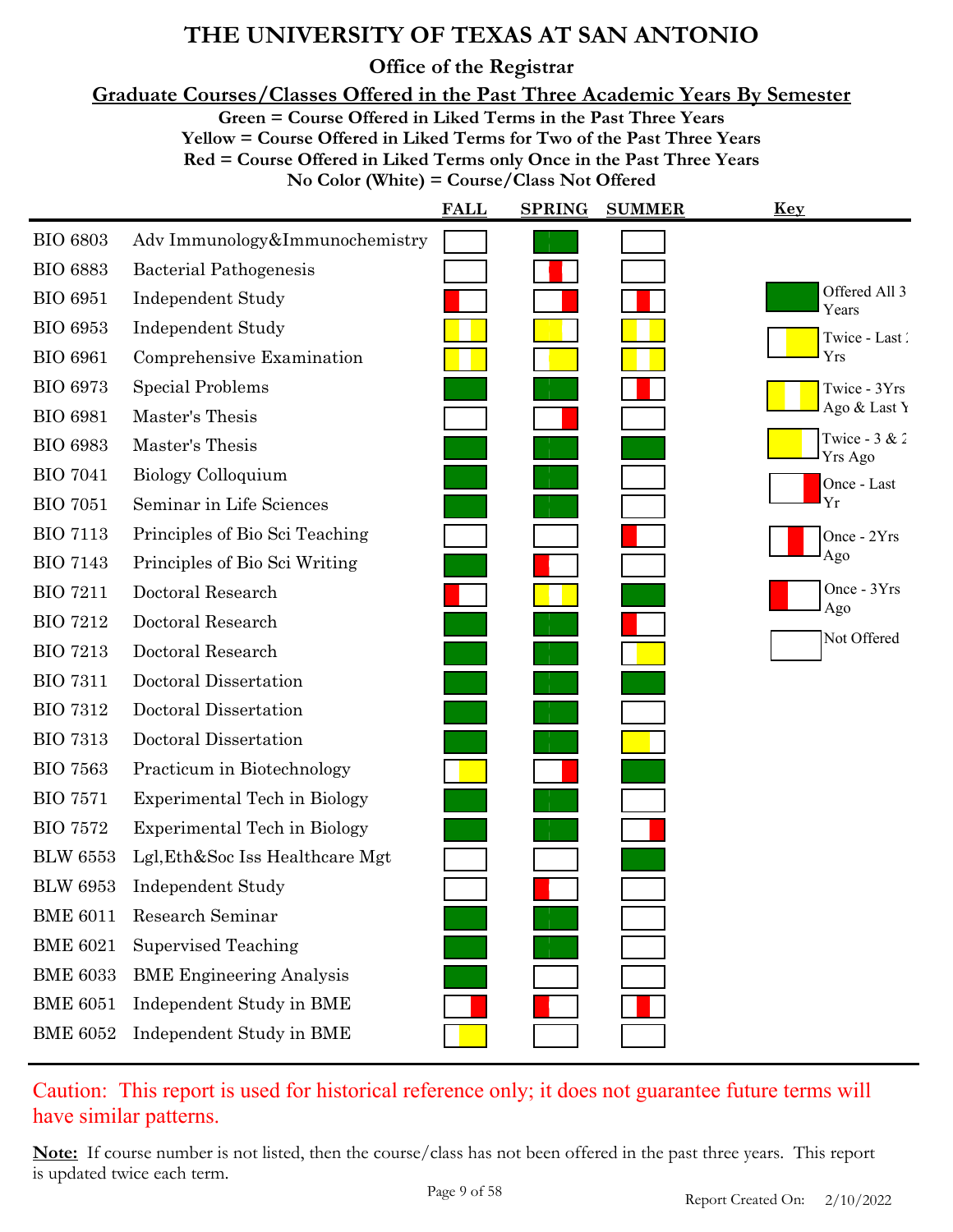**Office of the Registrar**

**Graduate Courses/Classes Offered in the Past Three Academic Years By Semester**

**Green = Course Offered in Liked Terms in the Past Three Years**

**Yellow = Course Offered in Liked Terms for Two of the Past Three Years**

**Red = Course Offered in Liked Terms only Once in the Past Three Years**

**No Color (White) = Course/Class Not Offered**

|                 |                                  | <b>FALL</b> | <b>SPRING</b> | <b>SUMMER</b> | <u>Key</u>                 |
|-----------------|----------------------------------|-------------|---------------|---------------|----------------------------|
| <b>BME 6053</b> | Independent Study in BME         |             |               |               |                            |
| <b>BME 6073</b> | Professional Sci Master Pract    |             |               |               |                            |
| <b>BME 6093</b> | Topics Biomedical Engineering    |             |               |               | Offered All 3<br>Years     |
| <b>BME 6123</b> | Medical Device Design            |             |               |               | Twice - Last               |
| <b>BME 6133</b> | Biomedical Project II            |             |               |               | Yrs                        |
| <b>BME 6213</b> | Cellular Engineering             |             |               |               | Twice - 3Yrs               |
| <b>BME 6303</b> | Intro to Python for Biomedical   |             |               |               | Ago & Last Y               |
| <b>BME 6313</b> | Computational Bioengr&Biomed     |             |               |               | Twice - $3 & 2$<br>Yrs Ago |
| <b>BME 6403</b> | <b>Biomedical Terminologies</b>  |             |               |               | Once - Last                |
| <b>BME 6413</b> | Working Knowledge in Biomed      |             |               |               | Yr                         |
| <b>BME 6703</b> | <b>Biomedical Imaging</b>        |             |               |               | Once - 2Yrs                |
| <b>BME 6743</b> | Biophotonics                     |             |               |               | Ago                        |
| <b>BME 6803</b> | <b>Experimental Biomechanics</b> |             |               |               | Once - 3Yrs<br>Ago         |
| <b>BME 6843</b> | <b>Tissue Mechanics</b>          |             |               |               | Not Offered                |
| <b>BME 6893</b> | Topics in Biomechanics           |             |               |               |                            |
| <b>BME 6903</b> | Biomaterials                     |             |               |               |                            |
| <b>BME 6933</b> | Tissue-Biomaterial Interaction   |             |               |               |                            |
| <b>BME 6961</b> | Comprehensive Examination        |             |               |               |                            |
| <b>BME 6963</b> | Fundamentals to Polymer Sci      |             |               |               |                            |
| <b>BME 6981</b> | Master's Thesis Research         |             |               |               |                            |
| <b>BME 6982</b> | Master's Thesis Research         |             |               |               |                            |
| <b>BME 6983</b> | Master's Thesis Research         |             |               |               |                            |
| <b>BME 6986</b> | Master's Thesis Research         |             |               |               |                            |
| <b>BME 7951</b> | Doctoral Research                |             |               |               |                            |
| <b>BME 7952</b> | Doctoral Research                |             |               |               |                            |
| <b>BME 7953</b> | Doctoral Research                |             |               |               |                            |
| <b>BME 7956</b> | Doctoral Research                |             |               |               |                            |
| <b>BME 7991</b> | Doctoral Dissertation            |             |               |               |                            |

### Caution: This report is used for historical reference only; it does not guarantee future terms will have similar patterns.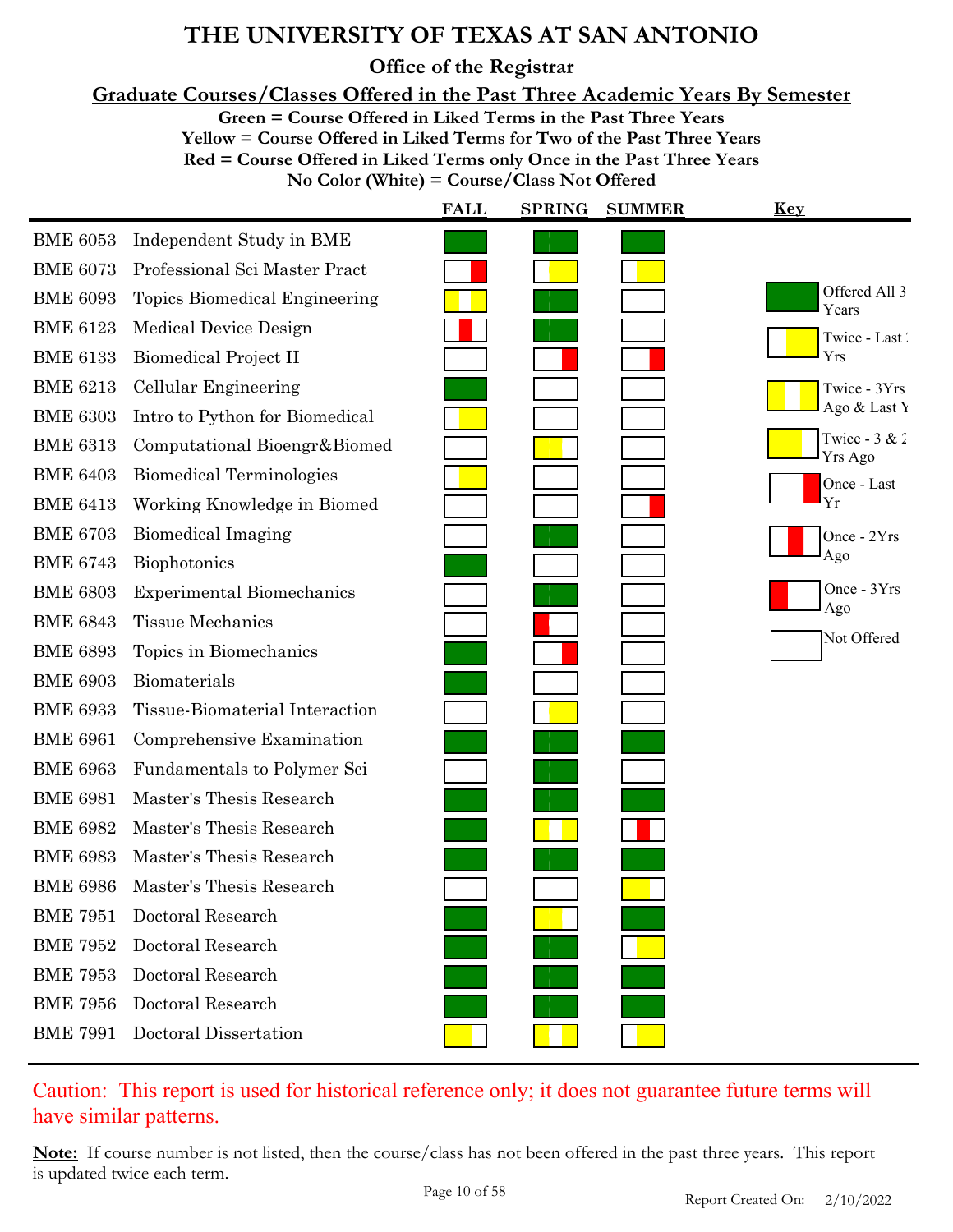**Office of the Registrar**

**Graduate Courses/Classes Offered in the Past Three Academic Years By Semester**

**Green = Course Offered in Liked Terms in the Past Three Years**

**Yellow = Course Offered in Liked Terms for Two of the Past Three Years**

**Red = Course Offered in Liked Terms only Once in the Past Three Years**

**No Color (White) = Course/Class Not Offered**

|                 |                                     | <b>FALL</b> | <b>SPRING</b> | <b>SUMMER</b> | <b>Key</b>                 |
|-----------------|-------------------------------------|-------------|---------------|---------------|----------------------------|
| <b>BME 7992</b> | Doctoral Dissertation               |             |               |               |                            |
| <b>BME 7993</b> | Doctoral Dissertation               |             |               |               |                            |
| <b>BME 7996</b> | Doctoral Dissertation               |             |               |               | Offered All 3<br>Years     |
| <b>CE 5001</b>  | Process & Ethics in Thesis Dev      |             |               |               | Twice - Last               |
| CE 5043         | <b>Advanced CE Statistics</b>       |             |               |               | Yrs                        |
| CE 5093         | Geographic Information Systems      |             |               |               | Twice - 3Yrs               |
| <b>CE 5103</b>  | <b>Advanced Steel Design</b>        |             |               |               | Ago & Last Y               |
| CE 5123         | <b>Bridge Engineering</b>           |             |               |               | Twice - $3 & 2$<br>Yrs Ago |
| <b>CE 5133</b>  | <b>Advanced Reinforced Concrete</b> |             |               |               | Once - Last                |
| CE 5143         | Numerical Methods in CE             |             |               |               | Yr                         |
| CE 5153         | <b>Prestressed Concrete</b>         |             |               |               | Once - 2Yrs                |
| CE 5163         | <b>Advanced Structural Analysis</b> |             |               |               | Ago                        |
| <b>CE 5173</b>  | Dynamics and Vibrations             |             |               |               | Once - 3Yrs<br>Ago         |
| CE 5183         | <b>Experimental Stress Analysis</b> |             |               |               |                            |
| CE 5193         | <b>Finite Element Methods</b>       |             |               |               | Not Offered                |
| CE 5253         | Introduction to Masonry Design      |             |               |               |                            |
| CE 5283         | Design of Nuclear Facilities I      |             |               |               |                            |
| <b>CE 5303</b>  | Hydrometerology                     |             |               |               |                            |
| <b>CE 5363</b>  | Coastal Engineering                 |             |               |               |                            |
| CE 5403         | Adv Charc of Highway Materials      |             |               |               |                            |
| CE 5423         | Adv Pavement Analysis&Design        |             |               |               |                            |
| CE 5433         | <b>Advanced Geometric Design</b>    |             |               |               |                            |
| <b>CE 5443</b>  | Pavement Management                 |             |               |               |                            |
| <b>CE 5473</b>  | <b>Transportation Planning</b>      |             |               |               |                            |
| <b>CE 5483</b>  | <b>Urban Transportation</b>         |             |               |               |                            |
| CE 5493         | <b>Traffic Engineering</b>          |             |               |               |                            |
| CE 5533         | Slope Stability                     |             |               |               |                            |
| CE 5563         | Foundation Engineering              |             |               |               |                            |

### Caution: This report is used for historical reference only; it does not guarantee future terms will have similar patterns.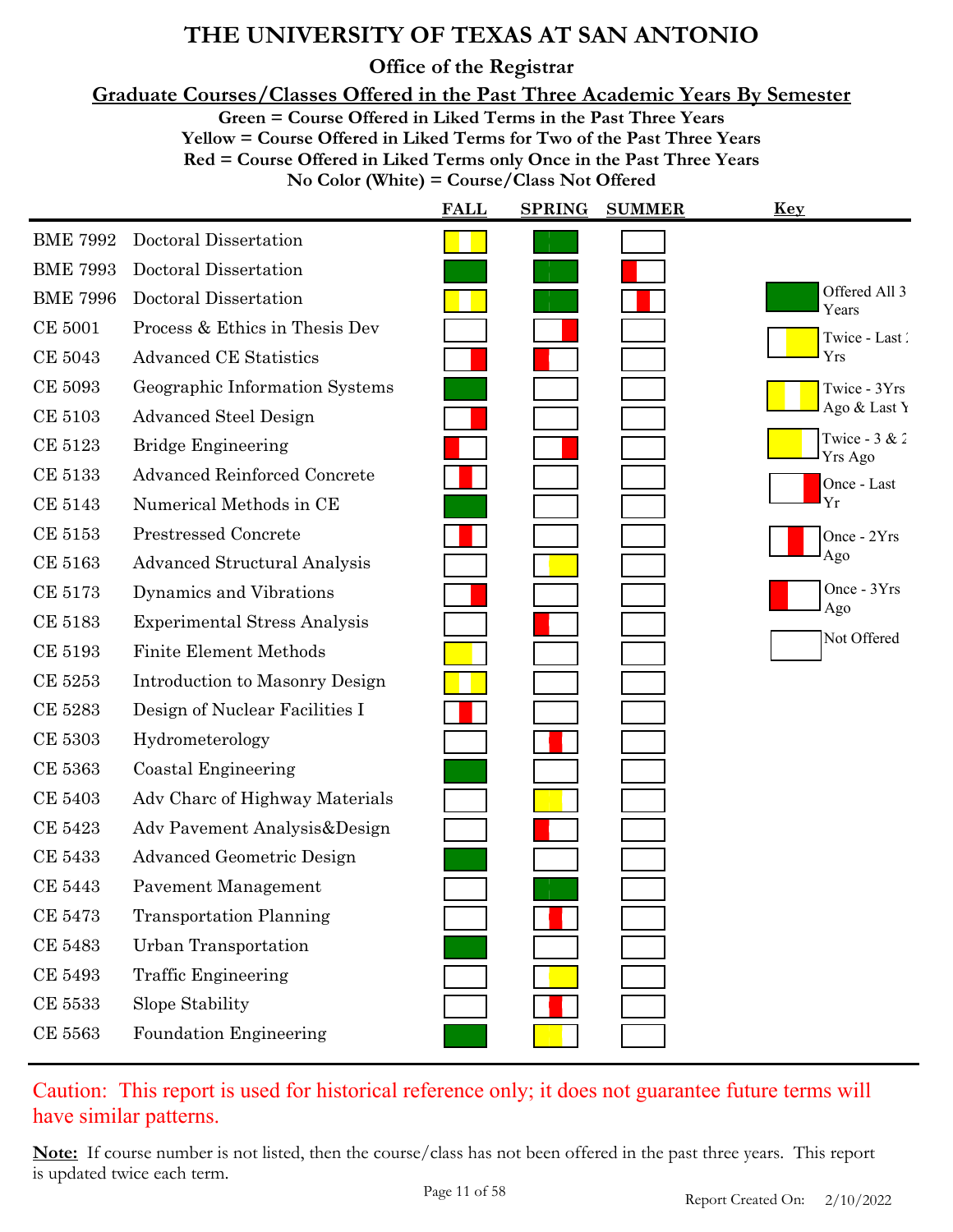**Office of the Registrar**

**Graduate Courses/Classes Offered in the Past Three Academic Years By Semester**

**Green = Course Offered in Liked Terms in the Past Three Years**

**Yellow = Course Offered in Liked Terms for Two of the Past Three Years**

**Red = Course Offered in Liked Terms only Once in the Past Three Years**

**No Color (White) = Course/Class Not Offered**

|                |                                 | <b>FALL</b> | <b>SPRING</b> | <b>SUMMER</b> | <b>Key</b>                        |
|----------------|---------------------------------|-------------|---------------|---------------|-----------------------------------|
| CE 5613        | <b>Environmental Chemistry</b>  |             |               |               |                                   |
| CE 5623        | Adv Treatment Water Qlty Ctrl   |             |               |               |                                   |
| CE 5683        | Bio Phenom in Enviro Engr       |             |               |               | Offered All 3<br>Years            |
| <b>CE 5713</b> | Spec Topics in Structures       |             |               |               | Twice - Last                      |
| <b>CE 5733</b> | Spec Topics Enviro Engineering  |             |               |               | Yrs                               |
| <b>CE 5981</b> | Master's Thesis                 |             |               |               | Twice - 3Yrs                      |
| CE 5982        | Master's Thesis                 |             |               |               | Ago & Last Y                      |
| CE 5983        | Master's Thesis                 |             |               |               | Twice - $3 & 2$<br><b>Yrs Ago</b> |
| <b>CE 5991</b> | Graduate Seminar                |             |               |               | Once - Last                       |
| CE 6123        | Theory of Plates and Shells     |             |               |               | Yr                                |
| CE 6133        | Adv Behav-Reinforced Concrete   |             |               |               | Once - 2Yrs                       |
| CE 6163        | Non-linear Finite Elemt Analys  |             |               |               | Ago                               |
| CE 6173        | Earthquake Engineering          |             |               |               | Once - 3Yrs                       |
| CE 6263        | Repair & Rehab of RC Structures |             |               |               | Ago                               |
| CE 6313        | Hydrologic Modeling & Analysis  |             |               |               | Not Offered                       |
| CE 6343        | Water Resources Syst Analysis   |             |               |               |                                   |
| CE 6383        | Global Change                   |             |               |               |                                   |
| CE 6453        | <b>Pavement Sustainability</b>  |             |               |               |                                   |
| CE 6621        | Grad Seminar: Env Sci & Engr    |             |               |               |                                   |
| CE 6951        | <b>Independent Study</b>        |             |               |               |                                   |
| CE 6952        | <b>Independent Study</b>        |             |               |               |                                   |
| CE 6953        | <b>Independent Study</b>        |             |               |               |                                   |
| CE 6961        | Comprehensive Examination       |             |               |               |                                   |
| CE 6991        | Grad Seminar: Civil Engineering |             |               |               |                                   |
| <b>CE 7211</b> | Doctoral Research               |             |               |               |                                   |
| <b>CE 7212</b> | Doctoral Research               |             |               |               |                                   |
| <b>CE 7213</b> | Doctoral Research               |             |               |               |                                   |
| <b>CE 7311</b> | Doctoral Dissertation           |             |               |               |                                   |

### Caution: This report is used for historical reference only; it does not guarantee future terms will have similar patterns.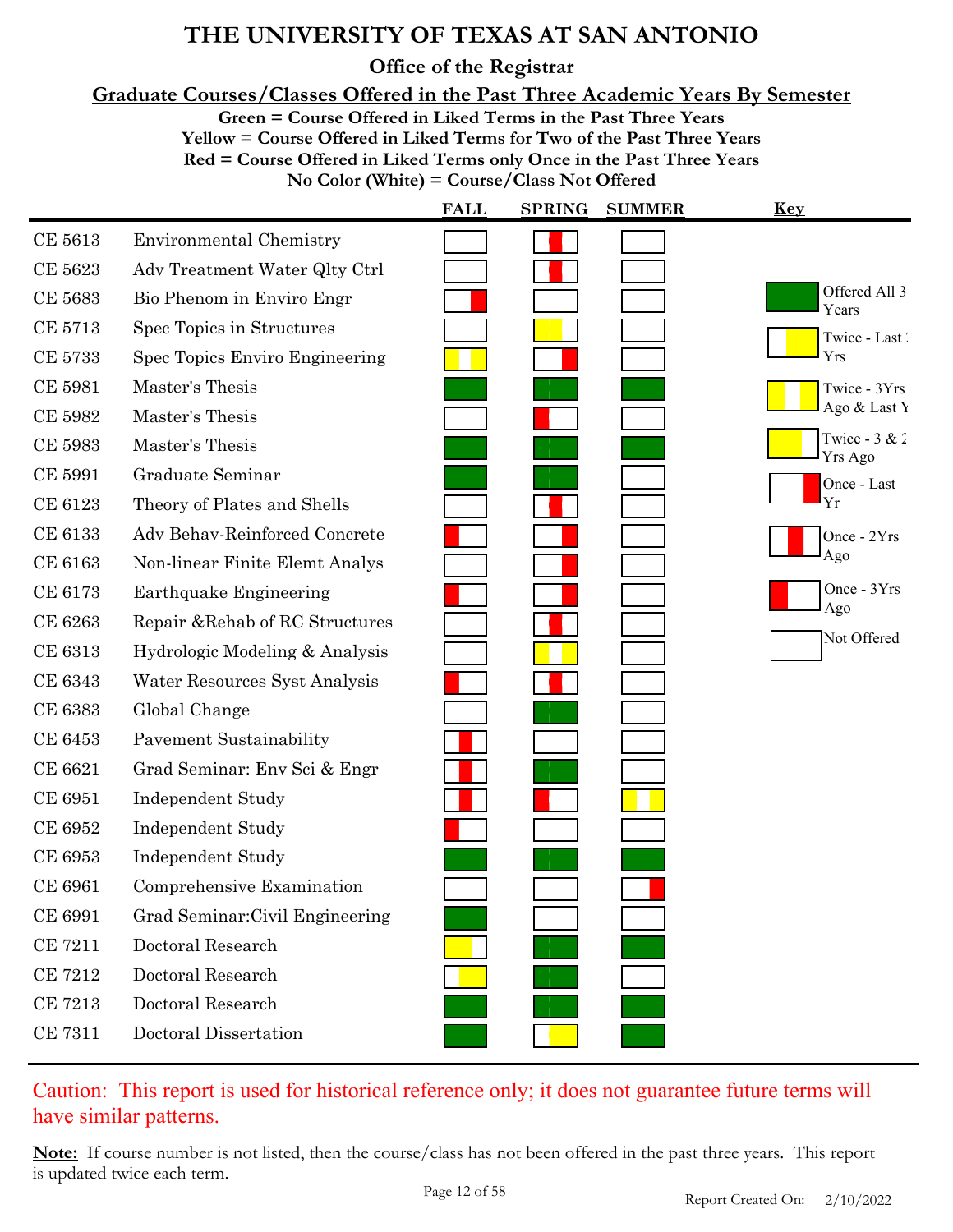**Office of the Registrar**

**Graduate Courses/Classes Offered in the Past Three Academic Years By Semester**

**Green = Course Offered in Liked Terms in the Past Three Years**

**Yellow = Course Offered in Liked Terms for Two of the Past Three Years Red = Course Offered in Liked Terms only Once in the Past Three Years**

**No Color (White) = Course/Class Not Offered**

|                 |                                      | <b>FALL</b> | <b>SPRING</b> | <b>SUMMER</b> | Key                               |
|-----------------|--------------------------------------|-------------|---------------|---------------|-----------------------------------|
| <b>CE 7312</b>  | Doctoral Dissertation                |             |               |               |                                   |
| <b>CE 7313</b>  | Doctoral Dissertation                |             |               |               |                                   |
| <b>CHE 5263</b> | <b>Advanced Analytical Chemistry</b> |             |               |               | Offered All 3<br>Years            |
| <b>CHE 5313</b> | <b>Advanced Biochemistry</b>         |             |               |               | Twice - Last                      |
| <b>CHE 5453</b> | Advanced Inorganic Chemistry         |             |               |               | Yrs                               |
| <b>CHE 5643</b> | <b>Advanced Organic Chemistry</b>    |             |               |               | Twice - 3Yrs                      |
| <b>CHE 5843</b> | <b>Advanced Physical Chemistry</b>   |             |               |               | Ago & Last Y                      |
| <b>CHE 5922</b> | Rsrch & Teach Pract & Ethics         |             |               |               | Twice - $3 & 2$<br><b>Yrs Ago</b> |
| <b>CHE 5981</b> | Graduate Seminar in Chemistry        |             |               |               | Once - Last                       |
| <b>CHE 6623</b> | Advanced Organic Synthesis           |             |               |               | Yr                                |
| <b>CHE 6823</b> | Chemical Kinetics and Dynamics       |             |               |               | Once - 2Yrs                       |
| <b>CHE 6883</b> | <b>Mass Spectrometry</b>             |             |               |               | Ago                               |
| <b>CHE 6973</b> | <b>Special Problems</b>              |             |               |               | Once - 3Yrs<br>Ago                |
| <b>CHE 6983</b> | Master's Thesis                      |             |               |               |                                   |
| <b>CHE 6991</b> | Directed Research                    |             |               |               | Not Offered                       |
| <b>CHE 6992</b> | Directed Research                    |             |               |               |                                   |
| <b>CHE 6993</b> | Directed Research                    |             |               |               |                                   |
| <b>CHE 6994</b> | Directed Research                    |             |               |               |                                   |
| <b>CHE 6995</b> | Directed Research                    |             |               |               |                                   |
| <b>CHE 6996</b> | Directed Research                    |             |               |               |                                   |
| <b>CHE 6997</b> | Directed Research                    |             |               |               |                                   |
| <b>CHE 7911</b> | Chemistry Research Colloquium        |             |               |               |                                   |
| <b>CHE 7921</b> | Doctoral Research                    |             |               |               |                                   |
| <b>CHE 7922</b> | Doctoral Research                    |             |               |               |                                   |
| <b>CHE 7923</b> | Doctoral Research                    |             |               |               |                                   |
| <b>CHE 7926</b> | Doctoral Research                    |             |               |               |                                   |
| <b>CHE 7927</b> | Doctoral Research                    |             |               |               |                                   |
| <b>CHE 7928</b> | Doctoral Research                    |             |               |               |                                   |

### Caution: This report is used for historical reference only; it does not guarantee future terms will have similar patterns.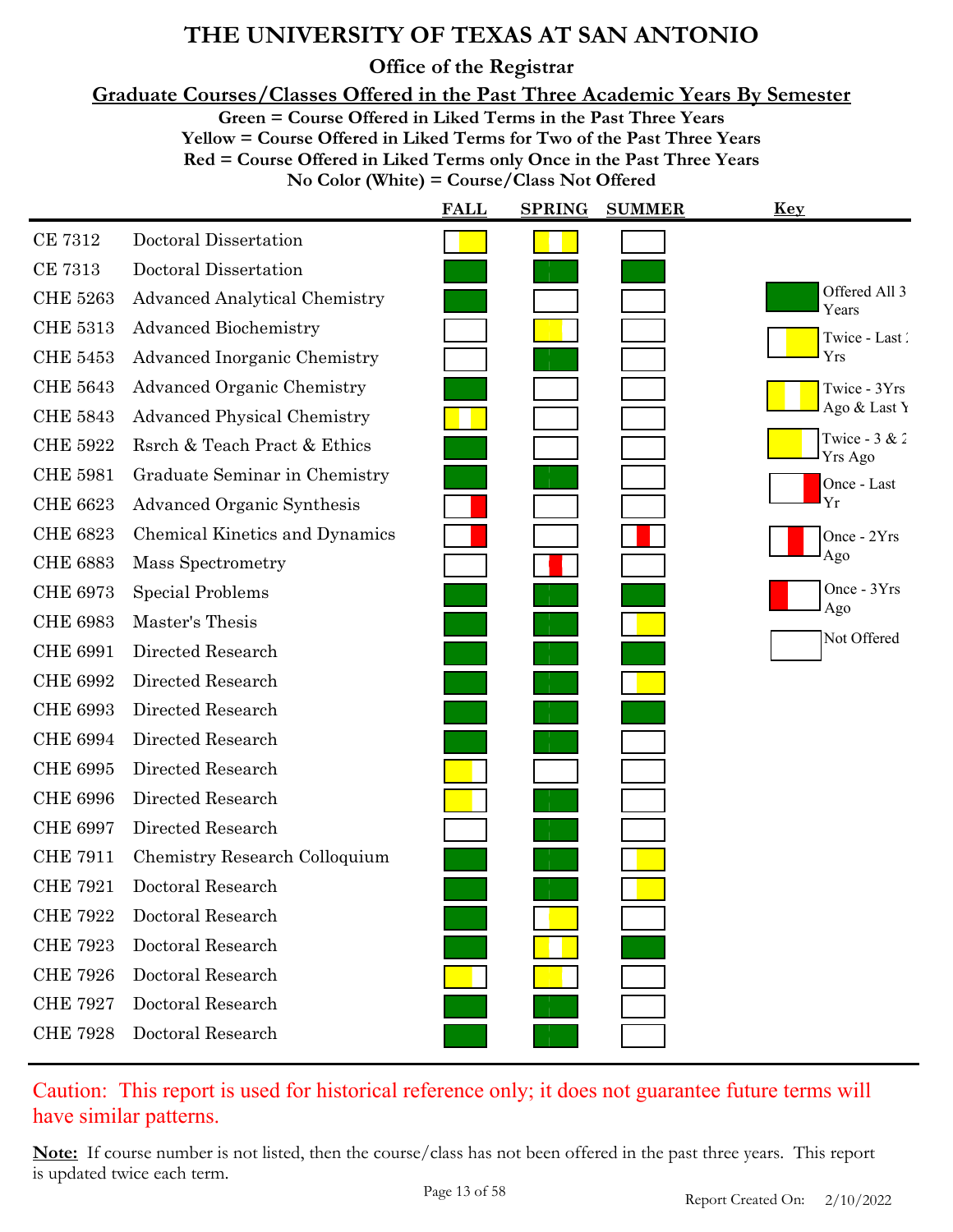**Office of the Registrar**

**Graduate Courses/Classes Offered in the Past Three Academic Years By Semester**

**Green = Course Offered in Liked Terms in the Past Three Years**

**Yellow = Course Offered in Liked Terms for Two of the Past Three Years Red = Course Offered in Liked Terms only Once in the Past Three Years No Color (White) = Course/Class Not Offered**

|                 |                                  | <b>FALL</b> | <b>SPRING</b><br><b>SUMMER</b> | <u>Key</u>                        |
|-----------------|----------------------------------|-------------|--------------------------------|-----------------------------------|
| <b>CHE 7931</b> | Doctoral Dissertation            |             |                                |                                   |
| <b>CHE 7932</b> | Doctoral Dissertation            |             |                                |                                   |
| <b>CHE 7933</b> | Doctoral Dissertation            |             |                                | Offered All 3<br>Years            |
| <b>CHE 7934</b> | Doctoral Dissertation            |             |                                | Twice - Last                      |
| <b>CHE 7936</b> | Doctoral Dissertation            |             |                                | Yrs                               |
| <b>CHE 7937</b> | Doctoral Dissertation            |             |                                | Twice - 3Yrs                      |
| <b>CHE 7938</b> | Doctoral Dissertation            |             |                                | Ago & Last Y                      |
| CI 5003         | Theory of Curr & Instruction     |             |                                | Twice - $3 & 2$<br><b>Yrs Ago</b> |
| CI 5013         | Curricula, Instruct/Assessment   |             |                                | Once - Last                       |
| CI 5043         | Classroom Mangt & Motivation     |             |                                | Yr                                |
| CI 5703         | Secondary School Curricula       |             |                                | Once - 2Yrs                       |
| CI 6103         | Research in Action               |             |                                | Ago                               |
| CI 6123         | Critical Perspectives in CI      |             |                                | Once - 3Yrs<br>Ago                |
| CI 6133         | Curriculum in Interntl Context   |             |                                |                                   |
| CI 6303         | Adv Meth:Subject Matter Fields   |             |                                | Not Offered                       |
| CI 6613         | Nat & Meaning Interdis STEM Ed   |             |                                |                                   |
| CI 6623         | Inquiry in Interdisc STEM Edu    |             |                                |                                   |
| CI 6633         | Equity/Agcy/Part Inter STEM Ed   |             |                                |                                   |
| CI 6673         | Policy&Critical Issues Teachng   |             |                                |                                   |
| CI 6693         | His, Policy & Critical Issues/SS |             |                                |                                   |
| CI 6733         | Fundamentals of Environmtl Ed    |             |                                |                                   |
| CI 6933         | Curriculum and Inst Practicum    |             |                                |                                   |
| CI 6946         | Interdisciplinary Internship     |             |                                |                                   |
| CI 6951         | <b>Independent Study</b>         |             |                                |                                   |
| CI 6953         | <b>Independent Study</b>         |             |                                |                                   |
| CI 6963         | Interdis STEM Ed Trends&Issues   |             |                                |                                   |
| CI 6983         | Master's Thesis                  |             |                                |                                   |
| CI 7153         | Crit Multi Ed in Urban Schools   |             |                                |                                   |
|                 |                                  |             |                                |                                   |

#### Caution: This report is used for historical reference only; it does not guarantee future terms will have similar patterns.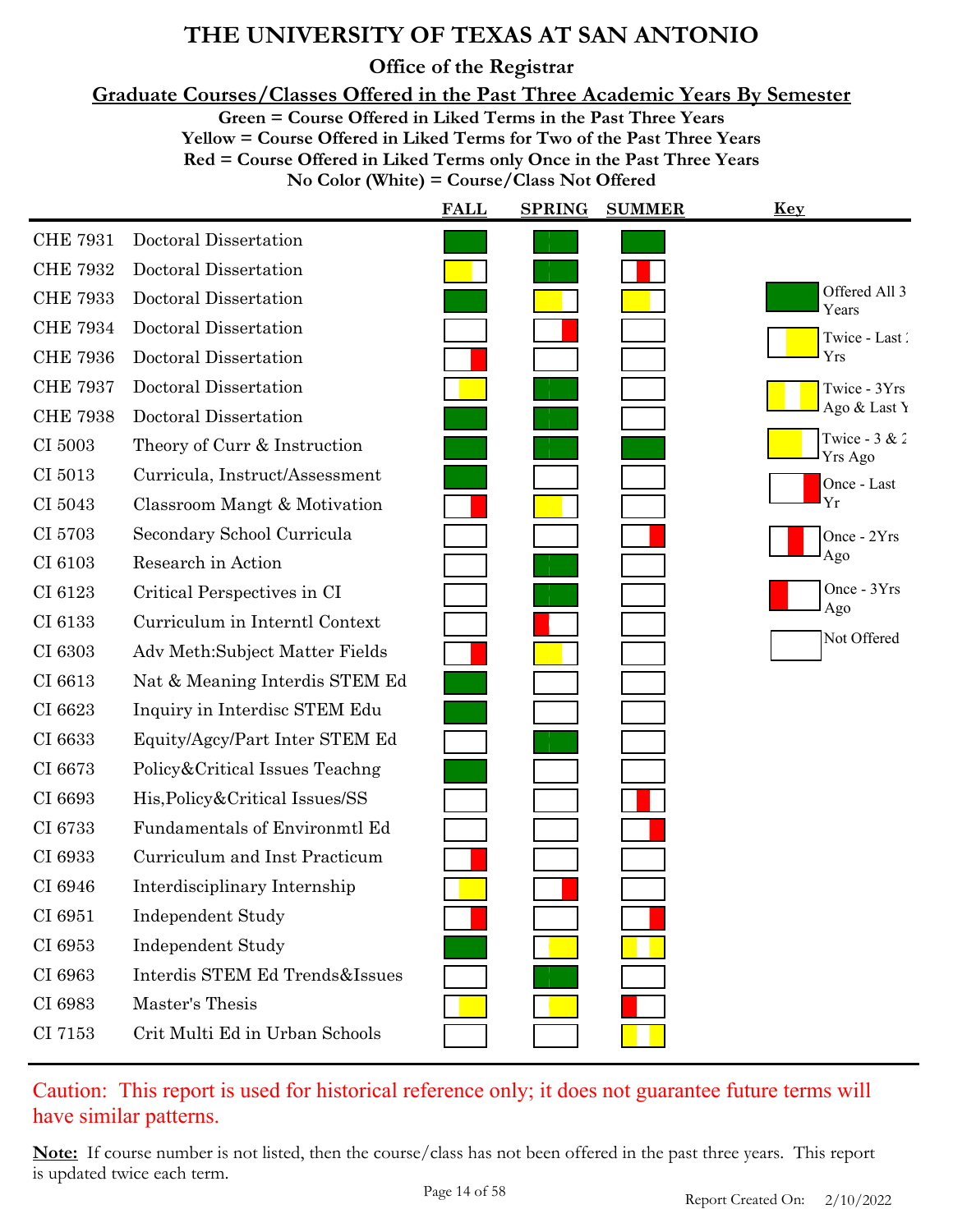**Office of the Registrar**

**Graduate Courses/Classes Offered in the Past Three Academic Years By Semester**

**Green = Course Offered in Liked Terms in the Past Three Years**

**Yellow = Course Offered in Liked Terms for Two of the Past Three Years**

**Red = Course Offered in Liked Terms only Once in the Past Three Years**

|  |  |  | No Color (White) = Course/Class Not Offered |  |
|--|--|--|---------------------------------------------|--|
|--|--|--|---------------------------------------------|--|

|                 |                                      | <b>FALL</b> | <b>SPRING</b> | <b>SUMMER</b> | <b>Key</b>                 |
|-----------------|--------------------------------------|-------------|---------------|---------------|----------------------------|
| CI 7893         | Directed Doctoral Research           |             |               |               |                            |
| <b>COM 5003</b> | Intro to Grad Studies in Com         |             |               |               |                            |
| <b>COM 5013</b> | Communication Theory                 |             |               |               | Offered All 3<br>Years     |
| <b>COM 5023</b> | <b>Quantitative Research Methods</b> |             |               |               | Twice - Last               |
| <b>COM 5033</b> | <b>Qualitative Research Methods</b>  |             |               |               | Yrs                        |
| COM 5103        | Theories & Applications of Com       |             |               |               | Twice - 3Yrs               |
| COM 5113        | Comm&College Level Instruct          |             |               |               | Ago & Last Y               |
| <b>COM 5213</b> | Relational Communication             |             |               |               | Twice - $3 & 2$<br>Yrs Ago |
| <b>COM 5223</b> | Small Group Communication            |             |               |               | Once - Last                |
| <b>COM 5313</b> | Health Communication                 |             |               |               | Yr                         |
| COM 5423        | Org Implement of Integrat Com        |             |               |               | Once - 2Yrs                |
| COM 5613        | New Media Design & Production        |             |               |               | Ago                        |
| COM 5813        | International Communication          |             |               |               | Once - 3Yrs<br>Ago         |
| <b>COM 5823</b> | <b>Intercultural Communication</b>   |             |               |               |                            |
| COM 5973        | Topics in Communication              |             |               |               | Not Offered                |
| <b>COM 6933</b> | Directed Readings                    |             |               |               |                            |
| <b>COM 6943</b> | Internship in Communication          |             |               |               |                            |
| <b>COM 6953</b> | <b>Independent Study</b>             |             |               |               |                            |
| <b>COM 6961</b> | Comprehensive Examination            |             |               |               |                            |
| <b>COM 6981</b> | Master's Thesis                      |             |               |               |                            |
| <b>COM 6983</b> | Master's Thesis                      |             |               |               |                            |
| <b>COM 6993</b> | Master's Project                     |             |               |               |                            |
| COU 5103        | Intro to School Counseling           |             |               |               |                            |
| COU 5113        | Ethical, Lgl & Prof Issues-COU       |             |               |               |                            |
| <b>COU 5203</b> | Intro Clinical Mental Hlth Cou       |             |               |               |                            |
| COU 5213        | <b>Counseling Theories</b>           |             |               |               |                            |
| <b>COU 5223</b> | Clinical Assessment/Counselors       |             |               |               |                            |
| <b>COU 5233</b> | Group Theory and Process             |             |               |               |                            |
|                 |                                      |             |               |               |                            |

### Caution: This report is used for historical reference only; it does not guarantee future terms will have similar patterns.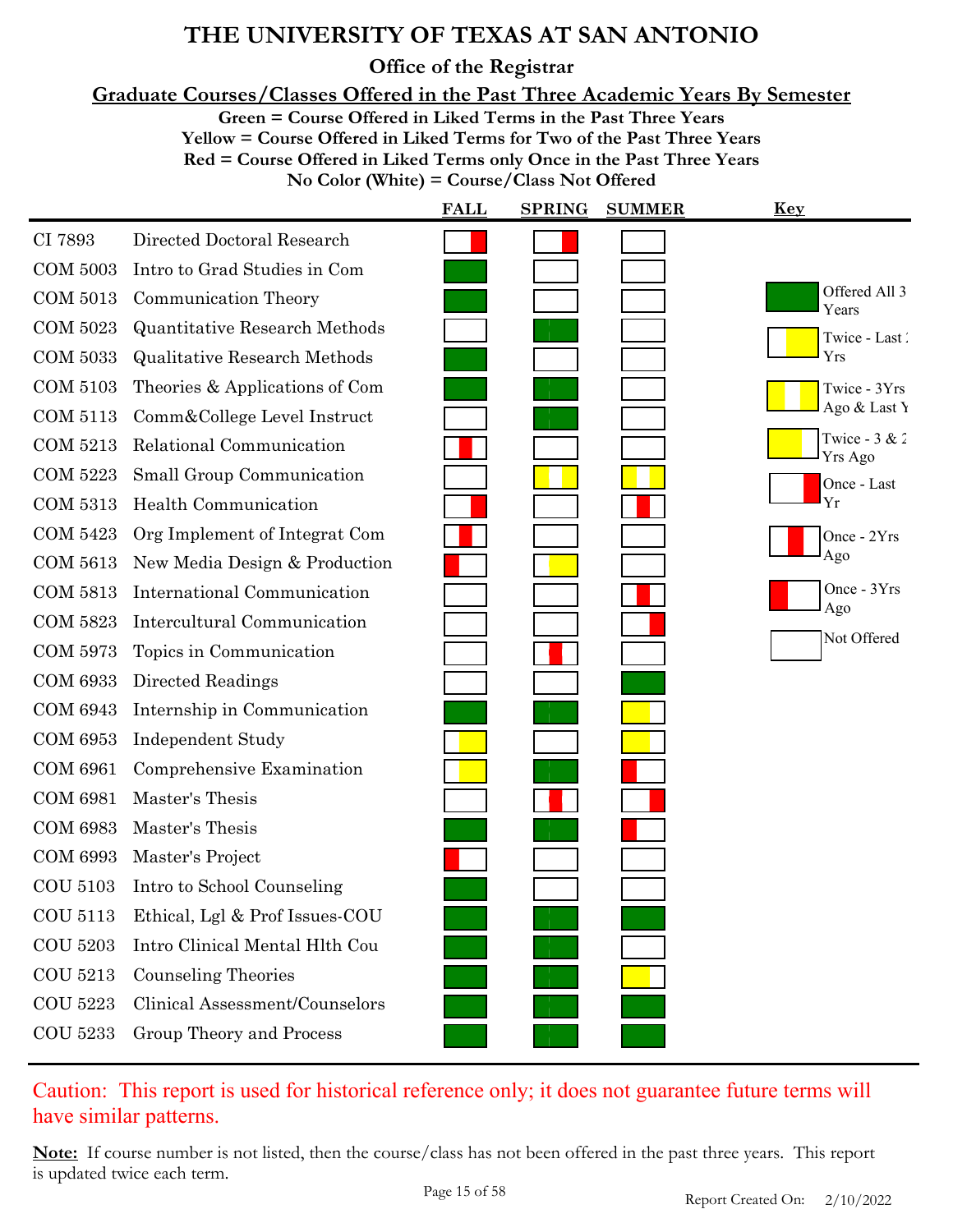**Office of the Registrar**

**Graduate Courses/Classes Offered in the Past Three Academic Years By Semester**

**Green = Course Offered in Liked Terms in the Past Three Years**

**Yellow = Course Offered in Liked Terms for Two of the Past Three Years Red = Course Offered in Liked Terms only Once in the Past Three Years No Color (White) = Course/Class Not Offered**

|                 |                                 | <b>FALL</b> | <b>SPRING</b> | <b>SUMMER</b> | Key                        |
|-----------------|---------------------------------|-------------|---------------|---------------|----------------------------|
| <b>COU 5243</b> | Diagnosis in Counseling         |             |               |               |                            |
| <b>COU 5253</b> | Child&Adolscnt Cou Syst Contex  |             |               |               |                            |
| <b>COU 5283</b> | Counsel: Multicultural Setting  |             |               |               | Offered All 3<br>Years     |
| <b>COU 5393</b> | Development: Counseling Skills  |             |               |               | Twice - Last               |
| <b>COU 5613</b> | Biopsychosoc Asp Addictio Coun  |             |               |               | Yrs                        |
| <b>COU 5683</b> | Practicum in Counseling         |             |               |               | Twice - 3Yrs               |
| <b>COU 5713</b> | Clin Mental Hth Cou Intrnshp I  |             |               |               | Ago & Last Y               |
| <b>COU 5723</b> | Clin Mental Ht Cou Intrnshp II  |             |               |               | Twice - $3 & 2$<br>Yrs Ago |
| <b>COU 5793</b> | School Counseling Internship I  |             |               |               | Once - Last                |
| <b>COU 5803</b> | Sch Counseling Internship II    |             |               |               | Yr                         |
| <b>COU 5813</b> | Sch Counseling Internship III   |             |               |               | Once - 2Yrs                |
| <b>COU 6003</b> | Consultation and Program Eval   |             |               |               | Ago                        |
| <b>COU 6013</b> | The Role of Sport in Society    |             |               |               | Once - 3Yrs<br>Ago         |
| <b>COU 6033</b> | Sport Psychology                |             |               |               |                            |
| <b>COU 6043</b> | <b>Applied Sport Psychology</b> |             |               |               | Not Offered                |
| <b>COU 6153</b> | Career Development and Choice   |             |               |               |                            |
| <b>COU 6323</b> | <b>Advanced Psy Assessment</b>  |             |               |               |                            |
| <b>COU 6523</b> | Couples & Family Coun Theories  |             |               |               |                            |
| <b>COU 6883</b> | Trauma, Crisis & Grief Counsel  |             |               |               |                            |
| <b>COU 6893</b> | Found of Rsrch in Cou & Devel   |             |               |               |                            |
| <b>COU 6951</b> | <b>Independent Study</b>        |             |               |               |                            |
| <b>COU 6953</b> | <b>Independent Study</b>        |             |               |               |                            |
| <b>COU 6973</b> | Special Issues                  |             |               |               |                            |
| <b>COU 7103</b> | Qualitative Res Methods in Cou  |             |               |               |                            |
| <b>COU 7123</b> | College & University Teaching   |             |               |               |                            |
| <b>COU 7133</b> | Seminar in Professional Dev     |             |               |               |                            |
| <b>COU 7213</b> | Adv Theories in Counseling      |             |               |               |                            |
| <b>COU 7283</b> | Adv Multicultural Counseling    |             |               |               |                            |

Caution: This report is used for historical reference only; it does not guarantee future terms will have similar patterns.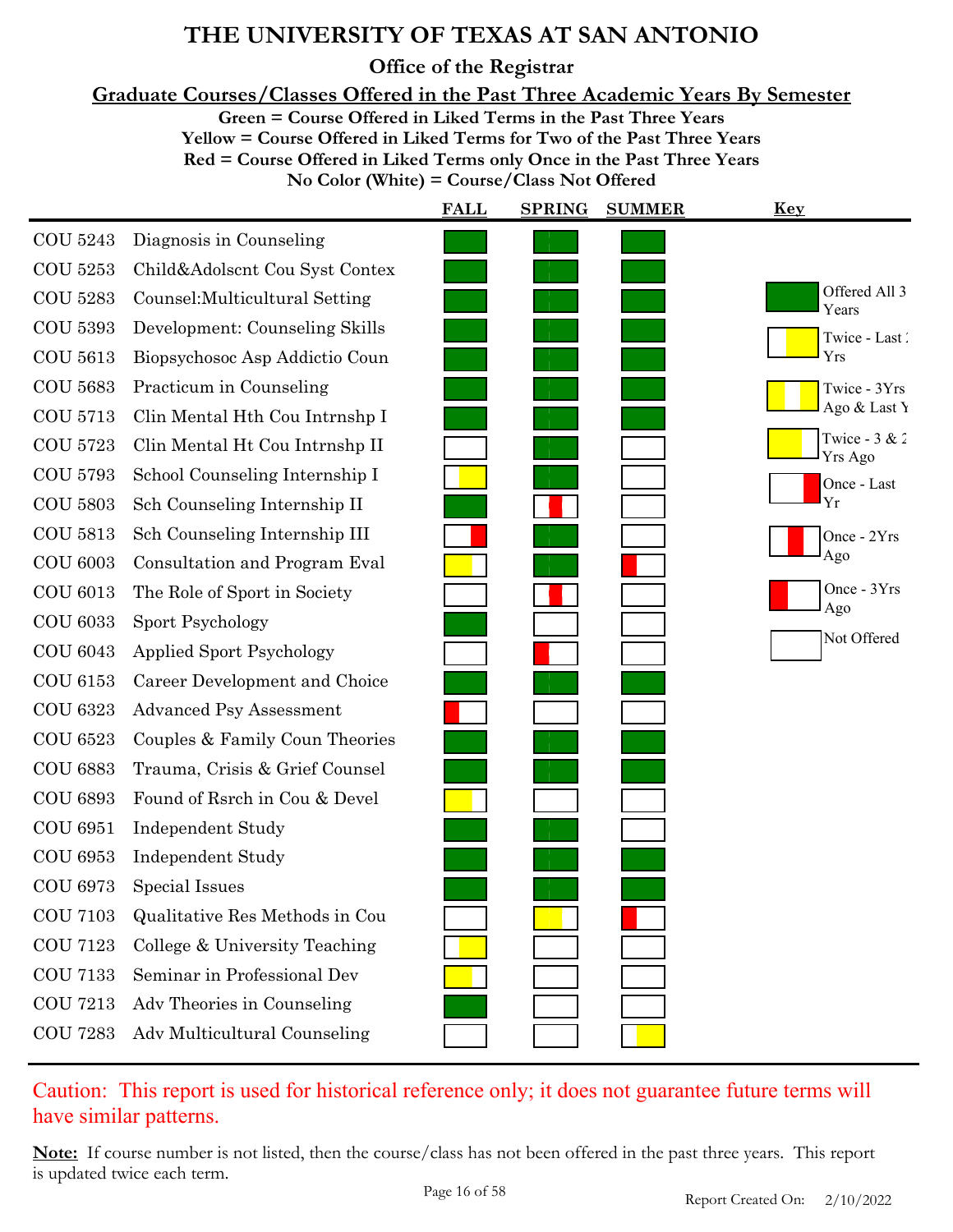**Office of the Registrar**

**Graduate Courses/Classes Offered in the Past Three Academic Years By Semester**

**Green = Course Offered in Liked Terms in the Past Three Years**

**Yellow = Course Offered in Liked Terms for Two of the Past Three Years**

**Red = Course Offered in Liked Terms only Once in the Past Three Years**

**No Color (White) = Course/Class Not Offered**

|                 |                                | <b>FALL</b> | <b>SPRING</b> | <b>SUMMER</b> | Key                               |
|-----------------|--------------------------------|-------------|---------------|---------------|-----------------------------------|
| <b>COU 7313</b> | Practicum in Counseling        |             |               |               |                                   |
| <b>COU 7413</b> | Internship I                   |             |               |               |                                   |
| <b>COU 7513</b> | Internship II                  |             |               |               | Offered All 3<br>Years            |
| <b>COU 7583</b> | Supervision of Counseling      |             |               |               | Twice - Last                      |
| <b>COU 7771</b> | <b>Independent Study</b>       |             |               |               | Yrs                               |
| <b>COU 7773</b> | Independent Study              |             |               |               | Twice - 3Yrs                      |
| <b>COU 7893</b> | Advanced Research in Cou & Dev |             |               |               | Ago & Last Y                      |
| <b>COU 7991</b> | Dissertation                   |             |               |               | Twice - $3 & 2$<br><b>Yrs Ago</b> |
| <b>COU 7993</b> | Dissertation                   |             |               |               | Once - Last                       |
| <b>COU 7996</b> | Dissertation                   |             |               |               | Yr                                |
| <b>CPE 6941</b> | Graduate Project               |             |               |               | Once - 2Yrs                       |
| <b>CPE 6942</b> | Graduate Project               |             |               |               | Ago                               |
| <b>CPE 6943</b> | Graduate Project               |             |               |               | Once - 3Yrs<br>Ago                |
| <b>CPE 6951</b> | <b>Independent Study</b>       |             |               |               |                                   |
| <b>CPE 6952</b> | <b>Independent Study</b>       |             |               |               | Not Offered                       |
| <b>CPE 6953</b> | <b>Independent Study</b>       |             |               |               |                                   |
| <b>CPE 6981</b> | Master's Thesis                |             |               |               |                                   |
| <b>CPE 6982</b> | Master's Thesis                |             |               |               |                                   |
| <b>CPE 6983</b> | Master's Thesis                |             |               |               |                                   |
| CRJ 5073        | <b>Research Methods</b>        |             |               |               |                                   |
| CRJ 5083        | <b>Quantitative Analysis</b>   |             |               |               |                                   |
| CRJ 5103        | The Criminal Justice System    |             |               |               |                                   |
| CRJ 5123        | Criminal Justice Policy        |             |               |               |                                   |
| CRJ 6103        | Sem: Theory of Crime & Justice |             |               |               |                                   |
| CRJ 6203        | Seminar-CRJ:Corrections Policy |             |               |               |                                   |
| CRJ 6233        | Minorities and Crime           |             |               |               |                                   |
| CRJ 6303        | Sem:Topics in Policing&CP      |             |               |               |                                   |
| CRJ 6343        | Study Abroad: International CJ |             |               |               |                                   |

Caution: This report is used for historical reference only; it does not guarantee future terms will have similar patterns.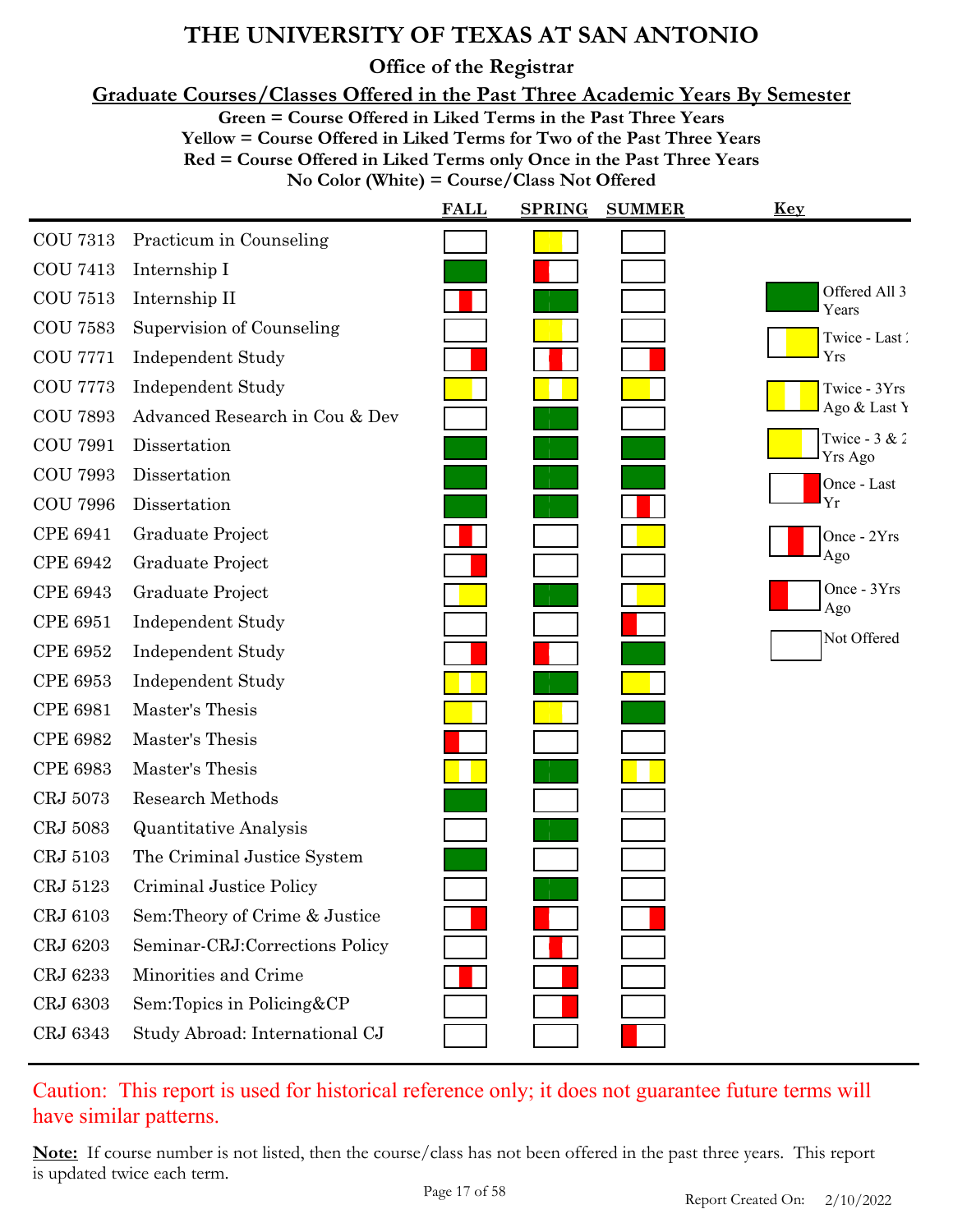**Office of the Registrar**

**Graduate Courses/Classes Offered in the Past Three Academic Years By Semester**

**Green = Course Offered in Liked Terms in the Past Three Years**

**Yellow = Course Offered in Liked Terms for Two of the Past Three Years Red = Course Offered in Liked Terms only Once in the Past Three Years**

**No Color (White) = Course/Class Not Offered**

|               |                                 | <b>FALL</b> | <b>SPRING</b> | <b>SUMMER</b> | <b>Key</b>                 |
|---------------|---------------------------------|-------------|---------------|---------------|----------------------------|
| CRJ 6373      | Criminological Theory           |             |               |               |                            |
| CRJ 6383      | Capstone Course                 |             |               |               |                            |
| CRJ 6403      | Sem: Topics in Law and Society  |             |               |               | Offered All 3<br>Years     |
| CRJ 6951      | <b>Independent Study</b>        |             |               |               | Twice - Last               |
| CRJ 6953      | <b>Independent Study</b>        |             |               |               | Yrs                        |
| CRJ 6961      | Comprehensive Examination       |             |               |               | Twice - 3Yrs               |
| CRJ 6993      | Master's Thesis                 |             |               |               | Ago & Last Y               |
| CS 5013       | <b>Fundamentals of Software</b> |             |               |               | Twice - $3 & 2$<br>Yrs Ago |
| CS 5023       | <b>Fundamentals of Systems</b>  |             |               |               | Once - Last                |
| CS 5103       | Software Engineering            |             |               |               | Yr                         |
| CS 5113       | Computer Graphics               |             |               |               | Once - 2Yrs                |
| CS 5123       | Software Testing and Quality    |             |               |               | Ago                        |
| CS 5153       | User Interfaces and Usability   |             |               |               | Once - 3Yrs<br>Ago         |
| CS 5163       | Data Science                    |             |               |               | Not Offered                |
| CS 5233       | Artificial Intelligence         |             |               |               |                            |
| CS 5263       | Bioinformatics                  |             |               |               |                            |
| CS 5323       | Principles of Cybersecurity     |             |               |               |                            |
| CS 5343       | Secure Systems & Software       |             |               |               |                            |
| CS 5353       | Language-Automata-Computation   |             |               |               |                            |
| CS 5363       | Programming Lang & Compilers    |             |               |               |                            |
| CS 5463       | Topics in Computer Science      |             |               |               |                            |
| CS 5473       | Data Mining                     |             |               |               |                            |
| CS 5483       | Topics in Data Science          |             |               |               |                            |
| CS 5493       | Large-Scale Data Management     |             |               |               |                            |
| CS 5513       | Computer Architecture           |             |               |               |                            |
| CS 5523       | <b>Operating Systems</b>        |             |               |               |                            |
| CS 5573       | Cloud Computing                 |             |               |               |                            |
| $\rm CS$ 5583 | Kernel Concepts & Programming   |             |               |               |                            |

### Caution: This report is used for historical reference only; it does not guarantee future terms will have similar patterns.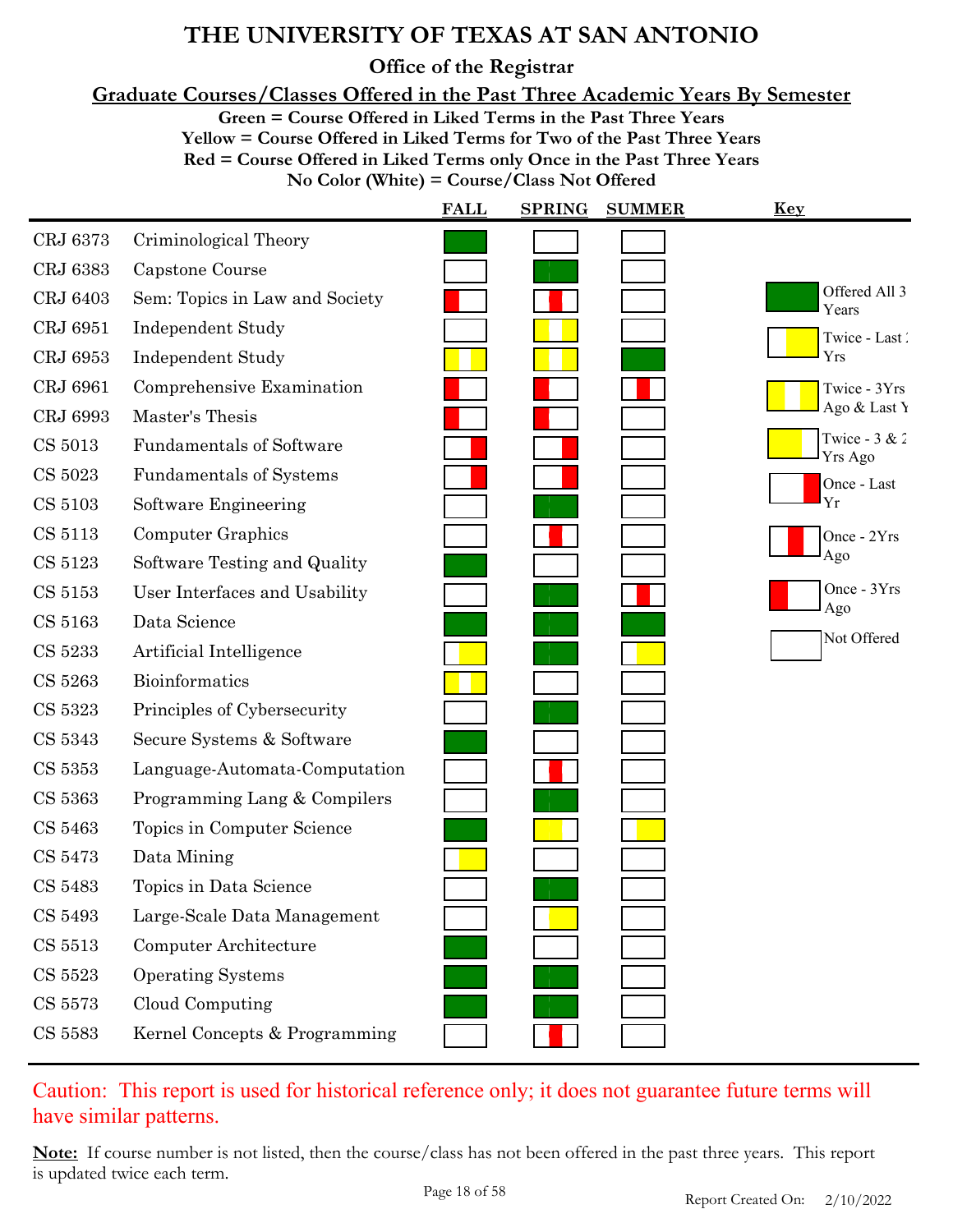**Office of the Registrar**

**Graduate Courses/Classes Offered in the Past Three Academic Years By Semester**

**Green = Course Offered in Liked Terms in the Past Three Years**

**Yellow = Course Offered in Liked Terms for Two of the Past Three Years**

**Red = Course Offered in Liked Terms only Once in the Past Three Years**

**No Color (White) = Course/Class Not Offered**

|                 |                                     | <b>FALL</b> | <b>SPRING</b> | <b>SUMMER</b> | <u>Key</u>                 |
|-----------------|-------------------------------------|-------------|---------------|---------------|----------------------------|
| CS 5623         | Simulation Techniques               |             |               |               |                            |
| CS 5633         | Analysis of Algorithms              |             |               |               |                            |
| CS 5713         | PractAttack&DefenseTechniques       |             |               |               | Offered All 3<br>Years     |
| CS 5933         | Internship in Computer Science      |             |               |               | Twice - Last               |
| CS 5973         | Directed Research                   |             |               |               | Yrs                        |
| CS 6243         | Machine Learning                    |             |               |               | Twice - 3Yrs               |
| CS 6353         | Unix & Network Security             |             |               |               | Ago & Last Y               |
| CS 6373         | Applied Cryptography                |             |               |               | Twice - $3 & 2$<br>Yrs Ago |
| CS 6393         | AT: Computer Security               |             |               |               | Once - Last                |
| CS 6463         | Adv Topics In Computer Science      |             |               |               | Yr                         |
| CS 6543         | Networks                            |             |               |               | Once - 2Yrs                |
| CS 6643         | Parallel Processing                 |             |               |               | Ago                        |
| CS 6663         | Adv Parallel Processing & Syst      |             |               |               | Once $-3Yrs$<br>Ago        |
| CS 6953         | <b>Independent Study</b>            |             |               |               |                            |
| CS 6961         | Comprehensive Examination           |             |               |               | Not Offered                |
| CS 6981         | Master's Thesis                     |             |               |               |                            |
| CS 6983         | Master's Thesis                     |             |               |               |                            |
| CS 7123         | <b>Research Methods</b>             |             |               |               |                            |
| CS 7211         | Doctoral Research                   |             |               |               |                            |
| CS 7213         | Doctoral Research                   |             |               |               |                            |
| CS 7216         | Doctoral Research                   |             |               |               |                            |
| <b>CS 7311</b>  | Doctoral Dissertation               |             |               |               |                            |
| CS 7313         | Doctoral Dissertation               |             |               |               |                            |
| CS 7316         | Doctoral Dissertation               |             |               |               |                            |
| <b>CSM 5033</b> | <b>Construction Cost Estimating</b> |             |               |               |                            |
| <b>CSM 5223</b> | <b>BIM</b> for Const Management     |             |               |               |                            |
| CSM 5413        | Adv Topics: Construct Systems       |             |               |               |                            |
| <b>CSM 5423</b> | Adv Top in Proj Contr Sched         |             |               |               |                            |
|                 |                                     |             |               |               |                            |

### Caution: This report is used for historical reference only; it does not guarantee future terms will have similar patterns.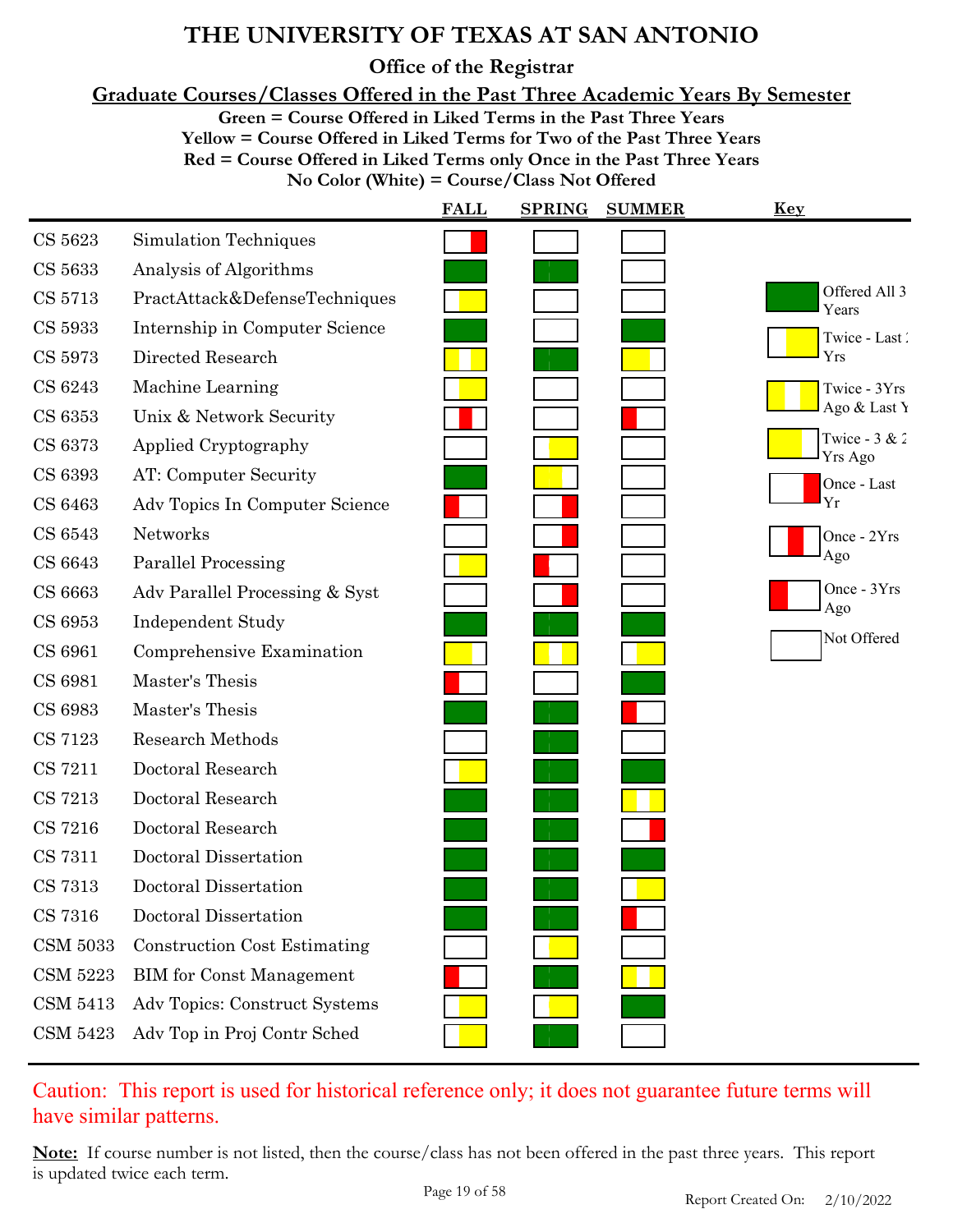**Office of the Registrar**

**Graduate Courses/Classes Offered in the Past Three Academic Years By Semester**

**Green = Course Offered in Liked Terms in the Past Three Years**

**Yellow = Course Offered in Liked Terms for Two of the Past Three Years**

**Red = Course Offered in Liked Terms only Once in the Past Three Years**

**No Color (White) = Course/Class Not Offered**

|                 |                                   | <b>FALL</b> | <b>SPRING</b> | <b>SUMMER</b> | <u>Key</u>                 |
|-----------------|-----------------------------------|-------------|---------------|---------------|----------------------------|
| <b>CSM 5433</b> | Constrct Safety Plan & Mgt        |             |               |               |                            |
| <b>CSM 5633</b> | <b>Advanced Construction Mgmt</b> |             |               |               |                            |
| <b>CSM 6943</b> | Construction Internship           |             |               |               | Offered All 3<br>Years     |
| DA 6213         | Data-Drive Decsn Mking&Design     |             |               |               | Twice - Last               |
| DA 6223         | Data Analytics Tools&Techniqu     |             |               |               | Yrs                        |
| DA 6233         | Data Anlytics Visualizatn&Comm    |             |               |               | Twice - 3Yrs               |
| DA 6813         | Data Analytics Applications       |             |               |               | Ago & Last Y               |
| DA 6823         | Data Analytics Practicum I        |             |               |               | Twice - $3 & 2$<br>Yrs Ago |
| DA 6833         | Data Analytics Practicum II       |             |               |               | Once - Last                |
| <b>DEM 5013</b> | Dem Methods of Analysis           |             |               |               | Yr                         |
| <b>DEM 5033</b> | Mortality                         |             |               |               | Once - 2Yrs                |
| <b>DEM 5043</b> | Migration                         |             |               |               | Ago                        |
| <b>DEM 5083</b> | Fertility                         |             |               |               | Once - 3Yrs<br>Ago         |
| <b>DEM 5093</b> | <b>GIS</b> for Population Science |             |               |               | Not Offered                |
| <b>DEM 5113</b> | Soc Dem & Community Trends        |             |               |               |                            |
| <b>DEM 5213</b> | Intro to Population Data          |             |               |               |                            |
| <b>DEM 5273</b> | Stats for Demographic Data I      |             |               |               |                            |
| <b>DEM 5283</b> | Stats for Demographic Data II     |             |               |               |                            |
| <b>DEM 7013</b> | Dem Methods of Analysis           |             |               |               |                            |
| <b>DEM 7033</b> | Mortality                         |             |               |               |                            |
| <b>DEM 7043</b> | Migration                         |             |               |               |                            |
| <b>DEM 7073</b> | Disparities-Hlth and Hlth Care    |             |               |               |                            |
| <b>DEM 7083</b> | Fertility                         |             |               |               |                            |
| <b>DEM 7093</b> | <b>GIS</b> for Population Science |             |               |               |                            |
| <b>DEM 7113</b> | Soc Dem & Community Trends        |             |               |               |                            |
| <b>DEM 7223</b> | <b>Event History Analysis</b>     |             |               |               |                            |
| <b>DEM 7243</b> | General Research Methods-Dem I    |             |               |               |                            |
| <b>DEM 7263</b> | Spatial Demography                |             |               |               |                            |

### Caution: This report is used for historical reference only; it does not guarantee future terms will have similar patterns.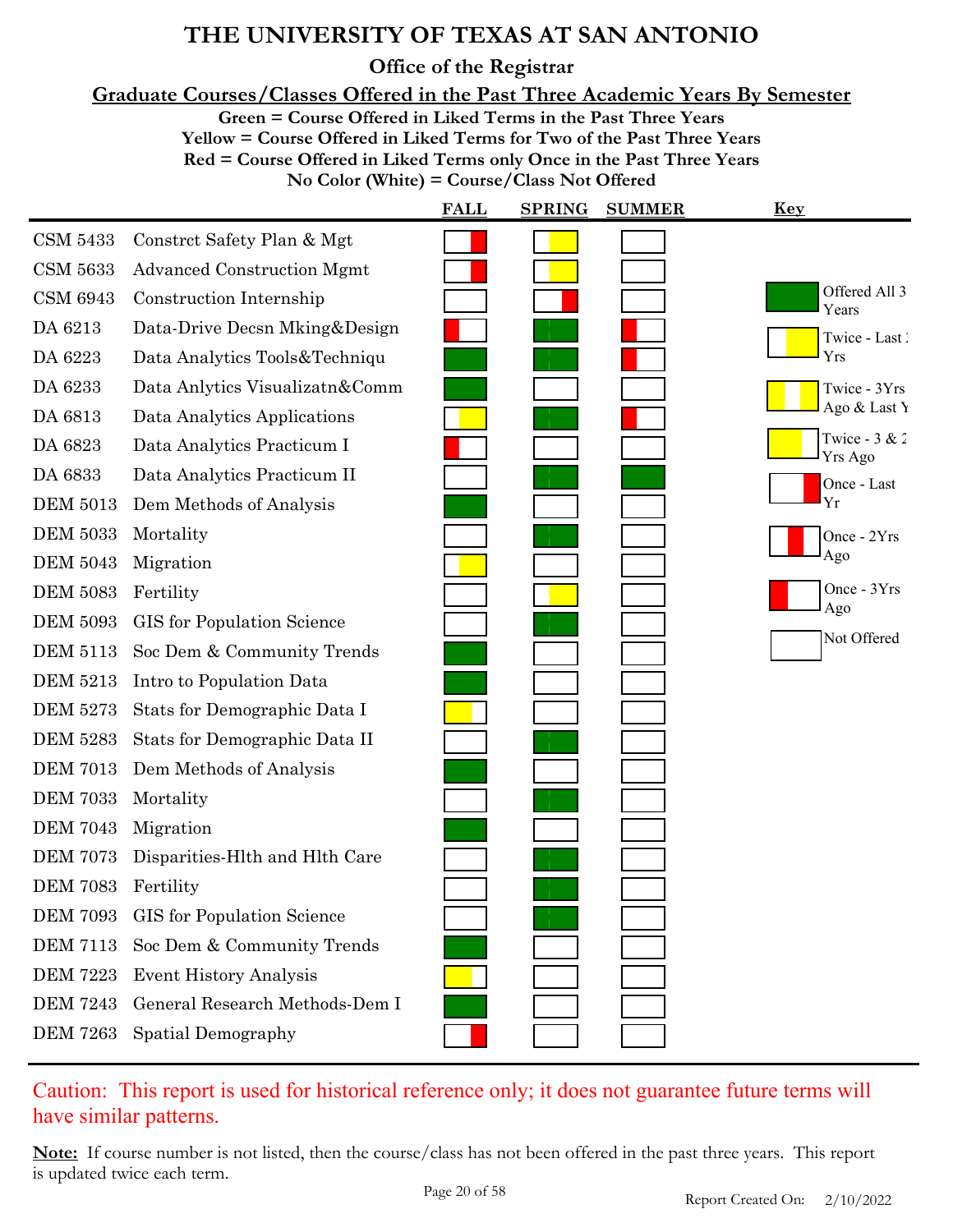**Office of the Registrar**

**Graduate Courses/Classes Offered in the Past Three Academic Years By Semester**

**Green = Course Offered in Liked Terms in the Past Three Years**

**Yellow = Course Offered in Liked Terms for Two of the Past Three Years**

**Red = Course Offered in Liked Terms only Once in the Past Three Years**

**No Color (White) = Course/Class Not Offered**

|                 |                                | <b>FALL</b> | <b>SPRING</b> | <b>SUMMER</b> | <b>Key</b>                 |
|-----------------|--------------------------------|-------------|---------------|---------------|----------------------------|
| <b>DEM 7273</b> | Statistics for Dem Data I      |             |               |               |                            |
| <b>DEM 7283</b> | Statistics for Dem Data II     |             |               |               |                            |
| <b>DEM 7413</b> | Dem of Inequality and Poverty  |             |               |               | Offered All 3<br>Years     |
| <b>DEM 7433</b> | Dem of Race and Ethnicity      |             |               |               | Twice - Last               |
| <b>DEM 7443</b> | Dem Adolescence & Adulthood    |             |               |               | Yrs                        |
| <b>DEM 7803</b> | Directed Research              |             |               |               | Twice - 3Yrs               |
| <b>DEM 7811</b> | Doctoral Research              |             |               |               | Ago & Last Y               |
| <b>DEM 7813</b> | Doctoral Research              |             |               |               | Twice - $3 & 2$<br>Yrs Ago |
| <b>DEM 7816</b> | Doctoral Research              |             |               |               | Once - Last                |
| <b>DEM 7903</b> | Special Topics                 |             |               |               | Yr                         |
| <b>DEM 7911</b> | Doctoral Dissertation          |             |               |               | Once - 2Yrs                |
| <b>DEM 7913</b> | Doctoral Dissertation          |             |               |               | Ago                        |
| <b>DEM 7916</b> | Doctoral Dissertation          |             |               |               | Once - 3Yrs                |
| <b>DS 5003</b>  | Introduction to Data Science   |             |               |               | Ago                        |
| <b>DS</b> 5013  | Programming for Data Science   |             |               |               | Not Offered                |
| DS 5023         | Data Organization & Visualize  |             |               |               |                            |
| <b>DS 5033</b>  | Data Mining & Machine Learning |             |               |               |                            |
| <b>ECE 5133</b> | Lang&Disc Dev in Young Child   |             |               |               |                            |
| <b>ECE 5513</b> | Curr/Matrls/Meth in EC/Elem Ed |             |               |               |                            |
| <b>ECE 6183</b> | Recon Socio Contexts in ECE    |             |               |               |                            |
| <b>ECE 6213</b> | Current Issues: EC & Elem Edu  |             |               |               |                            |
| <b>ECE 6423</b> | Advanced Studies in Play       |             |               |               |                            |
| <b>ECE 6453</b> | Responsible Assmt & Eval ECE   |             |               |               |                            |
| <b>ECE 6503</b> | Theoretical Foundations ECE    |             |               |               |                            |
| <b>ECE 6523</b> | Family Engage Pol & Advocacy   |             |               |               |                            |
| <b>ECE 6653</b> | Act Resrch in Childhood Settng |             |               |               |                            |
| <b>ECE 6733</b> | Fundamentals-Environmental Edu |             |               |               |                            |
| <b>ECE 6953</b> | <b>Independent Study</b>       |             |               |               |                            |
|                 |                                |             |               |               |                            |

Caution: This report is used for historical reference only; it does not guarantee future terms will have similar patterns.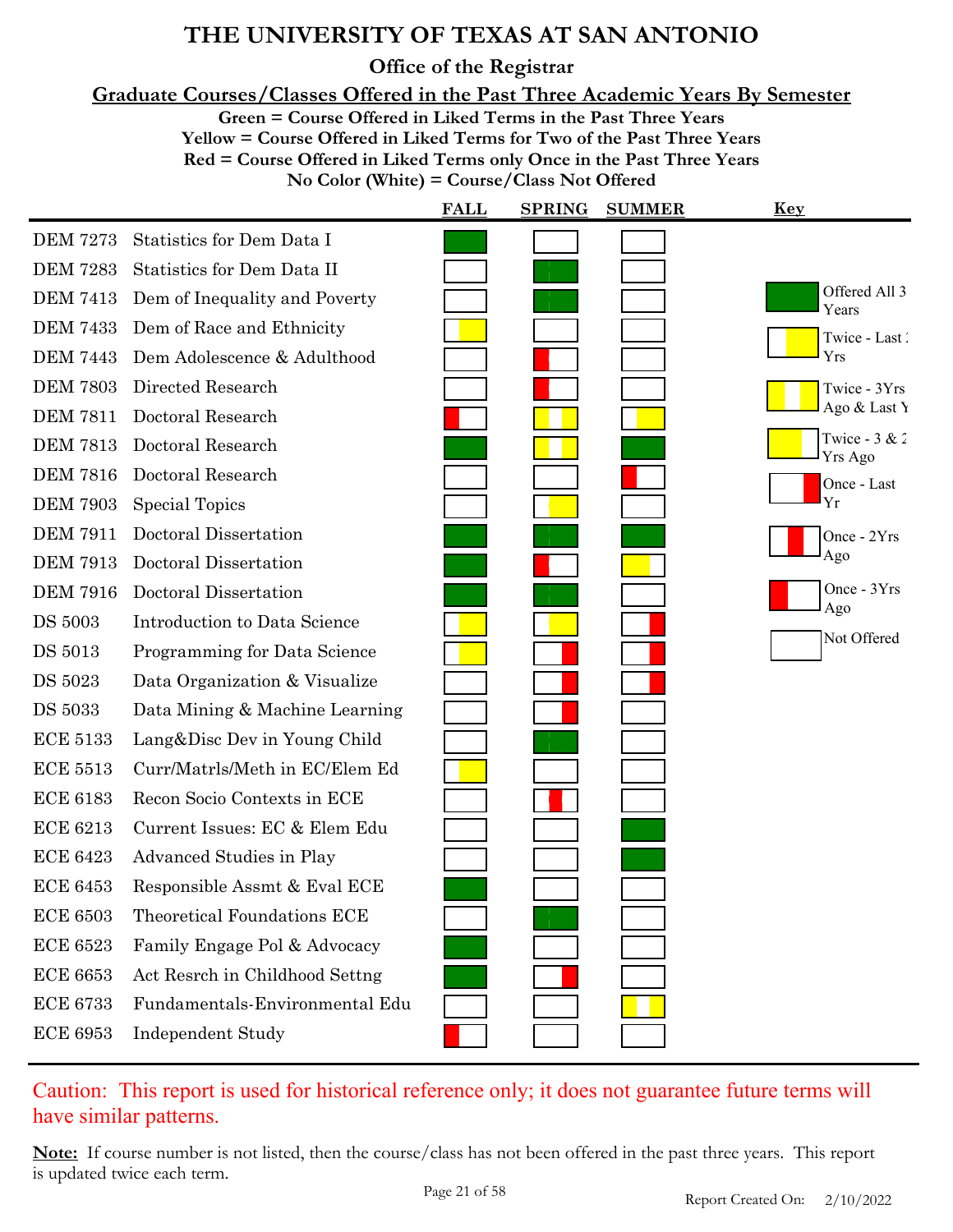**Office of the Registrar**

**Graduate Courses/Classes Offered in the Past Three Academic Years By Semester**

**Green = Course Offered in Liked Terms in the Past Three Years**

**Yellow = Course Offered in Liked Terms for Two of the Past Three Years Red = Course Offered in Liked Terms only Once in the Past Three Years**

**No Color (White) = Course/Class Not Offered**

|                 |                                 | <b>FALL</b> | <b>SPRING</b><br><b>SUMMER</b> | <u>Key</u>                 |
|-----------------|---------------------------------|-------------|--------------------------------|----------------------------|
| <b>ECE 6983</b> | Master's Thesis                 |             |                                |                            |
| <b>ECE 7123</b> | Cogn Dev in Early Childhood     |             |                                |                            |
| <b>ECO 5003</b> | Economic Theory & Policy        |             |                                | Offered All 3<br>Years     |
| <b>ECO 5023</b> | Managerial Economics            |             |                                | Twice - Last               |
| <b>ECO 6013</b> | Microeconomic Theory            |             |                                | Yrs                        |
| <b>ECO 6033</b> | Macroeconomic Theory            |             |                                | Twice - 3Yrs               |
| <b>ECO 6103</b> | Econometrics I                  |             |                                | Ago & Last Y               |
| <b>ECO 6113</b> | <b>Mathematical Economics</b>   |             |                                | Twice - $3 & 2$<br>Yrs Ago |
| <b>ECO 6303</b> | Econometrics II                 |             |                                | Once - Last                |
| <b>ECO 6323</b> | International Trade & Finance   |             |                                | Yr                         |
| <b>ECO 6403</b> | <b>Financial Economics</b>      |             |                                | Once - 2Yrs                |
| <b>ECO 6543</b> | Healthcare Econ and Policy      |             |                                | Ago                        |
| <b>ECO 6573</b> | Game Theory & Business Strategy |             |                                | Once - 3Yrs<br>Ago         |
| <b>ECO 6943</b> | Economics Internship            |             |                                |                            |
| <b>ECO 6953</b> | <b>Independent Study</b>        |             |                                | Not Offered                |
| <b>ECO 6961</b> | Comprehensive Examination       |             |                                |                            |
| ECO 6973        | <b>Special Topics</b>           |             |                                |                            |
| <b>EDL 5003</b> | Intro to School Administration  |             |                                |                            |
| <b>EDL 5103</b> | Intro-School Finance/Budgeting  |             |                                |                            |
| <b>EDL 5203</b> | School & Comm Relations In Edu  |             |                                |                            |
| <b>EDL 5303</b> | Human Relations In Educ Admin   |             |                                |                            |
| <b>EDL 5403</b> | Principalship: Edu & Site Admin |             |                                |                            |
| <b>EDL 5503</b> | Admin & Function of Spec Prgms  |             |                                |                            |
| <b>EDL 5703</b> | Legal Foundations in Education  |             |                                |                            |
| <b>EDL 6013</b> | Supervis: Teach-Learn Process   |             |                                |                            |
| <b>EDL 6023</b> | <b>Instructional Leadership</b> |             |                                |                            |
| <b>EDL 6503</b> | Central Instructional Leader    |             |                                |                            |
| <b>EDL 6533</b> | HR Leadership & Management      |             |                                |                            |

Caution: This report is used for historical reference only; it does not guarantee future terms will have similar patterns.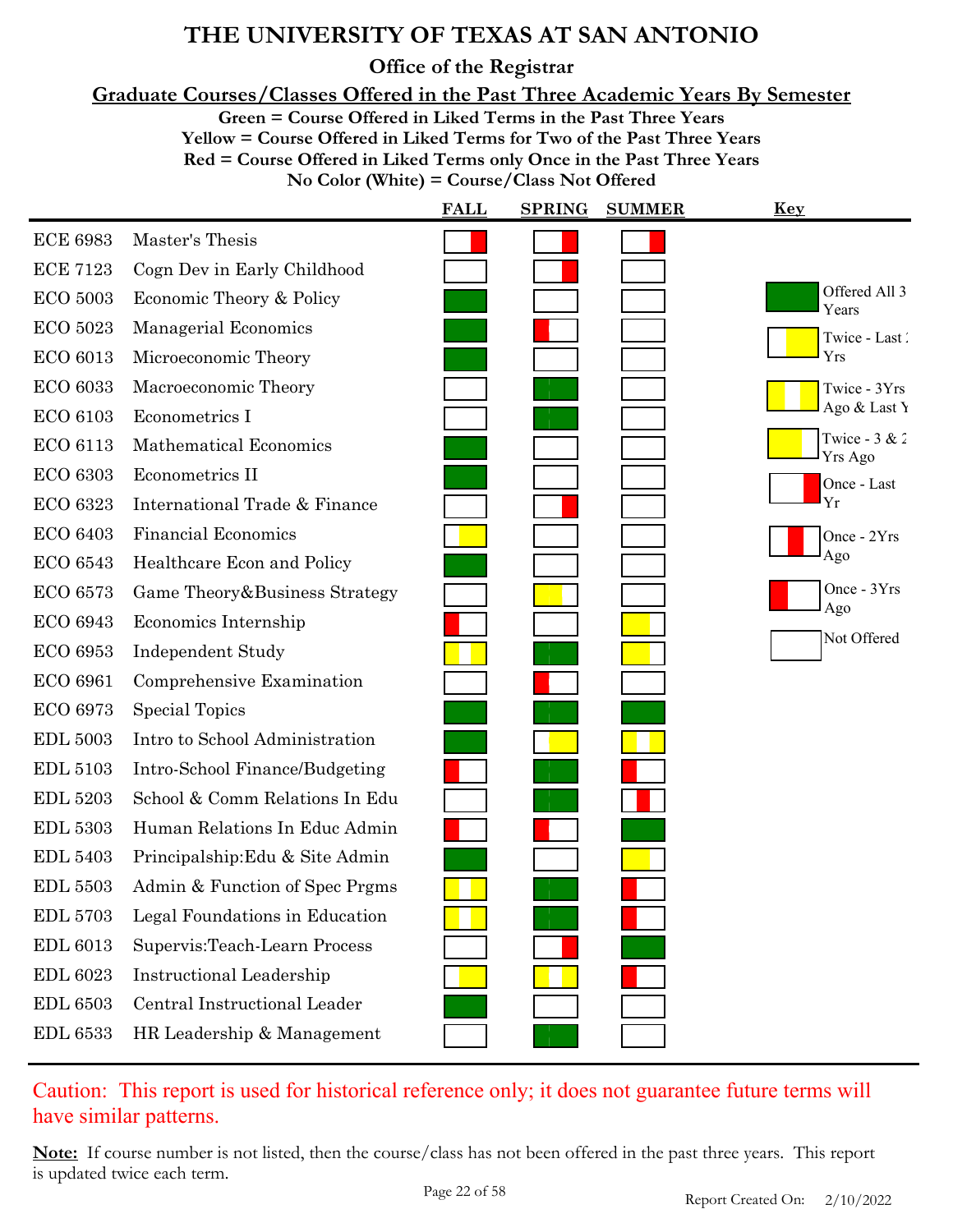**Office of the Registrar**

**Graduate Courses/Classes Offered in the Past Three Academic Years By Semester**

**Green = Course Offered in Liked Terms in the Past Three Years**

**Yellow = Course Offered in Liked Terms for Two of the Past Three Years Red = Course Offered in Liked Terms only Once in the Past Three Years**

| No Color (White) = Course/Class Not Offered |  |
|---------------------------------------------|--|
|---------------------------------------------|--|

|                 |                                    | <b>FALL</b> | <b>SPRING</b><br><b>SUMMER</b> | Key                        |
|-----------------|------------------------------------|-------------|--------------------------------|----------------------------|
| <b>EDL 6941</b> | Prac in Educ Administration        |             |                                |                            |
| <b>EDL 6942</b> | Prac in Educ Administration        |             |                                |                            |
| <b>EDL 6943</b> | Prac in Educ Administration        |             |                                | Offered All 3<br>Years     |
| <b>EDL 6953</b> | <b>Independent Study</b>           |             |                                | Twice - Last               |
| <b>EDL 6973</b> | <b>Special Problems</b>            |             |                                | Yrs                        |
| <b>EDL 7103</b> | Admin of Urban Multicultu Inst     |             |                                | Twice - 3Yrs               |
| <b>EDL 7213</b> | Foundations of Higher Educ         |             |                                | Ago & Last Y               |
| <b>EDL 7243</b> | Higher Educ Div. Eq. and Acc.      |             |                                | Twice - $3 & 2$<br>Yrs Ago |
| <b>EDL 7273</b> | School Popul, Struc & Culture      |             |                                | Once - Last                |
| <b>EDL 7343</b> | Politics of Educational Change     |             |                                | Yr                         |
| <b>EDL 7413</b> | Policy Politics in Higher Educ     |             |                                | Once - 2Yrs                |
| <b>EDL 7423</b> | Theor Frameworks Higher Educ       |             |                                | Ago                        |
| <b>EDL 7433</b> | <b>Educational Policy Analysis</b> |             |                                | Once - 3Yrs<br>Ago         |
| <b>EDL 7573</b> | Rsrch Thry & Dsgn in Ed Admin      |             |                                | Not Offered                |
| <b>EDL 7771</b> | <b>Independent Study</b>           |             |                                |                            |
| <b>EDL 7773</b> | Independent Study                  |             |                                |                            |
| <b>EDL 7783</b> | <b>Special Problems</b>            |             |                                |                            |
| <b>EDL 7893</b> | Doctoral Research                  |             |                                |                            |
| <b>EDP 5003</b> | Psychological Learng Theories      |             |                                |                            |
| <b>EDP 5033</b> | Human Develpmt Across Lifespan     |             |                                |                            |
| <b>EDP 5303</b> | Educ Measure & Assessment          |             |                                |                            |
| <b>EDP 5503</b> | Intro to Behavior Analysis         |             |                                |                            |
| <b>EDP 5603</b> | Psychology Of Human Motivation     |             |                                |                            |
| EDP 5633        | Interven/Sup in Beh Analysis       |             |                                |                            |
| EDP 5643        | Verbal Behavior                    |             |                                |                            |
| <b>EDP 5783</b> | Practicum I in ABA                 |             |                                |                            |
| EDP 6033        | Legal Ethical&Prof Issu Sc Psy     |             |                                |                            |
| EDP 6103        | Research Methods & Stats I         |             |                                |                            |
|                 |                                    |             |                                |                            |

Caution: This report is used for historical reference only; it does not guarantee future terms will have similar patterns.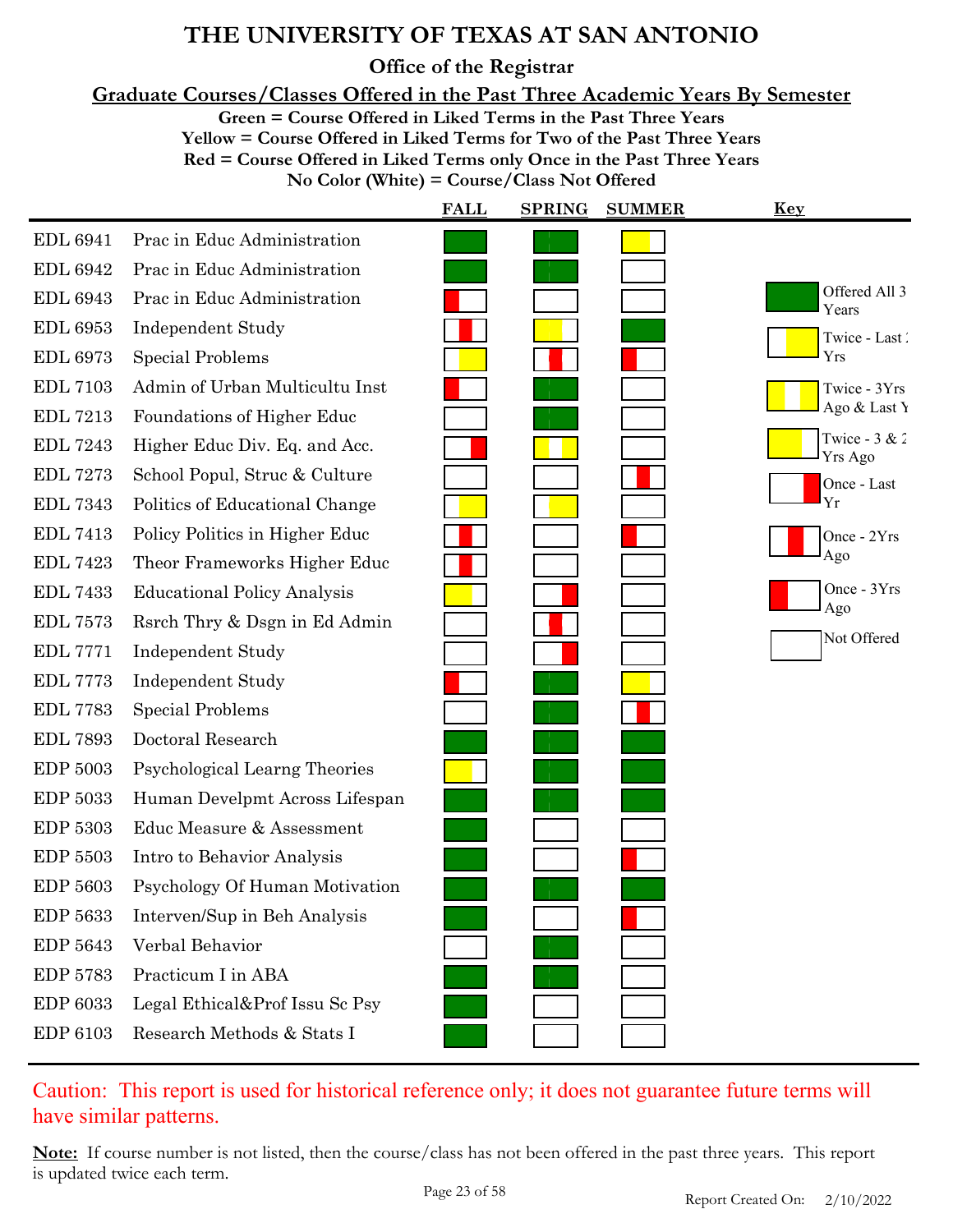**Office of the Registrar**

**Graduate Courses/Classes Offered in the Past Three Academic Years By Semester**

**Green = Course Offered in Liked Terms in the Past Three Years**

**Yellow = Course Offered in Liked Terms for Two of the Past Three Years Red = Course Offered in Liked Terms only Once in the Past Three Years**

**No Color (White) = Course/Class Not Offered**

|                 |                                | <b>FALL</b> | <b>SPRING</b> | <b>SUMMER</b> | <u>Key</u>                 |
|-----------------|--------------------------------|-------------|---------------|---------------|----------------------------|
| <b>EDP 6203</b> | Research Methods & Stats II    |             |               |               |                            |
| EDP 6213        | School-based Counseling        |             |               |               |                            |
| <b>EDP 6223</b> | Research in Single Case Design |             |               |               | Offered All 3<br>Years     |
| EDP 6233        | Mental Hth Services in Schools |             |               |               | Twice - Last               |
| <b>EDP 6243</b> | Cognitive Assessment&Interven  |             |               |               | Yrs                        |
| EDP 6253        | Academic Assessment & Inter    |             |               |               | Twice - 3Yrs               |
| <b>EDP 6263</b> | Behavior Assessment            |             |               |               | Ago & Last Y               |
| <b>EDP 6293</b> | Consultation in the Schools    |             |               |               | Twice - $3 & 2$<br>Yrs Ago |
| <b>EDP 6303</b> | Program Evaluation I           |             |               |               | Once - Last                |
| EDP 6313        | Program Evaluation II          |             |               |               | Yr                         |
| <b>EDP 6333</b> | Practicum in Program Eval      |             |               |               | Once - 2Yrs                |
| <b>EDP 6343</b> | Soc Emotional Assmnt/Schools   |             |               |               | Ago                        |
| <b>EDP 6403</b> | Ethics for Applied Behavior An |             |               |               | Once - 3Yrs                |
| EDP 6443        | Capstone Class in Behavior     |             |               |               | Ago                        |
| <b>EDP 6643</b> | Child & Adol Psychopathology   |             |               |               | Not Offered                |
| <b>EDP 6703</b> | Clinical Neuropsychology       |             |               |               |                            |
| <b>EDP 6733</b> | Multicult Assess & Intervent   |             |               |               |                            |
| <b>EDP 6833</b> | Practicum in School Psychology |             |               |               |                            |
| EDP 6943        | Internship in School Psy       |             |               |               |                            |
| <b>EDP 6951</b> | <b>Independent Study</b>       |             |               |               |                            |
| <b>EDP 6953</b> | <b>Independent Study</b>       |             |               |               |                            |
| <b>EDP 6983</b> | Master's Thesis                |             |               |               |                            |
| EDP 6991        | Indep Stdy in Sch Psych Intern |             |               |               |                            |
| <b>EDU 5003</b> | <b>Research Methods</b>        |             |               |               |                            |
| <b>EDU 5103</b> | Adv. Foundations of Education  |             |               |               |                            |
| <b>EDU 6223</b> | Ed Cultral & Ling Diverse Soc  |             |               |               |                            |
| <b>EDU 6961</b> | Comprehensive Examination      |             |               |               |                            |
| <b>EDU 7003</b> | Survey of Research Methods     |             |               |               |                            |

### Caution: This report is used for historical reference only; it does not guarantee future terms will have similar patterns.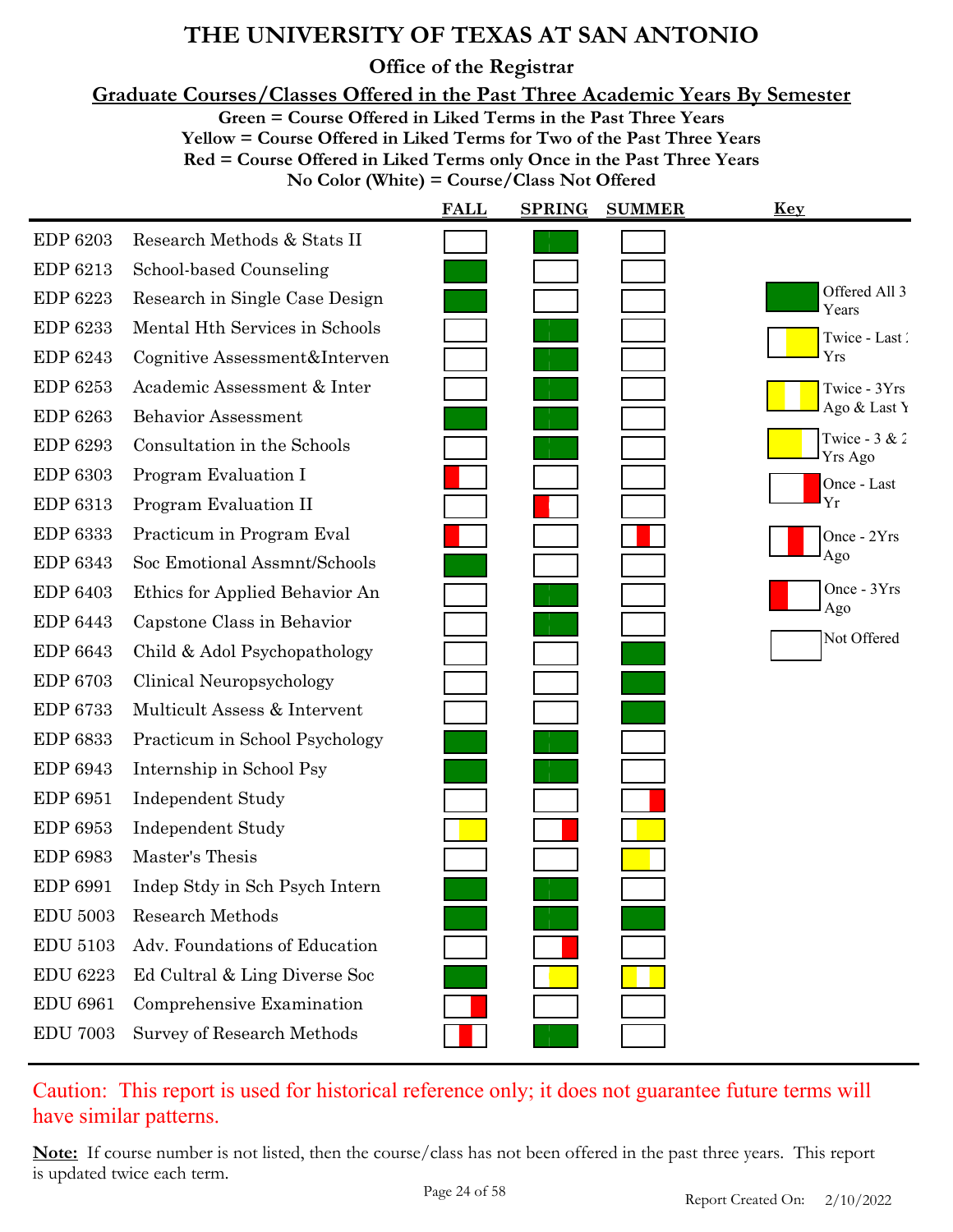**Office of the Registrar**

**Graduate Courses/Classes Offered in the Past Three Academic Years By Semester**

**Green = Course Offered in Liked Terms in the Past Three Years**

**Yellow = Course Offered in Liked Terms for Two of the Past Three Years**

**Red = Course Offered in Liked Terms only Once in the Past Three Years**

**No Color (White) = Course/Class Not Offered**

|                 |                                      | <b>FALL</b> | <b>SPRING</b> | <b>SUMMER</b> | <u>Key</u>                        |
|-----------------|--------------------------------------|-------------|---------------|---------------|-----------------------------------|
| <b>EDU 7023</b> | Theory and Inquiry                   |             |               |               |                                   |
| <b>EDU 7043</b> | Edu Res Stats Descr & Compar         |             |               |               |                                   |
| <b>EDU 7103</b> | <b>Qual Research Traditions</b>      |             |               |               | Offered All 3<br>Years            |
| <b>EDU 7123</b> | <b>Advanced Qualitative Research</b> |             |               |               | Twice - Last                      |
| <b>EDU 7213</b> | <b>Educational Reform</b>            |             |               |               | Yrs                               |
| <b>EDU 7223</b> | Lrn Culturally Diverse Society       |             |               |               | Twice - 3Yrs                      |
| <b>EDU 7403</b> | Educ, Cultural Diff & Accultur       |             |               |               | Ago & Last Y                      |
| <b>EE 5103</b>  | <b>Engineering Programming</b>       |             |               |               | Twice - $3 & 2$<br><b>Yrs Ago</b> |
| <b>EE 5113</b>  | VLSI System Design                   |             |               |               | Once - Last                       |
| <b>EE 5123</b>  | Computer Architecture                |             |               |               | Yr                                |
| <b>EE 5143</b>  | Linear Systems and Control           |             |               |               | Once - 2Yrs                       |
| <b>EE 5163</b>  | Digital Signal Processing            |             |               |               | Ago                               |
| <b>EE 5183</b>  | Foundations of Comm Theory           |             |               |               | Once - 3Yrs                       |
| <b>EE 5193</b>  | FPGA and HDL                         |             |               |               | Ago                               |
| <b>EE 5243</b>  | Special Topics in Control            |             |               |               | Not Offered                       |
| <b>EE 5263</b>  | Topic: Dig Sig Proc/Dig Filter       |             |               |               |                                   |
| <b>EE 5283</b>  | Topics in Communication System       |             |               |               |                                   |
| <b>EE 5293</b>  | Topics in Microelectronics           |             |               |               |                                   |
| <b>EE 5323</b>  | Topics in VLSI Design                |             |               |               |                                   |
| <b>EE 5353</b>  | Topics Multimedia Signal Proc        |             |               |               |                                   |
| <b>EE 5373</b>  | Wireless Communication               |             |               |               |                                   |
| <b>EE 5403</b>  | Adv Dielectric & Opto Engr Lab       |             |               |               |                                   |
| <b>EE 5413</b>  | Principles of Microfabrication       |             |               |               |                                   |
| <b>EE 5423</b>  | Topics: Computer Architecture        |             |               |               |                                   |
| <b>EE 5443</b>  | Discrete Time Control Theory         |             |               |               |                                   |
| <b>EE 5453</b>  | Topics in Software Engineering       |             |               |               |                                   |
| <b>EE 5473</b>  | Fiber Optic Communication            |             |               |               |                                   |
| <b>EE 5503</b>  | Intro to Nanoelectronics             |             |               |               |                                   |

### Caution: This report is used for historical reference only; it does not guarantee future terms will have similar patterns.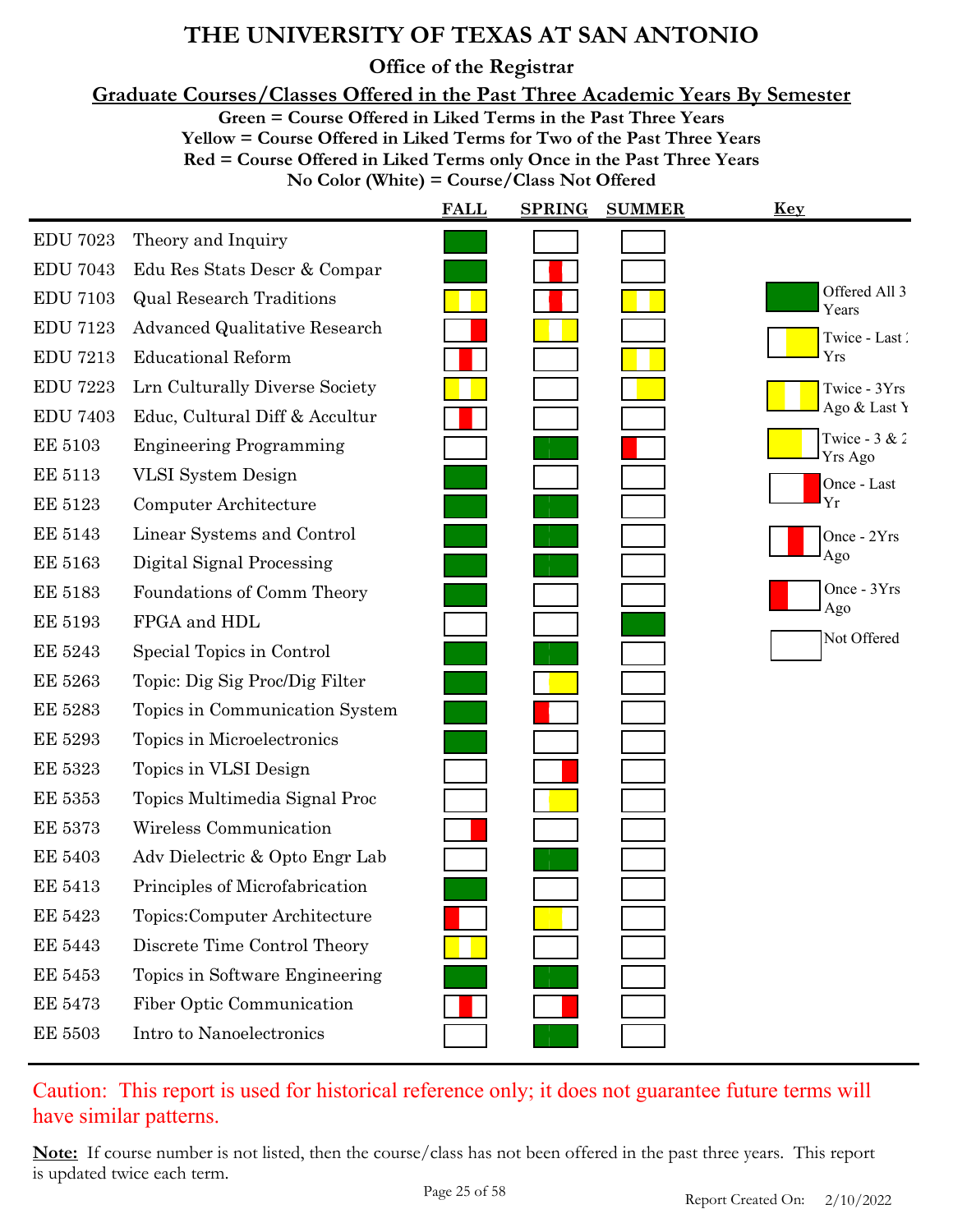**Office of the Registrar**

**Graduate Courses/Classes Offered in the Past Three Academic Years By Semester**

**Green = Course Offered in Liked Terms in the Past Three Years**

**Yellow = Course Offered in Liked Terms for Two of the Past Three Years**

**Red = Course Offered in Liked Terms only Once in the Past Three Years**

**No Color (White) = Course/Class Not Offered**

|                 |                               | <b>FALL</b> | <b>SPRING</b> | <b>SUMMER</b> | Key                        |
|-----------------|-------------------------------|-------------|---------------|---------------|----------------------------|
| <b>EE 5523</b>  | Intro to Cloud Computing      |             |               |               |                            |
| <b>EE 5583</b>  | Topics in Digital Com         |             |               |               |                            |
| <b>EE 5593</b>  | Topics: Adv Sensor Devices    |             |               |               | Offered All 3<br>Years     |
| <b>EE 5693</b>  | Dielectric & Optoelectronic   |             |               |               | Twice - Last               |
| <b>EE 6363</b>  | Adv Topics In Signal Processg |             |               |               | Yrs                        |
| <b>EE 6493</b>  | Adv Top: Elec Mat & Dev       |             |               |               | Twice - 3Yrs               |
| <b>EE 6941</b>  | Graduate Project              |             |               |               | Ago & Last Y               |
| <b>EE 6942</b>  | Graduate Project              |             |               |               | Twice - $3 & 2$<br>Yrs Ago |
| <b>EE 6943</b>  | Graduate Project              |             |               |               | Once - Last                |
| <b>EE 6951</b>  | <b>Independent Study</b>      |             |               |               | Yr                         |
| <b>EE 6952</b>  | <b>Independent Study</b>      |             |               |               | Once - 2Yrs                |
| <b>EE 6953</b>  | <b>Independent Study</b>      |             |               |               | Ago                        |
| <b>EE 6971</b>  | <b>Special Problems</b>       |             |               |               | Once - 3Yrs                |
| <b>EE 6981</b>  | Master's Thesis               |             |               |               | Ago                        |
| <b>EE 6982</b>  | Master's Thesis               |             |               |               | Not Offered                |
| <b>EE 6983</b>  | Master's Thesis               |             |               |               |                            |
| <b>EE 6991</b>  | Research Seminar              |             |               |               |                            |
| <b>EE 7443</b>  | Nonlinear Control Systems     |             |               |               |                            |
| <b>EE 7931</b>  | Doctoral Research Seminar     |             |               |               |                            |
| <b>EE 7951</b>  | Doctoral Research             |             |               |               |                            |
| <b>EE 7952</b>  | Doctoral Research             |             |               |               |                            |
| <b>EE 7953</b>  | Doctoral Research             |             |               |               |                            |
| <b>EE 7991</b>  | Doctoral Dissertation         |             |               |               |                            |
| <b>EE 7992</b>  | Doctoral Dissertation         |             |               |               |                            |
| <b>EE 7993</b>  | Doctoral Dissertation         |             |               |               |                            |
| <b>ENG 5013</b> | Intro: Graduate Study Lit     |             |               |               |                            |
| <b>ENG 5053</b> | Topics In Literary Genres     |             |               |               |                            |
| <b>ENG 5133</b> | Dev Of Rhetoric & Composition |             |               |               |                            |

### Caution: This report is used for historical reference only; it does not guarantee future terms will have similar patterns.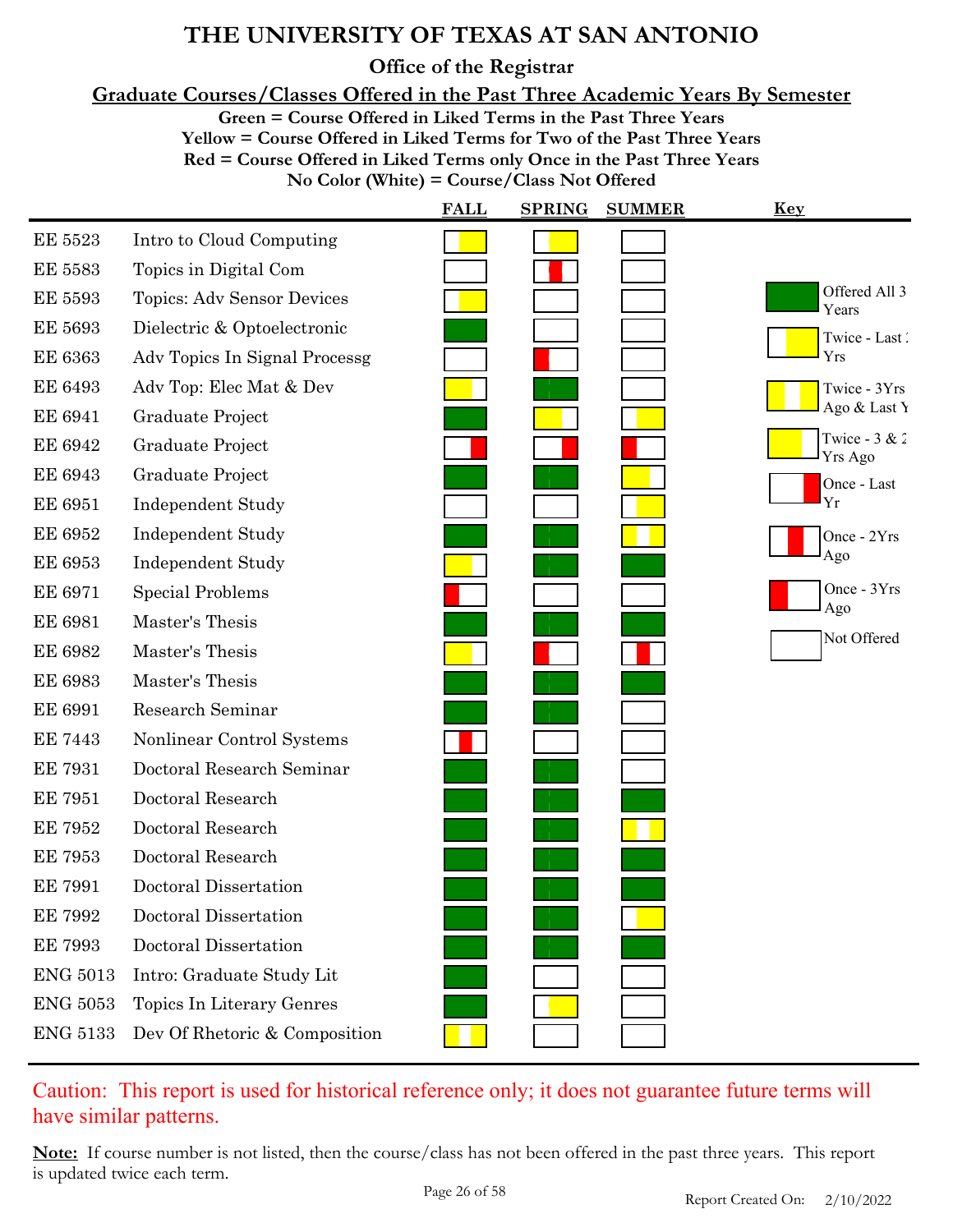**Office of the Registrar**

**Graduate Courses/Classes Offered in the Past Three Academic Years By Semester**

**Green = Course Offered in Liked Terms in the Past Three Years**

**Yellow = Course Offered in Liked Terms for Two of the Past Three Years Red = Course Offered in Liked Terms only Once in the Past Three Years**

**No Color (White) = Course/Class Not Offered**

|                 |                                | <b>FALL</b> | <b>SPRING</b> | <b>SUMMER</b> | <u>Key</u>                 |
|-----------------|--------------------------------|-------------|---------------|---------------|----------------------------|
| <b>ENG 5183</b> | Theory/Practice Teaching Comp  |             |               |               |                            |
| <b>ENG 5223</b> | Medieval Literature            |             |               |               |                            |
| <b>ENG 5413</b> | Restoration & 18th-Century Lit |             |               |               | Offered All 3<br>Years     |
| <b>ENG 5513</b> | 19th-Century British Literatur |             |               |               | Twice - Last               |
| <b>ENG 5613</b> | 19th-Century American Lit      |             |               |               | Yrs                        |
| <b>ENG 5633</b> | Topics In Study Of Literature  |             |               |               | Twice - 3Yrs               |
| <b>ENG 5733</b> | Brit & Amer, 1900-1950         |             |               |               | Ago & Last Y               |
| <b>ENG 5753</b> | World Literatures In English   |             |               |               | Twice - $3 & 2$<br>Yrs Ago |
| <b>ENG 5763</b> | Latina/o Literature            |             |               |               | Once - Last                |
| <b>ENG 5783</b> | African American Literature    |             |               |               | Yr                         |
| <b>ENG 5943</b> | Topics in Major English Author |             |               |               | Once - 2Yrs                |
| <b>ENG 6013</b> | Theoretical & Research Methods |             |               |               | Ago                        |
| <b>ENG 6023</b> | Rhetoric & Comp:Text & Context |             |               |               | Once - 3Yrs<br>Ago         |
| <b>ENG 6033</b> | Language and Linguistics       |             |               |               |                            |
| <b>ENG 6043</b> | <b>Creative Writing</b>        |             |               |               | Not Offered                |
| <b>ENG 6053</b> | Latina/o Studies:Text & Contex |             |               |               |                            |
| <b>ENG 6063</b> | Cross Cul Issues:Texts/Context |             |               |               |                            |
| <b>ENG 6073</b> | Theory&Criticism:Text/Context  |             |               |               |                            |
| <b>ENG 6083</b> | <b>Cultural Rhetorics</b>      |             |               |               |                            |
| <b>ENG 6951</b> | <b>Independent Study</b>       |             |               |               |                            |
| <b>ENG 6953</b> | <b>Independent Study</b>       |             |               |               |                            |
| <b>ENG 6961</b> | Comprehensive Examination      |             |               |               |                            |
| <b>ENG 6973</b> | Special Topics                 |             |               |               |                            |
| <b>ENG 6983</b> | Master's Thesis                |             |               |               |                            |
| <b>ENG 7053</b> | Seminar: Latina/o Studies      |             |               |               |                            |
| <b>ENG 7063</b> | Seminar: Issues in Culture     |             |               |               |                            |
| <b>ENG 7073</b> | Seminar: Theory and Criticism  |             |               |               |                            |
| <b>ENG 7083</b> | Seminar: New Texts/New Context |             |               |               |                            |

### Caution: This report is used for historical reference only; it does not guarantee future terms will have similar patterns.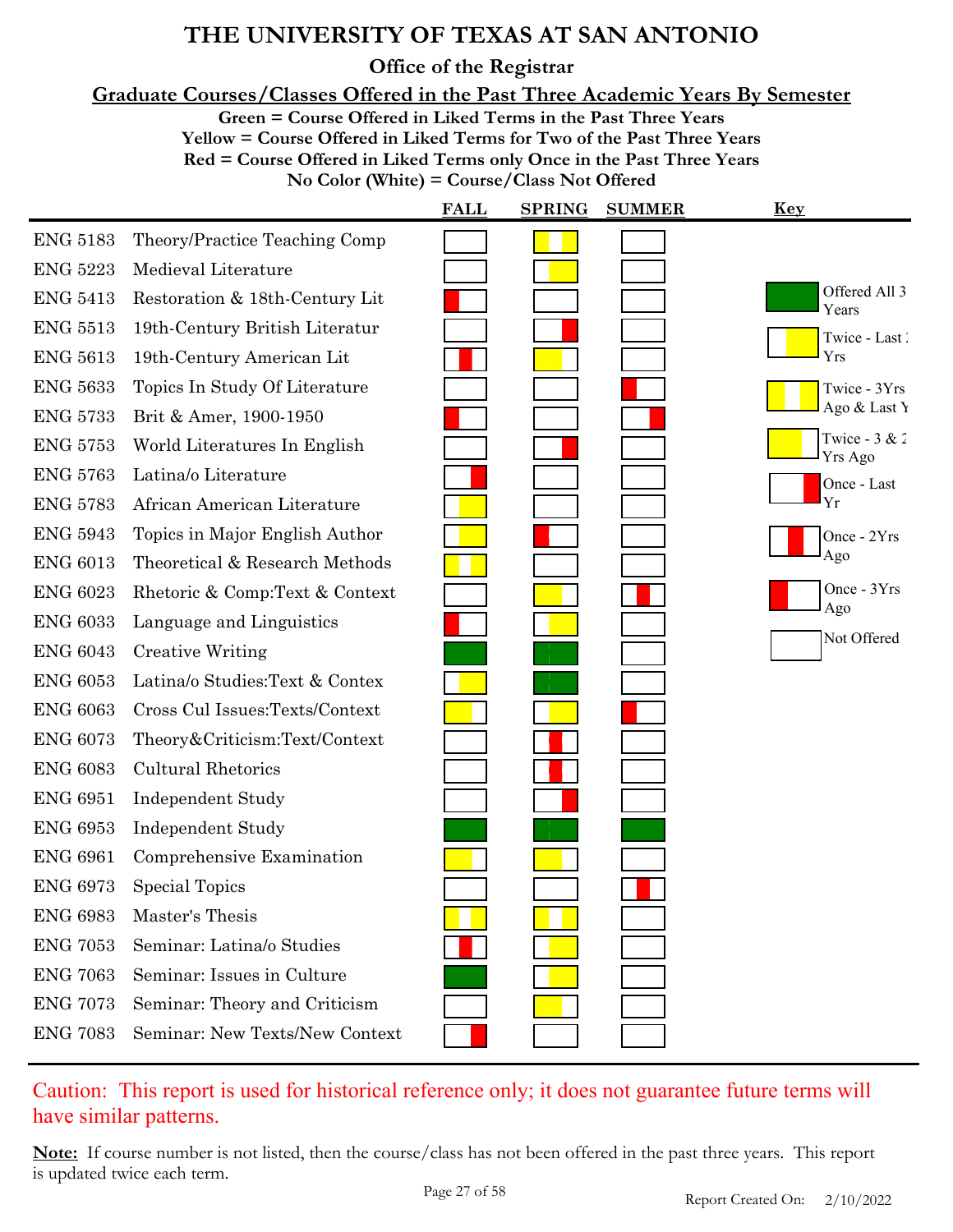**Office of the Registrar**

**Graduate Courses/Classes Offered in the Past Three Academic Years By Semester**

**Green = Course Offered in Liked Terms in the Past Three Years**

**Yellow = Course Offered in Liked Terms for Two of the Past Three Years Red = Course Offered in Liked Terms only Once in the Past Three Years**

**No Color (White) = Course/Class Not Offered**

|                 |                                   | <b>FALL</b> | <b>SPRING</b> | <b>SUMMER</b> | <u>Key</u>                        |
|-----------------|-----------------------------------|-------------|---------------|---------------|-----------------------------------|
| <b>ENG 7211</b> | Directed Readings                 |             |               |               |                                   |
| <b>ENG 7213</b> | Directed Readings                 |             |               |               |                                   |
| <b>ENG 7311</b> | Doctoral Dissertation             |             |               |               | Offered All 3<br>Years            |
| <b>ENG 7313</b> | Doctoral Dissertation             |             |               |               | Twice - Last                      |
| <b>ENG 7961</b> | <b>Qualifying Examination</b>     |             |               |               | Yrs                               |
| <b>ENT 5113</b> | Entrepreneurship                  |             |               |               | Twice - 3Yrs                      |
| <b>ENT 5313</b> | Global Entrepreneurship           |             |               |               | Ago & Last Y                      |
| <b>ENT 6953</b> | <b>Independent Study</b>          |             |               |               | Twice - $3 & 2$<br><b>Yrs Ago</b> |
| <b>ES 5011</b>  | Graduate Studies in Env Sci       |             |               |               | Once - Last                       |
| <b>ES 5013</b>  | Survey Topics in Environ Sci      |             |               |               | Yr                                |
| <b>ES 5023</b>  | <b>Environmental Statistics</b>   |             |               |               | Once - 2Yrs                       |
| <b>ES 5043</b>  | Global Change                     |             |               |               | Ago                               |
| <b>ES 5063</b>  | <b>Environmental Microbiology</b> |             |               |               | Once - 3Yrs<br>Ago                |
| <b>ES 5113</b>  | River Ecosystems                  |             |               |               | Not Offered                       |
| <b>ES 5133</b>  | Fundamentals of Environ Law       |             |               |               |                                   |
| <b>ES 5143</b>  | Technical Writing for Env Sci     |             |               |               |                                   |
| <b>ES 5153</b>  | Urban Env Planning/Sustain        |             |               |               |                                   |
| <b>ES 5233</b>  | Experimental Design & Analysis    |             |               |               |                                   |
| <b>ES 5493</b>  | Water Pollution Control           |             |               |               |                                   |
| <b>ES 5503</b>  | Environmental Law                 |             |               |               |                                   |
| <b>ES 5513</b>  | <b>Aquatic Ecology</b>            |             |               |               |                                   |
| <b>ES 5743</b>  | Ichthyology                       |             |               |               |                                   |
| <b>ES 5753</b>  | Conservation & Restoration Eco    |             |               |               |                                   |
| <b>ES 5763</b>  | Ornithology                       |             |               |               |                                   |
| <b>ES 5773</b>  | Wildlife Ecology                  |             |               |               |                                   |
| <b>ES 5973</b>  | Directed Research                 |             |               |               |                                   |
| <b>ES 5981</b>  | Graduate Seminar: EnvSci& Engr    |             |               |               |                                   |
| <b>ES 6103</b>  | <b>Environmental Assessment</b>   |             |               |               |                                   |

### Caution: This report is used for historical reference only; it does not guarantee future terms will have similar patterns.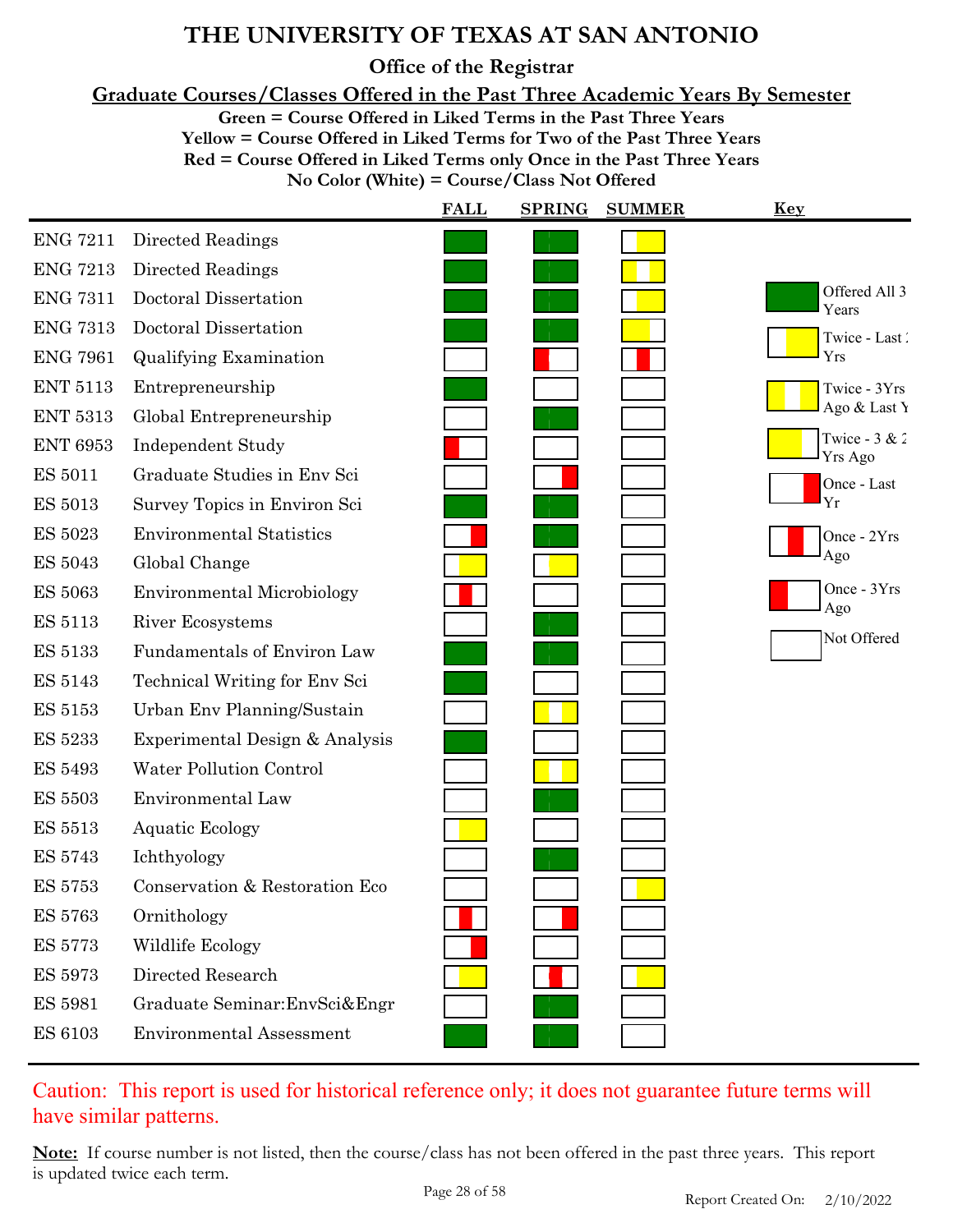**Office of the Registrar**

**Graduate Courses/Classes Offered in the Past Three Academic Years By Semester**

**Green = Course Offered in Liked Terms in the Past Three Years**

**Yellow = Course Offered in Liked Terms for Two of the Past Three Years**

**Red = Course Offered in Liked Terms only Once in the Past Three Years**

**No Color (White) = Course/Class Not Offered**

|                 |                                | <b>FALL</b> | <b>SPRING</b> | <b>SUMMER</b> | <u>Key</u>                        |
|-----------------|--------------------------------|-------------|---------------|---------------|-----------------------------------|
| <b>ES 6133</b>  | Methods In Field Ecology       |             |               |               |                                   |
| ES 6213         | <b>Advanced Ecology</b>        |             |               |               |                                   |
| <b>ES 6723</b>  | Application of Federal Env Law |             |               |               | Offered All 3<br>Years            |
| <b>ES 6941</b>  | Environmntl Science Colloquium |             |               |               | Twice - Last                      |
| <b>ES 6951</b>  | <b>Independent Study</b>       |             |               |               | Yrs                               |
| <b>ES 6953</b>  | <b>Independent Study</b>       |             |               |               | Twice - 3Yrs                      |
| <b>ES 6963</b>  | Internship                     |             |               |               | Ago & Last Y                      |
| <b>ES 6973</b>  | <b>Special Problems</b>        |             |               |               | Twice - $3 & 2$<br><b>Yrs Ago</b> |
| <b>ES 6981</b>  | Master's Thesis                |             |               |               | Once - Last                       |
| <b>ES 6983</b>  | Master's Thesis                |             |               |               | Yr                                |
| <b>ES 7211</b>  | Doctoral Research              |             |               |               | Once - 2Yrs                       |
| <b>ES 7212</b>  | Doctoral Research              |             |               |               | Ago                               |
| <b>ES 7213</b>  | Doctoral Research              |             |               |               | Once - 3Yrs<br>Ago                |
| <b>ES 7311</b>  | Doctoral Dissertation          |             |               |               |                                   |
| <b>ES 7313</b>  | Doctoral Dissertation          |             |               |               | Not Offered                       |
| <b>ESL 5003</b> | Linguistics-Sec Lang&BBL Spec  |             |               |               |                                   |
| <b>ESL 5013</b> | Found of 2nd Lang Acquisition  |             |               |               |                                   |
| <b>ESL 5033</b> | Read & Write Eng as Add Lang   |             |               |               |                                   |
| <b>ESL 5043</b> | Listen & Speak Eng as Add Lang |             |               |               |                                   |
| <b>ESL 5053</b> | Approches-2nd Lang Instruction |             |               |               |                                   |
| <b>ESL 5063</b> | Language/Content-Area Instruct |             |               |               |                                   |
| <b>ESL 5073</b> | Tech in Lang Teaching/Learning |             |               |               |                                   |
| <b>ESL 5083</b> | Pedagogical Grammar            |             |               |               |                                   |
| <b>ESL 6013</b> | Second Lang Acquisition Resrch |             |               |               |                                   |
| <b>ESL 6053</b> | Program & Syllabus Design      |             |               |               |                                   |
| <b>ESL 6063</b> | Adv Second Language Literacy   |             |               |               |                                   |
| <b>ESL 6173</b> | Lang Instr & Prog Dev Newcomer |             |               |               |                                   |
| <b>ESL 6946</b> | Instr Internship in ESL Teach  |             |               |               |                                   |

Caution: This report is used for historical reference only; it does not guarantee future terms will have similar patterns.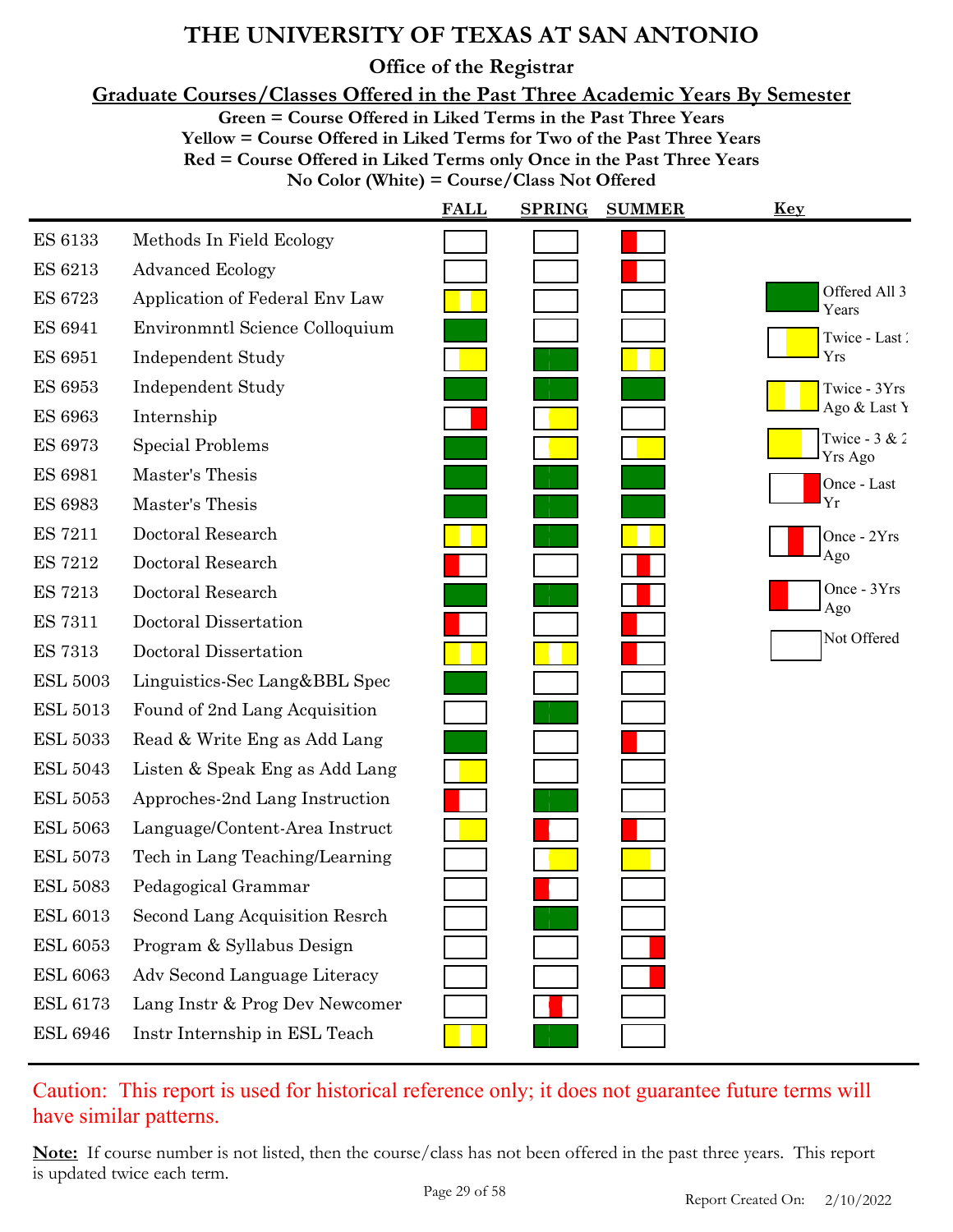**Office of the Registrar**

**Graduate Courses/Classes Offered in the Past Three Academic Years By Semester**

**Green = Course Offered in Liked Terms in the Past Three Years**

**Yellow = Course Offered in Liked Terms for Two of the Past Three Years**

**Red = Course Offered in Liked Terms only Once in the Past Three Years**

**No Color (White) = Course/Class Not Offered**

|                 |                                       | <b>FALL</b> | <b>SPRING</b> | <b>SUMMER</b> | <u>Key</u>                        |
|-----------------|---------------------------------------|-------------|---------------|---------------|-----------------------------------|
| <b>ESL 6951</b> | <b>Independent Study</b>              |             |               |               |                                   |
| <b>ESL 6953</b> | <b>Independent Study</b>              |             |               |               |                                   |
| <b>ESL 6963</b> | ESL Teaching Practicum                |             |               |               | Offered All 3<br>Years            |
| <b>ESL 6983</b> | Master's Thesis                       |             |               |               | Twice - Last                      |
| <b>FIN 5023</b> | <b>Financial Management</b>           |             |               |               | Yrs                               |
| <b>FIN 5403</b> | Real Estate Principles                |             |               |               | Twice - 3Yrs                      |
| <b>FIN 5423</b> | Real Estate Finance&Investment        |             |               |               | Ago & Last Y                      |
| <b>FIN 5443</b> | Real Estate Construction              |             |               |               | Twice - $3 & 2$<br><b>Yrs Ago</b> |
| <b>FIN 5453</b> | Real Estate Development               |             |               |               | Once - Last                       |
| <b>FIN 5633</b> | Investment Theory & Problems          |             |               |               | Yr                                |
| <b>FIN 5723</b> | <b>Fixed Income Analysis</b>          |             |               |               | Once - 2Yrs                       |
| <b>FIN 5733</b> | Banking&Fin Services Industry         |             |               |               | Ago                               |
| <b>FIN 5813</b> | Corporate Valuation                   |             |               |               | Once - 3Yrs<br>Ago                |
| <b>FIN 5823</b> | Corporate Restructuring               |             |               |               |                                   |
| <b>FIN 5833</b> | International Financial Mgt           |             |               |               | Not Offered                       |
| <b>FIN 5853</b> | Entrepreneurial Financial Mgt         |             |               |               |                                   |
| <b>FIN 5943</b> | <b>Financial Statement Analysis</b>   |             |               |               |                                   |
| <b>FIN 6213</b> | Derivative Mkts & Instruments         |             |               |               |                                   |
| <b>FIN 6313</b> | Modeling Fin Decision Making          |             |               |               |                                   |
| <b>FIN 6902</b> | SS: Real Estate                       |             |               |               |                                   |
| <b>FIN 6943</b> | Finance Internship                    |             |               |               |                                   |
| <b>FIN 6953</b> | <b>Independent Study</b>              |             |               |               |                                   |
| <b>FIN 6961</b> | Comprehensive Examination             |             |               |               |                                   |
| <b>FIN 7023</b> | Corporate Finance                     |             |               |               |                                   |
| <b>FIN 7033</b> | Valuation                             |             |               |               |                                   |
| <b>FIN 7043</b> | <b>Empirical Finance</b>              |             |               |               |                                   |
| <b>FIN 7053</b> | Topics in Financial Research          |             |               |               |                                   |
| <b>FIN 7113</b> | <b>International Financial Market</b> |             |               |               |                                   |

### Caution: This report is used for historical reference only; it does not guarantee future terms will have similar patterns.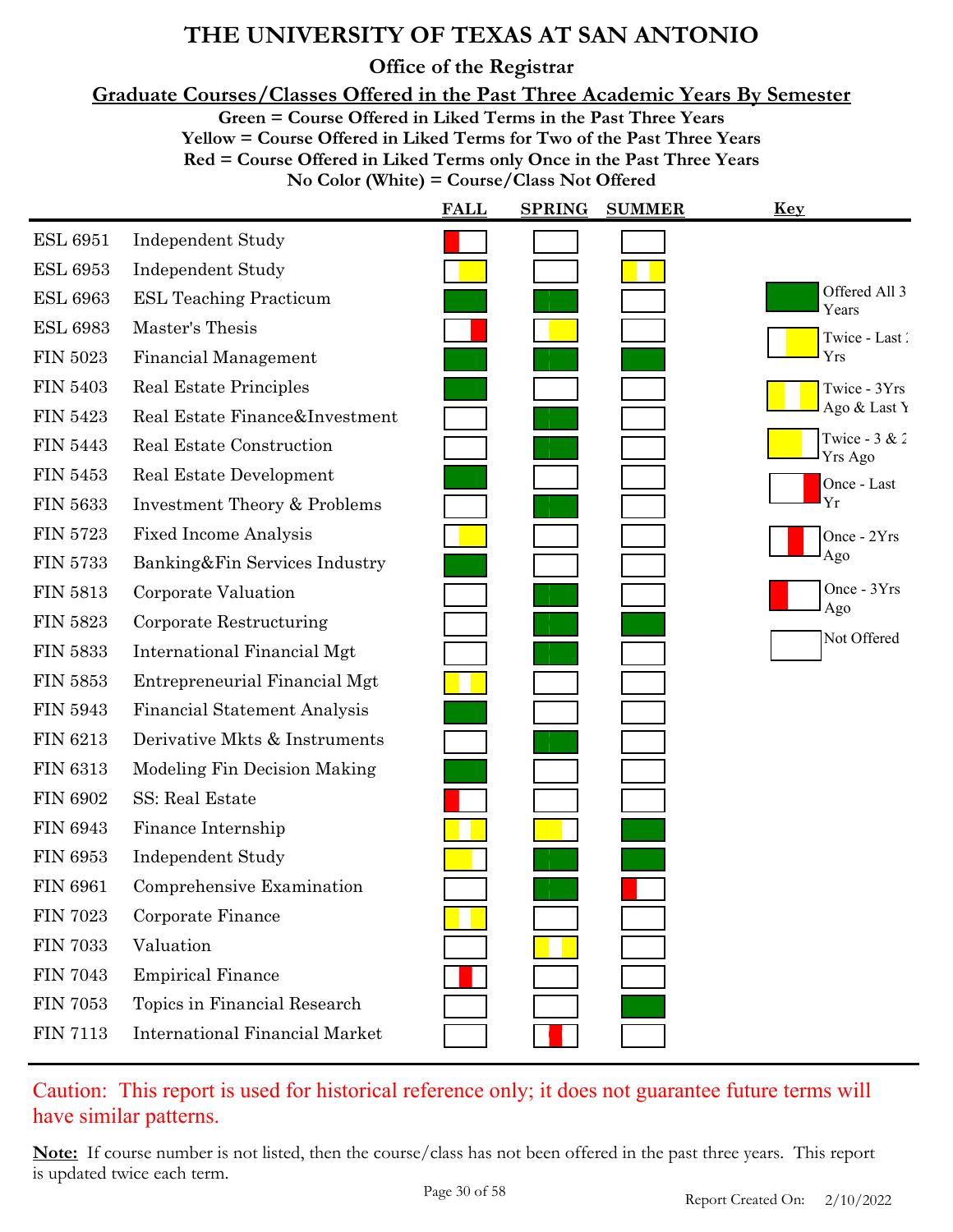**Office of the Registrar**

**Graduate Courses/Classes Offered in the Past Three Academic Years By Semester**

**Green = Course Offered in Liked Terms in the Past Three Years**

**Yellow = Course Offered in Liked Terms for Two of the Past Three Years**

**Red = Course Offered in Liked Terms only Once in the Past Three Years**

**No Color (White) = Course/Class Not Offered**

|                 |                                 | <b>FALL</b> | <b>SPRING</b> | <b>SUMMER</b> | <u>Key</u>                        |
|-----------------|---------------------------------|-------------|---------------|---------------|-----------------------------------|
| <b>FIN 7211</b> | Doctoral Research               |             |               |               |                                   |
| <b>FIN 7213</b> | Doctoral Research               |             |               |               |                                   |
| <b>FIN 7216</b> | Doctoral Research               |             |               |               | Offered All 3<br>Years            |
| <b>FIN 7311</b> | Doctoral Dissertation           |             |               |               | Twice - Last                      |
| <b>FIN 7313</b> | Doctoral Dissertation           |             |               |               | Yrs                               |
| <b>FIN 7316</b> | Doctoral Dissertation           |             |               |               | Twice - 3Yrs                      |
| FL 5114         | Indiv Instr in Elem Lang I      |             |               |               | Ago & Last Y                      |
| FL 5124         | Indiv Instr in Elem Lang II     |             |               |               | Twice - $3 & 2$<br><b>Yrs Ago</b> |
| FL 5313         | Indiv Instr in Adv Lang I       |             |               |               | Once - Last                       |
| FM 5003         | FM Professional Trends          |             |               |               | Yr                                |
| FM 5113         | Ops and Maintenance Mgmt        |             |               |               | Once - 2Yrs                       |
| FM 5213         | Proj Mgmt: Planning & Execution |             |               |               | Ago                               |
| FM 5313         | Financial Aspects of FM         |             |               |               | Once - 3Yrs<br>Ago                |
| FM 5413         | FM Leadership & Excellence      |             |               |               | Not Offered                       |
| FM 5513         | Energy/Utilities & Env Steward  |             |               |               |                                   |
| FM 5613         | Human Factors&Resources in FM   |             |               |               |                                   |
| FM 5713         | Quality, Prod and Tech in FM    |             |               |               |                                   |
| FM 5813         | Environ Health/Safety in FM     |             |               |               |                                   |
| GBA 6013        | Graduate Academic Research      |             |               |               |                                   |
| <b>GBA 6883</b> | Global Business Immersion       |             |               |               |                                   |
| GBA 6941        | Graduate Internship             |             |               |               |                                   |
| GBA 6973        | Special Topics in GBA           |             |               |               |                                   |
| <b>GBA 7013</b> | Research Methods I              |             |               |               |                                   |
| <b>GBA 7023</b> | Research Methods II             |             |               |               |                                   |
| <b>GBA 7103</b> | Doctoral Teaching Seminar       |             |               |               |                                   |
| GEO 5013        | Volcanology                     |             |               |               |                                   |
| <b>GEO 5033</b> | Geographical Information Systs  |             |               |               |                                   |
| <b>GEO 5043</b> | Intro: Earth Sys & Remote Sen   |             |               |               |                                   |

### Caution: This report is used for historical reference only; it does not guarantee future terms will have similar patterns.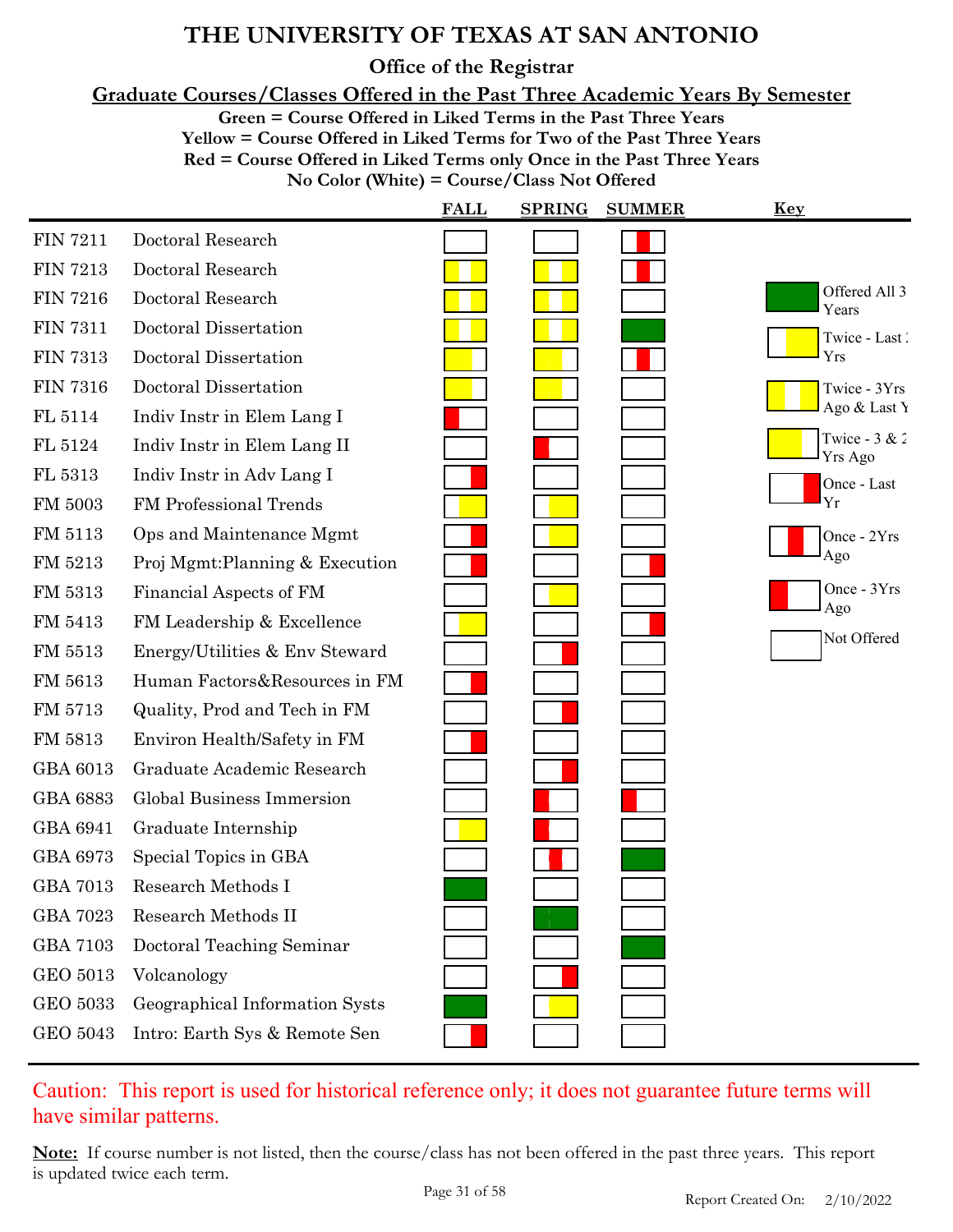**Office of the Registrar**

**Graduate Courses/Classes Offered in the Past Three Academic Years By Semester**

**Green = Course Offered in Liked Terms in the Past Three Years**

**Yellow = Course Offered in Liked Terms for Two of the Past Three Years**

**Red = Course Offered in Liked Terms only Once in the Past Three Years**

**No Color (White) = Course/Class Not Offered**

|                 |                                     | <b>FALL</b> | <b>SPRING</b> | <b>SUMMER</b> | Key                        |
|-----------------|-------------------------------------|-------------|---------------|---------------|----------------------------|
| <b>GEO 5063</b> | Applied Statistics for Geoinfo      |             |               |               |                            |
| <b>GEO 5103</b> | Current Topics in Geosciences       |             |               |               |                            |
| <b>GEO 5113</b> | Research Design in Geosciences      |             |               |               | Offered All 3<br>Years     |
| <b>GEO 5303</b> | Petroleum Geology                   |             |               |               | Twice - Last               |
| <b>GEO 5454</b> | <b>Advanced Paleontology</b>        |             |               |               | Yrs                        |
| <b>GEO 5483</b> | Environmental Hydrology             |             |               |               | Twice - 3Yrs               |
| <b>GEO 5504</b> | <b>Advanced Stratigraphy</b>        |             |               |               | Ago & Last Y               |
| GEO 5603        | Physical Hydrogeology               |             |               |               | Twice - $3 & 2$<br>Yrs Ago |
| <b>GEO 5713</b> | Groundwater Modeling                |             |               |               | Once - Last                |
| <b>GEO 5904</b> | Carbonate Petrology                 |             |               |               | Yr                         |
| <b>GEO 5971</b> | Directed Research                   |             |               |               | Once - 2Yrs                |
| <b>GEO 5972</b> | Directed Research                   |             |               |               | Ago                        |
| GEO 5973        | Directed Research                   |             |               |               | Once - 3Yrs<br>Ago         |
| GEO 5991        | Graduate Seminar in Geology         |             |               |               |                            |
| <b>GEO 6011</b> | Sem: Geospatial Sci & Applicat      |             |               |               | Not Offered                |
| GEO 6053        | <b>Remote Sensing</b>               |             |               |               |                            |
| <b>GEO 6063</b> | Ocean Remote Sensing                |             |               |               |                            |
| <b>GEO 6083</b> | <b>Remote Sensing Image Process</b> |             |               |               |                            |
| GEO 6093        | Remote Sensing in Hydrology         |             |               |               |                            |
| <b>GEO 6183</b> | Basin Analysis-Sediment Geolog      |             |               |               |                            |
| <b>GEO 6403</b> | <b>Advanced Geophysics</b>          |             |               |               |                            |
| <b>GEO 6513</b> | <b>Advanced GIS</b>                 |             |               |               |                            |
| <b>GEO 6523</b> | <b>GIS</b> for Water Resources      |             |               |               |                            |
| <b>GEO 6533</b> | Programming for Geospatial App      |             |               |               |                            |
| <b>GEO 6543</b> | Web GIS                             |             |               |               |                            |
| <b>GEO 6951</b> | Independent Study                   |             |               |               |                            |
| GEO 6952        | <b>Independent Study</b>            |             |               |               |                            |
| GEO 6953        | Independent Study                   |             |               |               |                            |

### Caution: This report is used for historical reference only; it does not guarantee future terms will have similar patterns.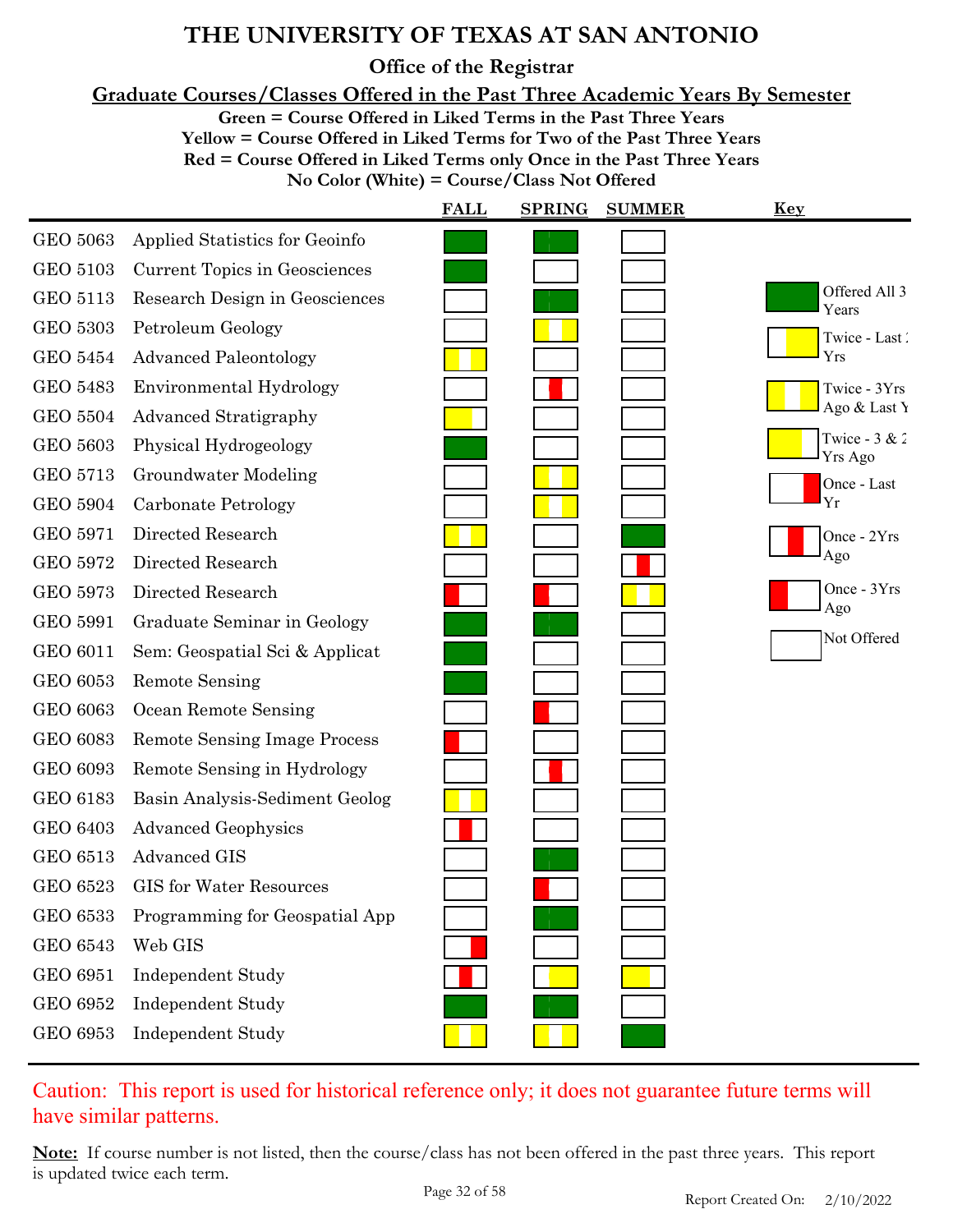**Office of the Registrar**

**Graduate Courses/Classes Offered in the Past Three Academic Years By Semester**

**Green = Course Offered in Liked Terms in the Past Three Years**

**Yellow = Course Offered in Liked Terms for Two of the Past Three Years**

**Red = Course Offered in Liked Terms only Once in the Past Three Years**

**No Color (White) = Course/Class Not Offered**

|                 |                                | <b>FALL</b> | <b>SPRING</b> | <b>SUMMER</b> | <u>Key</u>                 |
|-----------------|--------------------------------|-------------|---------------|---------------|----------------------------|
| <b>GEO 6961</b> | Comprehensive Examination      |             |               |               |                            |
| GEO 6973        | <b>Special Problems</b>        |             |               |               |                            |
| <b>GEO 6981</b> | Master's Thesis                |             |               |               | Offered All 3<br>Years     |
| <b>GEO 6982</b> | Master's Thesis                |             |               |               | Twice - Last               |
| <b>GEO 6983</b> | Master's Thesis                |             |               |               | Yrs                        |
| <b>GEO 7211</b> | Doctoral Research              |             |               |               | Twice - 3Yrs               |
| <b>GEO 7212</b> | Doctoral Research              |             |               |               | Ago & Last Y               |
| <b>GEO 7213</b> | Doctoral Research              |             |               |               | Twice - $3 & 2$<br>Yrs Ago |
| <b>GEO 7311</b> | Doctoral Dissertation          |             |               |               | Once - Last                |
| <b>GEO 7312</b> | Doctoral Dissertation          |             |               |               | Yr                         |
| <b>GEO 7313</b> | Doctoral Dissertation          |             |               |               | Once - 2Yrs                |
| <b>GES 5003</b> | Research Dsgn&Spatial Analysis |             |               |               | Ago                        |
| <b>GES 5013</b> | Geographic Thought             |             |               |               | Once - 3Yrs<br>Ago         |
| <b>GES 5323</b> | Seminar in Urban Geography     |             |               |               |                            |
| <b>GES 5413</b> | Climatology                    |             |               |               | Not Offered                |
| <b>GES 5433</b> | Envnmtal Landscape Managment   |             |               |               |                            |
| <b>GES 5543</b> | Gender & Cities: Intro Fem GRG |             |               |               |                            |
| <b>GES 5563</b> | <b>Applied Sustainability</b>  |             |               |               |                            |
| <b>GES 5753</b> | Geography of Devlpmt&Underdevl |             |               |               |                            |
| <b>GES 5903</b> | Seminar in Political Geography |             |               |               |                            |
| <b>GES 5913</b> | Design and Management of GIS   |             |               |               |                            |
| <b>GES 6893</b> | Master's Thesis Proposal       |             |               |               |                            |
| <b>GES 6951</b> | Independent Study              |             |               |               |                            |
| <b>GES 6953</b> | <b>Independent Study</b>       |             |               |               |                            |
| <b>GES 6961</b> | Comprehensive Examination      |             |               |               |                            |
| <b>GES 6963</b> | Internship                     |             |               |               |                            |
| <b>GES 6973</b> | <b>Special Problems</b>        |             |               |               |                            |
| <b>GES 6983</b> | Master's Thesis                |             |               |               |                            |

### Caution: This report is used for historical reference only; it does not guarantee future terms will have similar patterns.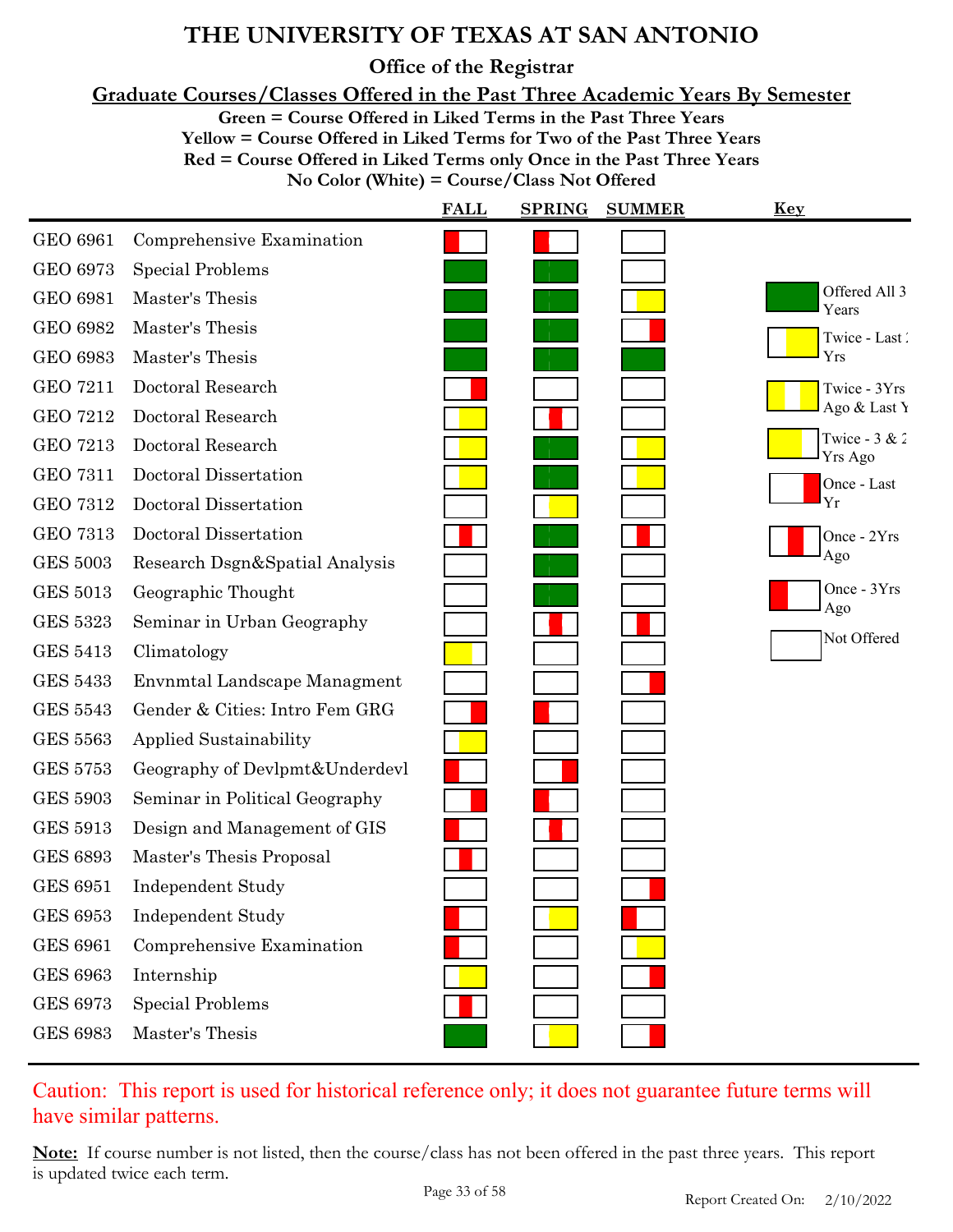**Office of the Registrar**

**Graduate Courses/Classes Offered in the Past Three Academic Years By Semester**

**Green = Course Offered in Liked Terms in the Past Three Years**

**Yellow = Course Offered in Liked Terms for Two of the Past Three Years**

**Red = Course Offered in Liked Terms only Once in the Past Three Years**

**No Color (White) = Course/Class Not Offered**

|                 |                                    | <b>FALL</b> | <b>SPRING</b> | <b>SUMMER</b> | <u>Key</u>                 |
|-----------------|------------------------------------|-------------|---------------|---------------|----------------------------|
| <b>GLA 5003</b> | Political Inquiry                  |             |               |               |                            |
| <b>GLA 5013</b> | <b>Research Methods</b>            |             |               |               |                            |
| <b>GLA 5043</b> | Internat Relations & World Pol     |             |               |               | Offered All 3<br>Years     |
| <b>GLA 5303</b> | Topics in Global Affairs           |             |               |               | Twice - Last               |
| <b>GLA 5723</b> | <b>International Organizations</b> |             |               |               | Yrs                        |
| <b>GLA 5753</b> | Geography of Devlpmt&Underdevl     |             |               |               | Twice - 3Yrs               |
| <b>GLA 5773</b> | Foreign Policy Analysis            |             |               |               | Ago & Last Y               |
| <b>GLA 5783</b> | Global Security                    |             |               |               | Twice - $3 & 2$<br>Yrs Ago |
| <b>GLA 5873</b> | Governan in a Globalized World     |             |               |               | Once - Last                |
| <b>GLA 5883</b> | Global Develop & Human Rights      |             |               |               | Yr                         |
| <b>GLA 5953</b> | Terrorism                          |             |               |               | Once - 2Yrs                |
| <b>GLA 5983</b> | Deter & Coercion in Intern Pol     |             |               |               | Ago                        |
| <b>GLA 6873</b> | Study Abroad                       |             |               |               | Once - 3Yrs<br>Ago         |
| <b>GLA 6893</b> | Research Proposal                  |             |               |               | Not Offered                |
| <b>GLA 6953</b> | <b>Independent Study</b>           |             |               |               |                            |
| <b>GLA 6981</b> | Master's Thesis                    |             |               |               |                            |
| <b>GLA 6983</b> | Master's Thesis                    |             |               |               |                            |
| <b>HIS 5003</b> | Theories and Methods               |             |               |               |                            |
| <b>HIS 5093</b> | Designing a History Course         |             |               |               |                            |
| <b>HIS 5153</b> | Civ War&Reconstruction 1850-77     |             |               |               |                            |
| <b>HIS 5163</b> | History of the U.S. South          |             |               |               |                            |
| <b>HIS 5193</b> | The US Since Great Depression      |             |               |               |                            |
| <b>HIS 5263</b> | History of Spanish Borderlands     |             |               |               |                            |
| <b>HIS 5283</b> | Race in the United States          |             |               |               |                            |
| <b>HIS 5293</b> | The American West                  |             |               |               |                            |
| <b>HIS 5423</b> | <b>Colonial Mexico</b>             |             |               |               |                            |
| <b>HIS 5433</b> | Modern Mexico                      |             |               |               |                            |
| <b>HIS 5483</b> | Colonial Latin America             |             |               |               |                            |

### Caution: This report is used for historical reference only; it does not guarantee future terms will have similar patterns.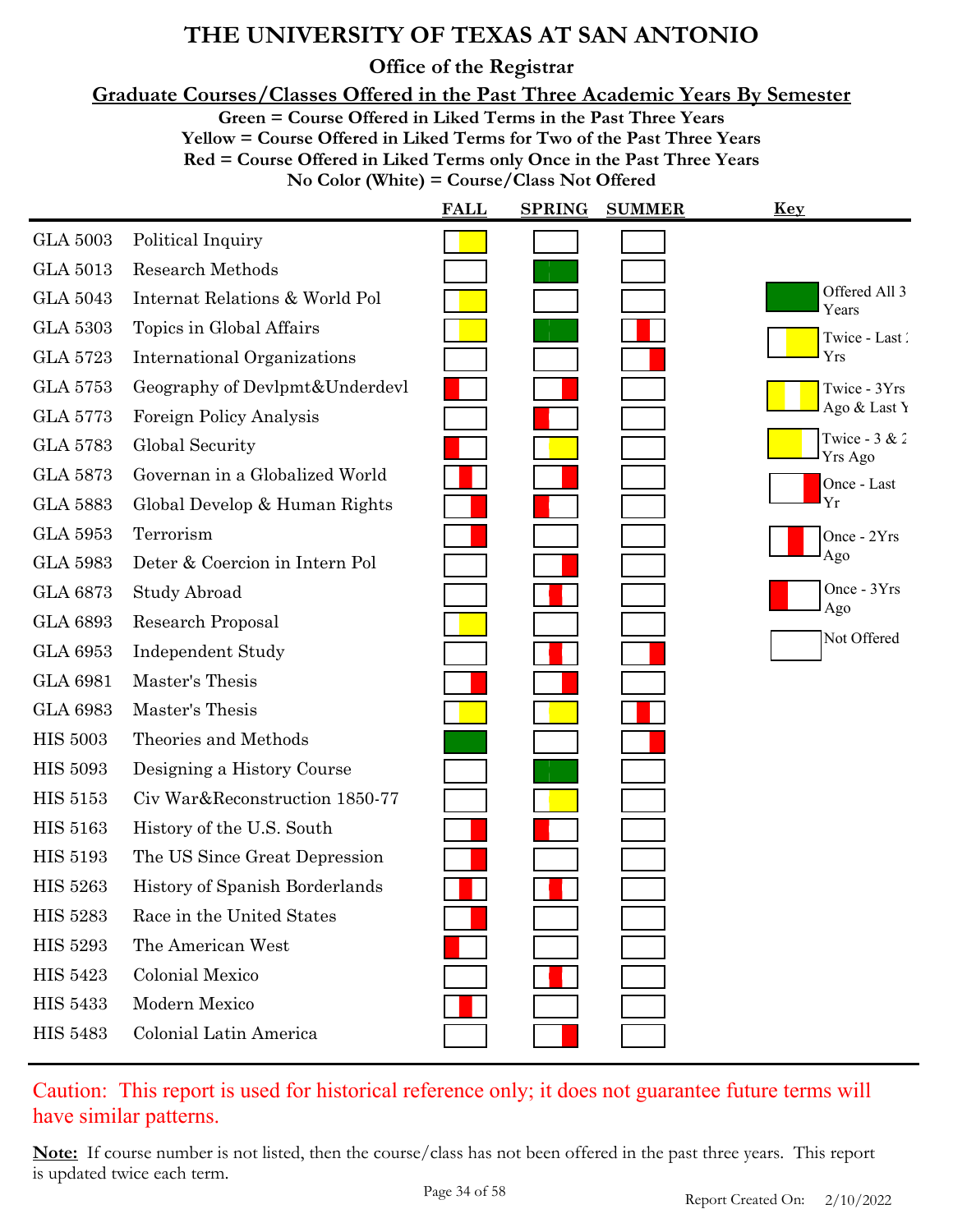**Office of the Registrar**

**Graduate Courses/Classes Offered in the Past Three Academic Years By Semester**

**Green = Course Offered in Liked Terms in the Past Three Years**

**Yellow = Course Offered in Liked Terms for Two of the Past Three Years**

**Red = Course Offered in Liked Terms only Once in the Past Three Years**

**No Color (White) = Course/Class Not Offered**

|                 |                                | <b>FALL</b> | <b>SPRING</b> | <b>SUMMER</b> | <u>Key</u>                 |
|-----------------|--------------------------------|-------------|---------------|---------------|----------------------------|
| <b>HIS 5693</b> | <b>Indian Subcontinent</b>     |             |               |               |                            |
| <b>HIS 6163</b> | Women In The United States     |             |               |               |                            |
| <b>HIS 6173</b> | Latinas/os in the U.S.         |             |               |               | Offered All 3<br>Years     |
| <b>HIS 6323</b> | Comparative Environmental His  |             |               |               | Twice - Last               |
| <b>HIS 6413</b> | Topics - U.S. History          |             |               |               | Yrs                        |
| <b>HIS 6423</b> | Topics In European Modern Hist |             |               |               | Twice - 3Yrs               |
| <b>HIS 6433</b> | Topics Latin American History  |             |               |               | Ago & Last Y               |
| <b>HIS 6443</b> | Comp Nat'lism In Modern World  |             |               |               | Twice - $3 & 2$<br>Yrs Ago |
| <b>HIS 6483</b> | Topics In Comparative History  |             |               |               | Once - Last                |
| <b>HIS 6813</b> | Proseminar In History          |             |               |               | Yr                         |
| <b>HIS 6903</b> | Research Seminar in History    |             |               |               | Once - 2Yrs                |
| <b>HIS 6913</b> | Making History In Digital Age  |             |               |               | Ago                        |
| <b>HIS 6923</b> | <b>Teaching Practicum</b>      |             |               |               | Once - 3Yrs<br>Ago         |
| <b>HIS 6953</b> | <b>Independent Study</b>       |             |               |               |                            |
| <b>HIS 6961</b> | Comprehensive Examination      |             |               |               | Not Offered                |
| <b>HIS 6973</b> | Special Studies in History     |             |               |               |                            |
| <b>HIS 6981</b> | Master's Thesis                |             |               |               |                            |
| <b>HIS 6983</b> | Master's Thesis                |             |               |               |                            |
| <b>HIS 6991</b> | Internship in History          |             |               |               |                            |
| <b>HIS 6993</b> | Internship in History          |             |               |               |                            |
| <b>HSA 5003</b> | History of American Higher Edu |             |               |               |                            |
| <b>HSA 5023</b> | Intro to Higher Ed Stu Affairs |             |               |               |                            |
| <b>HSA 5103</b> | College Student Development    |             |               |               |                            |
| HSA 5203        | Multicultral Issues Higher Edu |             |               |               |                            |
| <b>HSA 5403</b> | Partnerships College Readiness |             |               |               |                            |
| <b>HSA 6003</b> | <b>Higher Education Law</b>    |             |               |               |                            |
| HSA 6123        | Prog Plan & Eval Hi Edu&StuAff |             |               |               |                            |
| HSA 6143        | Admin Issues in Higher Ed      |             |               |               |                            |

Caution: This report is used for historical reference only; it does not guarantee future terms will have similar patterns.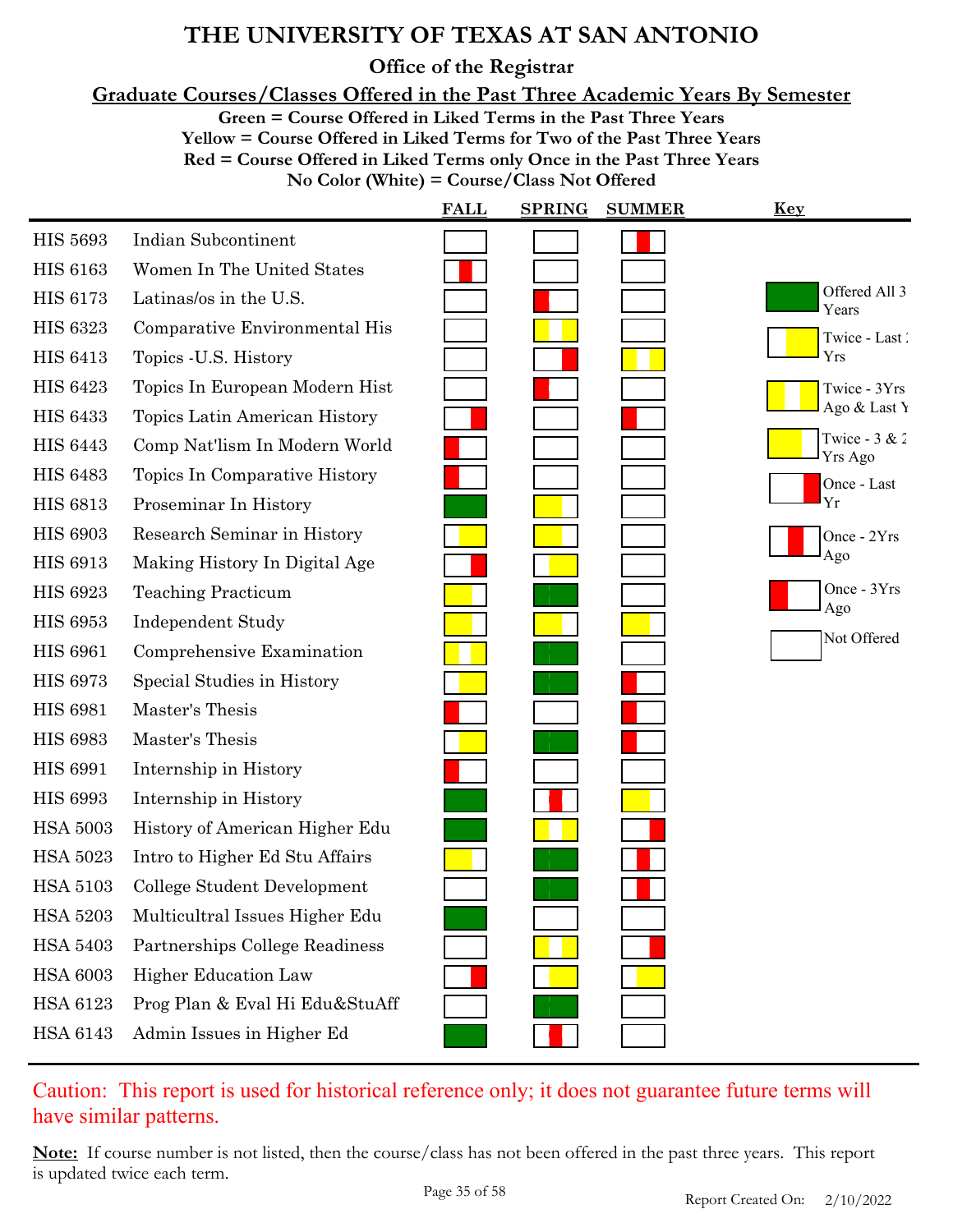**Office of the Registrar**

**Graduate Courses/Classes Offered in the Past Three Academic Years By Semester**

**Green = Course Offered in Liked Terms in the Past Three Years**

**Yellow = Course Offered in Liked Terms for Two of the Past Three Years**

**Red = Course Offered in Liked Terms only Once in the Past Three Years**

**No Color (White) = Course/Class Not Offered**

|                 |                                   | <b>FALL</b> | <b>SPRING</b> | <b>SUMMER</b> | <b>Key</b>                 |
|-----------------|-----------------------------------|-------------|---------------|---------------|----------------------------|
| <b>HSA 6503</b> | The Community College             |             |               |               |                            |
| <b>HSA 6933</b> | Internship I in Edu Admin         |             |               |               |                            |
| <b>HSA 6943</b> | Internship II in Edu Admin        |             |               |               | Offered All 3<br>Years     |
| <b>ILR 7643</b> | Adv App Research ILT              |             |               |               | Twice - Last               |
| <b>ILT 5003</b> | Principles of ILT                 |             |               |               | Yrs                        |
| <b>ILT 6961</b> | Comprehensive Examination         |             |               |               | Twice - 3Yrs               |
| <b>ILT 7003</b> | Exploration of ILT                |             |               |               | Ago & Last Y               |
| <b>ILT 7013</b> | Overview: Res Des/Instrct Inq     |             |               |               | Twice - $3 & 2$<br>Yrs Ago |
| <b>ILT 7133</b> | Socio/Cognit Persp ILT            |             |               |               | Once - Last                |
| <b>ILT 7143</b> | Internship                        |             |               |               | Yr                         |
| <b>ILT 7153</b> | Critical Culture Perspect ILT     |             |               |               | Once - 2Yrs                |
| <b>ILT 7213</b> | Quant Analysis Rsch Design ILT    |             |               |               | Ago                        |
| <b>ILT 7633</b> | Multi Behav Context Persp ILT     |             |               |               | Once - 3Yrs                |
| <b>ILT 7733</b> | <b>Evaluation of Edu Research</b> |             |               |               | Ago                        |
| <b>ILT 7743</b> | Mixed Method Analysis and App     |             |               |               | Not Offered                |
| <b>ILT 7891</b> | Doctoral Seminar in ILT           |             |               |               |                            |
| <b>ILT 7951</b> | <b>Independent Study</b>          |             |               |               |                            |
| <b>ILT 7953</b> | <b>Independent Study</b>          |             |               |               |                            |
| <b>ILT 7961</b> | <b>Qualifying Examination</b>     |             |               |               |                            |
| <b>ILT 7981</b> | Doctoral Dissertation             |             |               |               |                            |
| <b>ILT 7983</b> | Doctoral Dissertation             |             |               |               |                            |
| <b>ILT 7986</b> | Doctoral Dissertation             |             |               |               |                            |
| IS 5143         | <b>Information Technology</b>     |             |               |               |                            |
| IS 5203         | Telecommunication Systems         |             |               |               |                            |
| IS 5513         | Fundamentals of Info Assurance    |             |               |               |                            |
| IS 6083         | Agile Project Management          |             |               |               |                            |
| IS 6113         | Telecommunications Essentials     |             |               |               |                            |
| IS 6213         | Info Assur/Security Essentials    |             |               |               |                            |

### Caution: This report is used for historical reference only; it does not guarantee future terms will have similar patterns.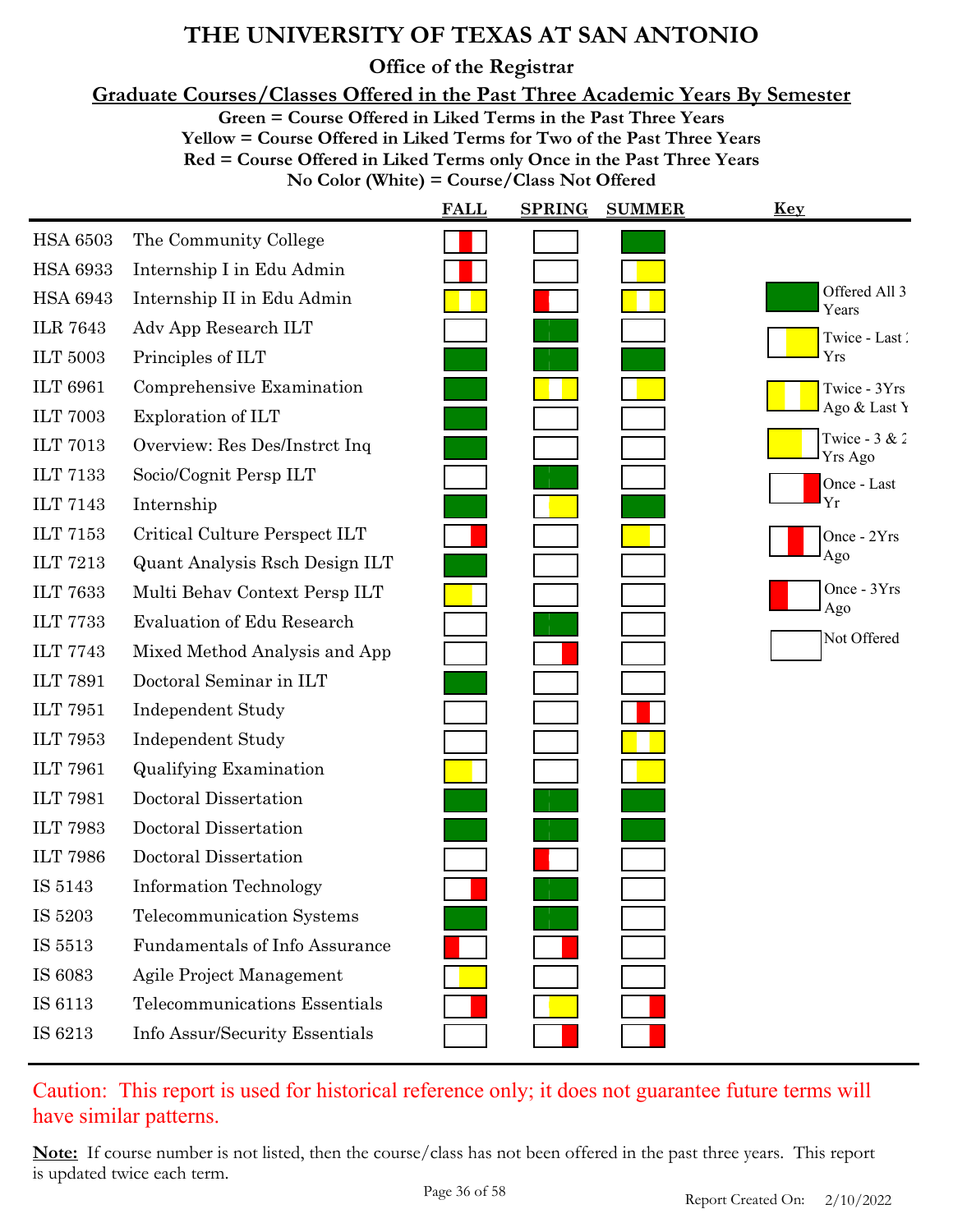**Office of the Registrar**

**Graduate Courses/Classes Offered in the Past Three Academic Years By Semester**

**Green = Course Offered in Liked Terms in the Past Three Years**

**Yellow = Course Offered in Liked Terms for Two of the Past Three Years Red = Course Offered in Liked Terms only Once in the Past Three Years**

**No Color (White) = Course/Class Not Offered**

|         |                                     | <b>FALL</b> | <b>SPRING</b> | <b>SUMMER</b> | <u>Key</u>                 |
|---------|-------------------------------------|-------------|---------------|---------------|----------------------------|
| IS 6303 | Intro to Voice & Data Security      |             |               |               |                            |
| IS 6323 | Security Risk Analysis              |             |               |               |                            |
| IS 6343 | <b>Secure Network Designs</b>       |             |               |               | Offered All 3<br>Years     |
| IS 6353 | <b>Security Incident Response</b>   |             |               |               | Twice - Last               |
| IS 6363 | Digital Forensics                   |             |               |               | Yrs                        |
| IS 6373 | Cyber Law                           |             |               |               | Twice - 3Yrs               |
| IS 6383 | Policy Assur for Infra Assuran      |             |               |               | Ago & Last Y               |
| IS 6433 | Supy Ctrl and Data Acquisition      |             |               |               | Twice - $3 & 2$<br>Yrs Ago |
| IS 6463 | <b>Web Application Security</b>     |             |               |               | Once - Last                |
| IS 6473 | <b>Information Assurance Policy</b> |             |               |               | Yr                         |
| IS 6483 | Digital Forensic Analysis Ess       |             |               |               | Once - 2Yrs                |
| IS 6503 | Principles Of Database Mgmt         |             |               |               | Ago                        |
| IS 6703 | Introduction to Data Mining         |             |               |               | Once - 3Yrs                |
| IS 6713 | Data Foundations                    |             |               |               | Ago                        |
| IS 6733 | Deep Learning on Cloud Platfor      |             |               |               | Not Offered                |
| IS 6763 | Cyber Law Essentials                |             |               |               |                            |
| IS 6813 | Strategic Mgt-Info Technology       |             |               |               |                            |
| IS 6933 | Internship in Info Technology       |             |               |               |                            |
| IS 6943 | Internship in Cyber Security        |             |               |               |                            |
| IS 6953 | <b>Independent Study</b>            |             |               |               |                            |
| IS 6973 | Special Problems: Info Systems      |             |               |               |                            |
| IS 6983 | Master's Thesis                     |             |               |               |                            |
| IS 7013 | Foundations of IS Research          |             |               |               |                            |
| IS 7023 | Behavioral & Org IS & CS Res        |             |               |               |                            |
| IS 7033 | Topics: IS Technology Research      |             |               |               |                            |
| IS 7053 | Topics in AI/ML Research            |             |               |               |                            |
| IS 7213 | Doctoral Research                   |             |               |               |                            |
| IS 7216 | Doctoral Research                   |             |               |               |                            |

### Caution: This report is used for historical reference only; it does not guarantee future terms will have similar patterns.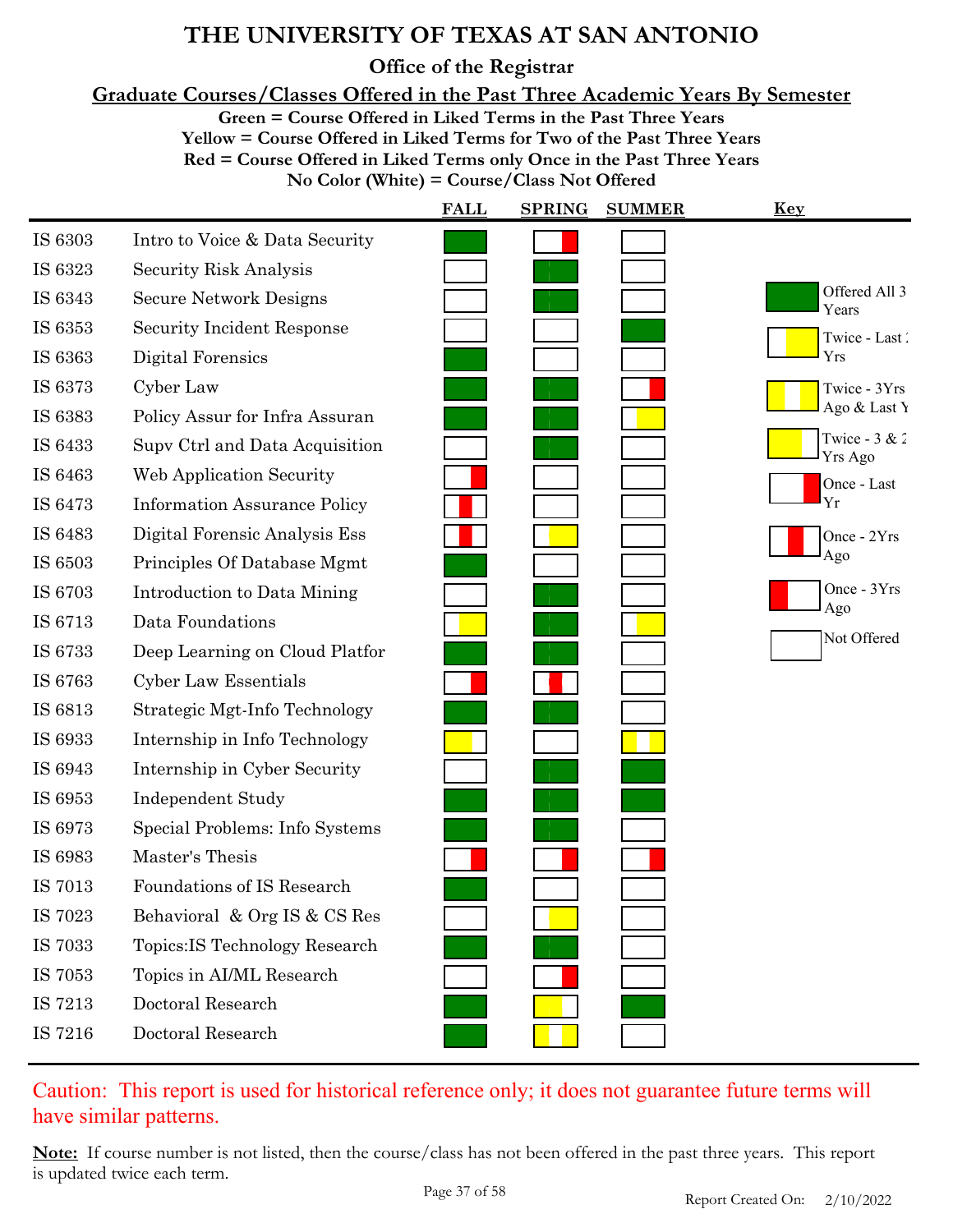**Office of the Registrar**

**Graduate Courses/Classes Offered in the Past Three Academic Years By Semester**

**Green = Course Offered in Liked Terms in the Past Three Years**

**Yellow = Course Offered in Liked Terms for Two of the Past Three Years Red = Course Offered in Liked Terms only Once in the Past Three Years No Color (White) = Course/Class Not Offered**

|                 |                                  | <b>FALL</b> | <b>SPRING</b> | <b>SUMMER</b> | <b>Key</b>                 |
|-----------------|----------------------------------|-------------|---------------|---------------|----------------------------|
| IS 7311         | Doctoral Dissertation            |             |               |               |                            |
| IS 7313         | Doctoral Dissertation            |             |               |               |                            |
| IS 7316         | Doctoral Dissertation            |             |               |               | Offered All 3<br>Years     |
| IST 5003        | Foundations of Instruct Tech     |             |               |               | Twice - Last               |
| IST 5313        | Develp Instructional Tech        |             |               |               | Yrs                        |
| <b>IST 6003</b> | Research in Instructional Tech   |             |               |               | Twice - 3Yrs               |
| <b>KAH 5053</b> | Principles: Exercise Physiology  |             |               |               | Ago & Last Y               |
| <b>KAH 5063</b> | <b>Health Behavior Theory</b>    |             |               |               | Twice - $3 & 2$<br>Yrs Ago |
| <b>KAH 5083</b> | Epidemiology                     |             |               |               | Once - Last                |
| <b>KAH 5093</b> | Statistics in Kinesiology        |             |               |               | Yr                         |
| <b>KAH 5103</b> | Biomechanics                     |             |               |               | Once - 2Yrs                |
| <b>KAH 5123</b> | Research in Kinesiology          |             |               |               | Ago                        |
| <b>KAH 5133</b> | Health Prog Plan & Implement     |             |               |               | Once - 3Yrs<br>Ago         |
| <b>KAH 5173</b> | Measurement and Evaluation       |             |               |               | Not Offered                |
| <b>KAH 5303</b> | Community Health                 |             |               |               |                            |
| <b>KAH 5323</b> | <b>Community Nutrition</b>       |             |               |               |                            |
| <b>KAH 5333</b> | Nutrition through Lifecycle      |             |               |               |                            |
| <b>KAH 5343</b> | Public Policy and Nutrition      |             |               |               |                            |
| <b>KAH 5353</b> | Resrch Methds Comm & Publ Hlth   |             |               |               |                            |
| <b>KAH 5363</b> | Data Mgmnt & Descriptive Stats   |             |               |               |                            |
| <b>KAH 5383</b> | <b>Health Program Evaluation</b> |             |               |               |                            |
| <b>KAH 5403</b> | Applied Cardiovascular Physiol   |             |               |               |                            |
| <b>KAH 6013</b> | The Role of Sport in Society     |             |               |               |                            |
| <b>KAH 6033</b> | Sport Psychology                 |             |               |               |                            |
| <b>KAH 6043</b> | <b>Applied Sport Psychology</b>  |             |               |               |                            |
| <b>KAH 6053</b> | Nutrition in Health & Disease    |             |               |               |                            |
| <b>KAH 6063</b> | Obesity and Health               |             |               |               |                            |
| <b>KAH 6203</b> | Psy Persp Motor Learn & Contrl   |             |               |               |                            |

Caution: This report is used for historical reference only; it does not guarantee future terms will have similar patterns.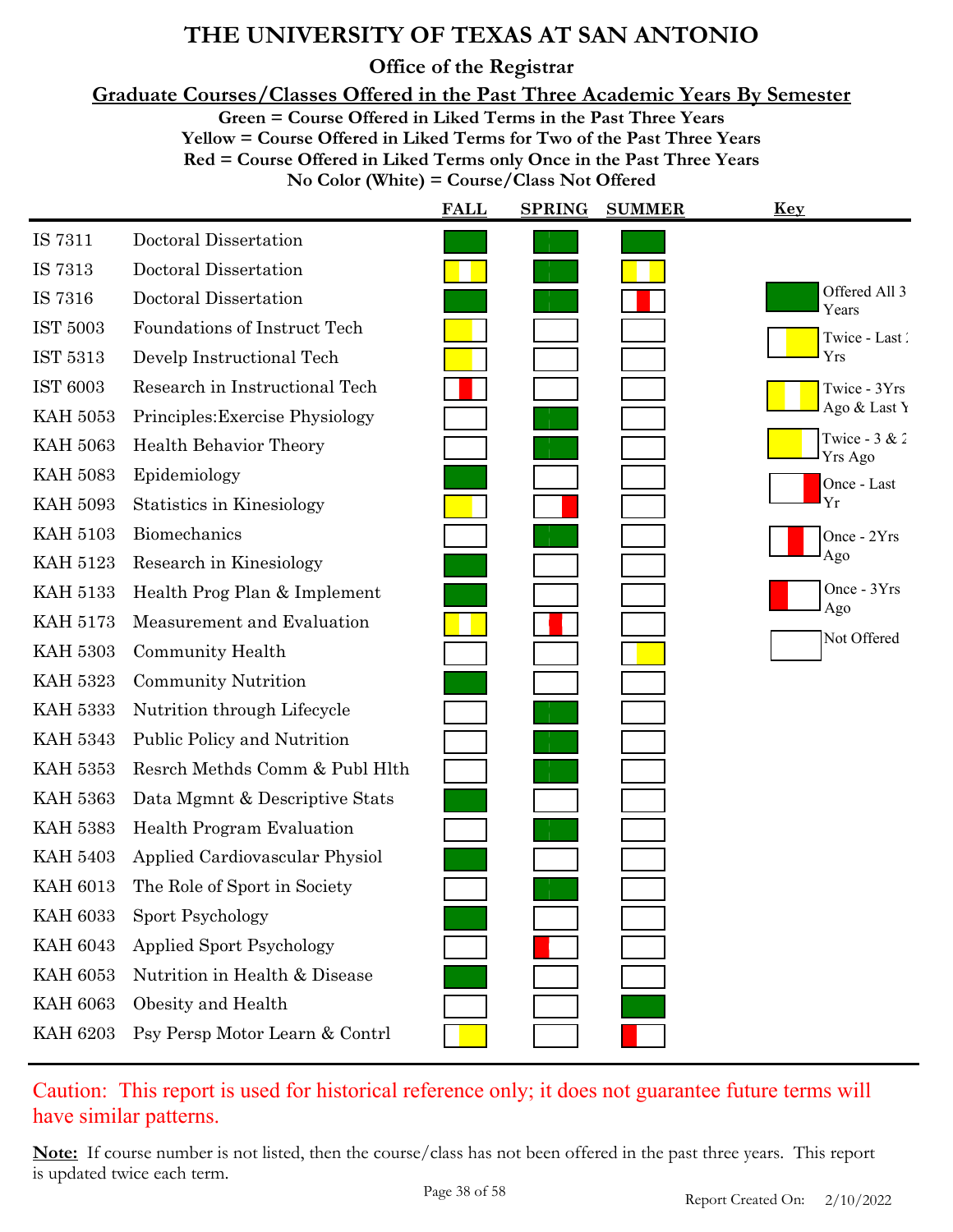**Office of the Registrar**

**Graduate Courses/Classes Offered in the Past Three Academic Years By Semester**

**Green = Course Offered in Liked Terms in the Past Three Years**

**Yellow = Course Offered in Liked Terms for Two of the Past Three Years**

**Red = Course Offered in Liked Terms only Once in the Past Three Years**

**No Color (White) = Course/Class Not Offered**

|                 |                                 | <b>FALL</b> | <b>SPRING</b> | <b>SUMMER</b> | <b>Key</b>                 |
|-----------------|---------------------------------|-------------|---------------|---------------|----------------------------|
| <b>KAH 6213</b> | Motor Development               |             |               |               |                            |
| <b>KAH 6223</b> | <b>Exercise Nutrition</b>       |             |               |               |                            |
| <b>KAH 6951</b> | <b>Independent Study</b>        |             |               |               | Offered All 3<br>Years     |
| <b>KAH 6953</b> | <b>Independent Study</b>        |             |               |               | Twice - Last               |
| <b>KAH 6961</b> | Comprehensive Examination       |             |               |               | Yrs                        |
| <b>KAH 6973</b> | <b>Special Problems</b>         |             |               |               | Twice - 3Yrs               |
| <b>KAH 6981</b> | Master's Thesis                 |             |               |               | Ago & Last Y               |
| <b>KAH 6983</b> | Master's Thesis                 |             |               |               | Twice - $3 & 2$<br>Yrs Ago |
| <b>KAH 7893</b> | Doctoral Research               |             |               |               | Once - Last                |
| <b>KAH 7991</b> | Doctoral Dissertation           |             |               |               | Yr                         |
| <b>KAH 7993</b> | Doctoral Dissertation           |             |               |               | Once - 2Yrs                |
| <b>LDR 7003</b> | Proseminar in Educ Leadership   |             |               |               | Ago                        |
| <b>LDR 7133</b> | Maj/Min Settings: Comm Leaders  |             |               |               | Once - 3Yrs<br>Ago         |
| LDR 7153        | Reflect Ldrshp-Personal Dimens  |             |               |               |                            |
| <b>LDR 7183</b> | Emerging Paradigms In Leadrshp  |             |               |               | Not Offered                |
| <b>LDR 7203</b> | Ldrshp-Multi Language Edu Set   |             |               |               |                            |
| <b>LDR 7303</b> | Organizational Theory           |             |               |               |                            |
| <b>LDR 7343</b> | Principles-Ethical Leadership   |             |               |               |                            |
| <b>LDR 7991</b> | Dissertation                    |             |               |               |                            |
| <b>LDR 7993</b> | Dissertation                    |             |               |               |                            |
| <b>LDR 7994</b> | Dissertation                    |             |               |               |                            |
| <b>LDR 7996</b> | Dissertation                    |             |               |               |                            |
| LDT 5003        | Intro to Learning, Design&Tech  |             |               |               |                            |
| LDT 5313        | Development of Learning Tech    |             |               |               |                            |
| LDT 5343        | <b>Instructional Design</b>     |             |               |               |                            |
| LDT 5703        | Technology & Learning Cultures  |             |               |               |                            |
| LDT 5883        | Digital Storytelling & Learning |             |               |               |                            |
| LDT 6003        | Research-Learning, Design&Tech  |             |               |               |                            |

Caution: This report is used for historical reference only; it does not guarantee future terms will have similar patterns.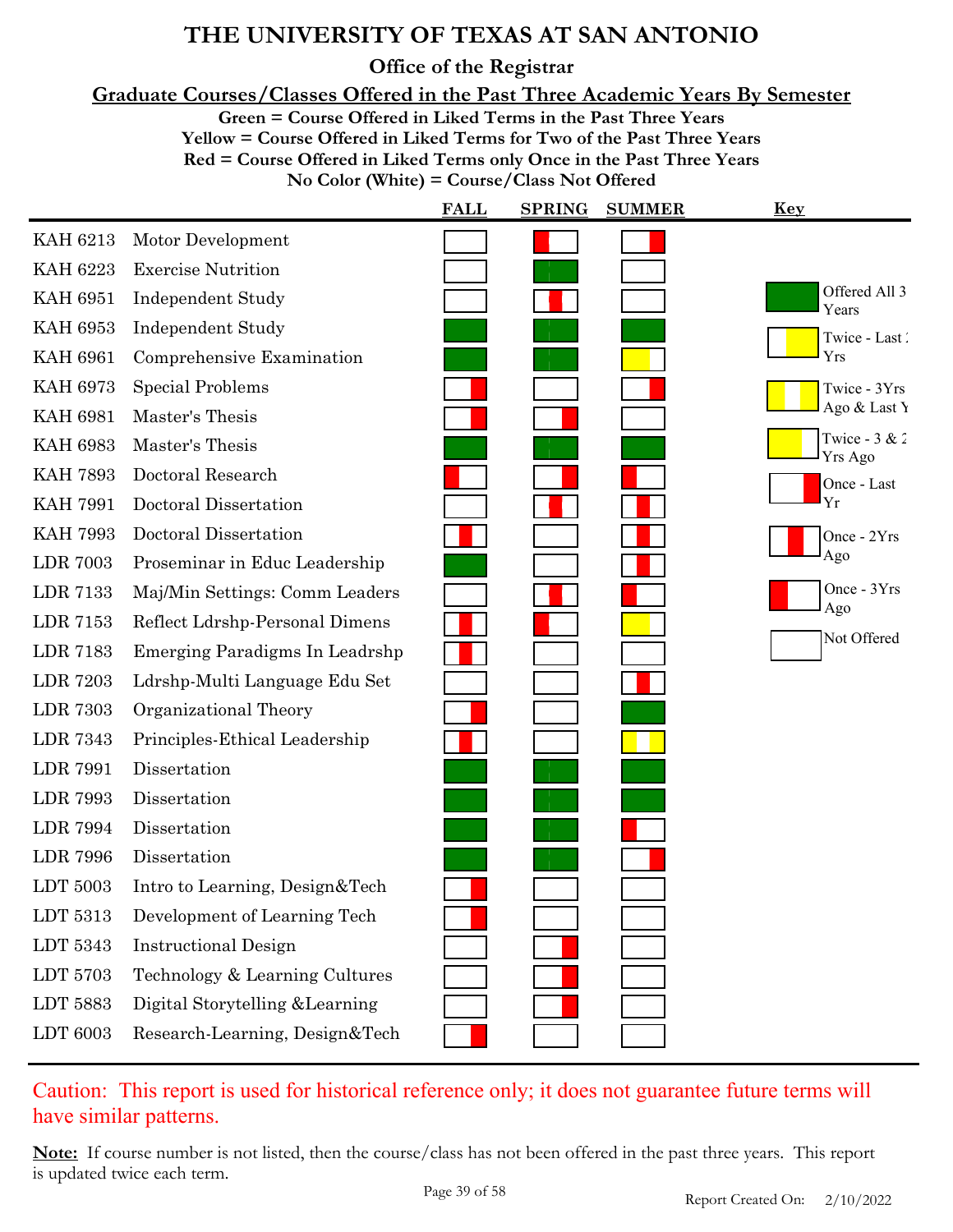**Office of the Registrar**

**Graduate Courses/Classes Offered in the Past Three Academic Years By Semester**

**Green = Course Offered in Liked Terms in the Past Three Years**

**Yellow = Course Offered in Liked Terms for Two of the Past Three Years**

**Red = Course Offered in Liked Terms only Once in the Past Three Years**

**No Color (White) = Course/Class Not Offered**

|                 |                                          | <b>FALL</b> | <b>SPRING</b> | <b>SUMMER</b> | Key                        |
|-----------------|------------------------------------------|-------------|---------------|---------------|----------------------------|
| LDT 6353        | Multimedia Design & Devlpmnt             |             |               |               |                            |
| LDT 6623        | New Literacies & Youth Cultures          |             |               |               |                            |
| <b>LNG 5003</b> | Introduction to Linguistics              |             |               |               | Offered All 3<br>Years     |
| LNG 5143        | Forensic Linguistics                     |             |               |               | Twice - Last               |
| LNG 5153        | Topics In Contemp Linguistics            |             |               |               | Yrs                        |
|                 | LTED 5723 Integrating Rdg & Language Art |             |               |               | Twice - 3Yrs               |
|                 | LTED 5743 Secondary Literacy Development |             |               |               | Ago & Last Y               |
|                 | LTED 5753 Literature for Children        |             |               |               | Twice - $3 & 2$<br>Yrs Ago |
|                 | LTED 5793 Literacy Coaching              |             |               |               | Once - Last                |
|                 | LTED 5823 Early Lang & Literacy Develop  |             |               |               | Yr                         |
|                 | LTED 6023 Picture Books & Pract of Lit   |             |               |               | Once - 2Yrs                |
|                 | LTED 6033 Survey of Literacy Research    |             |               |               | Ago                        |
|                 | LTED 6073 New Lit Using Critical Persp   |             |               |               | Once - 3Yrs                |
|                 | LTED 6763 Re-mediating Literacy          |             |               |               | Ago                        |
|                 | LTED 6833 Theoretical Found Literacy Edu |             |               |               | Not Offered                |
|                 | LTED 6843 Prac Based Literacy Research   |             |               |               |                            |
|                 | LTED 6941 Internship in Literacy         |             |               |               |                            |
|                 | LTED 6943 Internship in Literacy         |             |               |               |                            |
|                 | LTED 6953 Independent Study              |             |               |               |                            |
|                 | LTED 6973 Special Topics in Literacy     |             |               |               |                            |
|                 | LTED 6983 Master's Thesis                |             |               |               |                            |
|                 | LTED 7863 Russian Contrib Lit/Psy/Learn  |             |               |               |                            |
|                 | LTED 7893 Directed Doctoral Research     |             |               |               |                            |
| <b>MAS 5203</b> | Chicanas/os & Latinas/os Media           |             |               |               |                            |
| <b>MAS 5213</b> | Chicana/o Literature                     |             |               |               |                            |
| <b>MAS 6093</b> | Chicana/Latina Feminist Method           |             |               |               |                            |
| <b>MAS 6103</b> | Interpr/Hist Chicana/o Studies           |             |               |               |                            |
| <b>MAT 5013</b> | <b>Computers For Math Teachers</b>       |             |               |               |                            |

Caution: This report is used for historical reference only; it does not guarantee future terms will have similar patterns.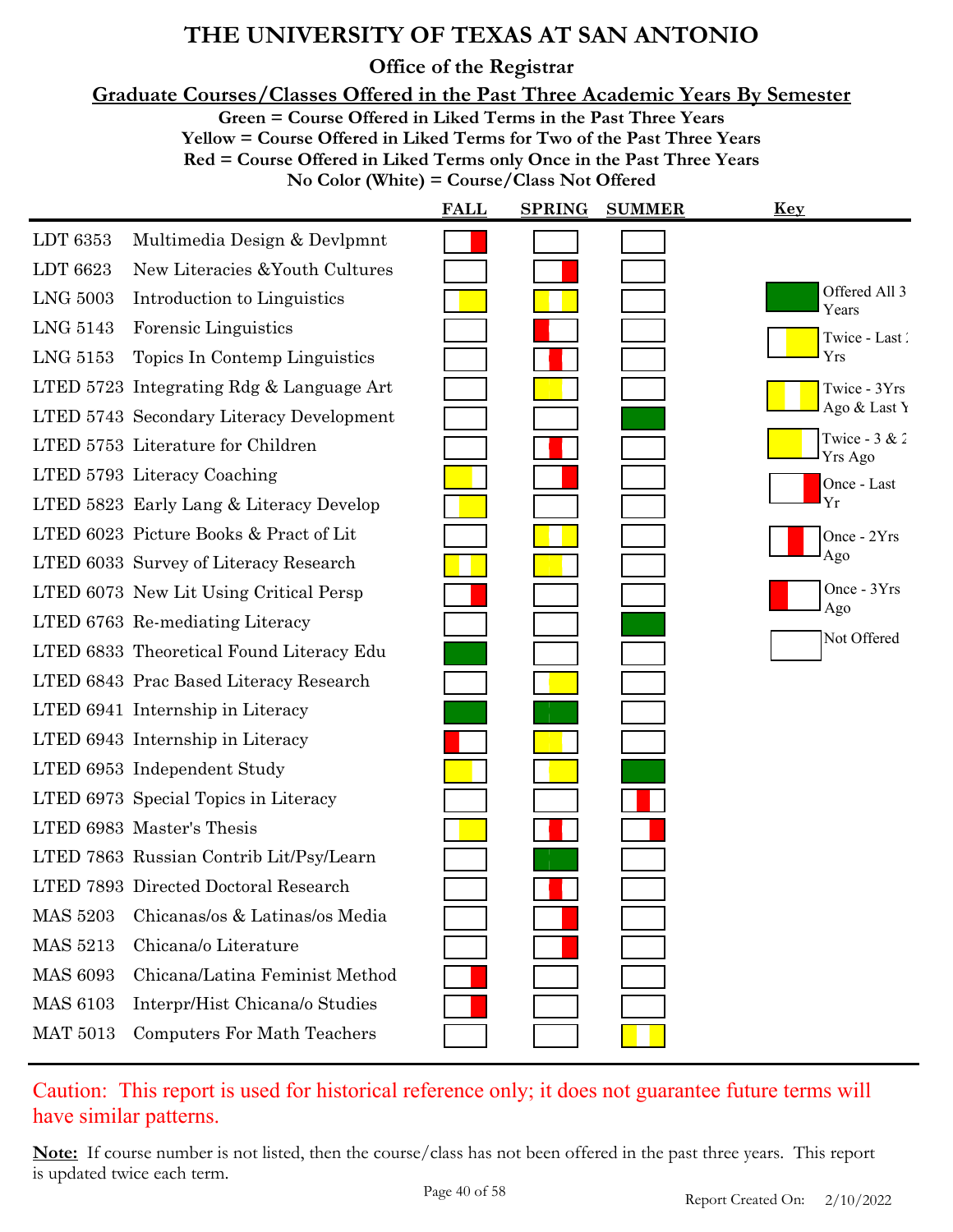**Office of the Registrar**

**Graduate Courses/Classes Offered in the Past Three Academic Years By Semester**

**Green = Course Offered in Liked Terms in the Past Three Years**

**Yellow = Course Offered in Liked Terms for Two of the Past Three Years**

**Red = Course Offered in Liked Terms only Once in the Past Three Years**

**No Color (White) = Course/Class Not Offered**

|                 |                                | <b>FALL</b> | <b>SPRING</b> | <b>SUMMER</b> | <u>Key</u>                 |
|-----------------|--------------------------------|-------------|---------------|---------------|----------------------------|
| <b>MAT 5023</b> | Problem-Solving Seminar        |             |               |               |                            |
| <b>MAT 5033</b> | Foun&Fund Concepts of Math     |             |               |               |                            |
| <b>MAT 5043</b> | Euclidean&Non-Eucl Geometry    |             |               |               | Offered All 3<br>Years     |
| <b>MAT 5103</b> | Intro to Mathematical Analysis |             |               |               | Twice - Last               |
| <b>MAT 5123</b> | Intro to Cryptography          |             |               |               | Yrs                        |
| <b>MAT 5173</b> | Algebra I                      |             |               |               | Twice - 3Yrs               |
| <b>MAT 5183</b> | Algebra II                     |             |               |               | Ago & Last Y               |
| <b>MAT 5203</b> | Theory/Func: A Real Variable I |             |               |               | Twice - $3 & 2$<br>Yrs Ago |
| <b>MAT 5223</b> | Theory: A Complex Variable I   |             |               |               | Once - Last                |
| <b>MAT 5233</b> | Theory: A Complex Variable II  |             |               |               | Yr                         |
| <b>MAT 5243</b> | General Topology I             |             |               |               | Once - 2Yrs                |
| <b>MAT 5253</b> | General Topology II            |             |               |               | Ago                        |
| <b>MAT 5283</b> | Linear Algebra                 |             |               |               | Once - 3Yrs<br>Ago         |
| <b>MAT 5323</b> | Mathematical Modeling          |             |               |               | Not Offered                |
| <b>MAT 5343</b> | Differential Geometry          |             |               |               |                            |
| <b>MAT 5403</b> | Functional Analysis I          |             |               |               |                            |
| <b>MAT 5553</b> | Harmonic Analysis              |             |               |               |                            |
| <b>MAT 5603</b> | Numerical Analysis             |             |               |               |                            |
| <b>MAT 5653</b> | Differential Equations I       |             |               |               |                            |
| <b>MAT 5673</b> | Partial Diff Equations I       |             |               |               |                            |
| <b>MAT 5683</b> | Partial Diff Equations II      |             |               |               |                            |
| <b>MAT 5963</b> | Intro to Math Edu Research     |             |               |               |                            |
| <b>MAT 5973</b> | Directed Research              |             |               |               |                            |
| <b>MAT 5983</b> | Topics in Applied Mathematics  |             |               |               |                            |
| <b>MAT 6603</b> | Optimizat Tech-Operat Research |             |               |               |                            |
| <b>MAT 6953</b> | <b>Independent Study</b>       |             |               |               |                            |
| <b>MAT 6961</b> | Comprehensive Examination      |             |               |               |                            |
| <b>MAT 6963</b> | Topics: Mathematics Education  |             |               |               |                            |

Caution: This report is used for historical reference only; it does not guarantee future terms will have similar patterns.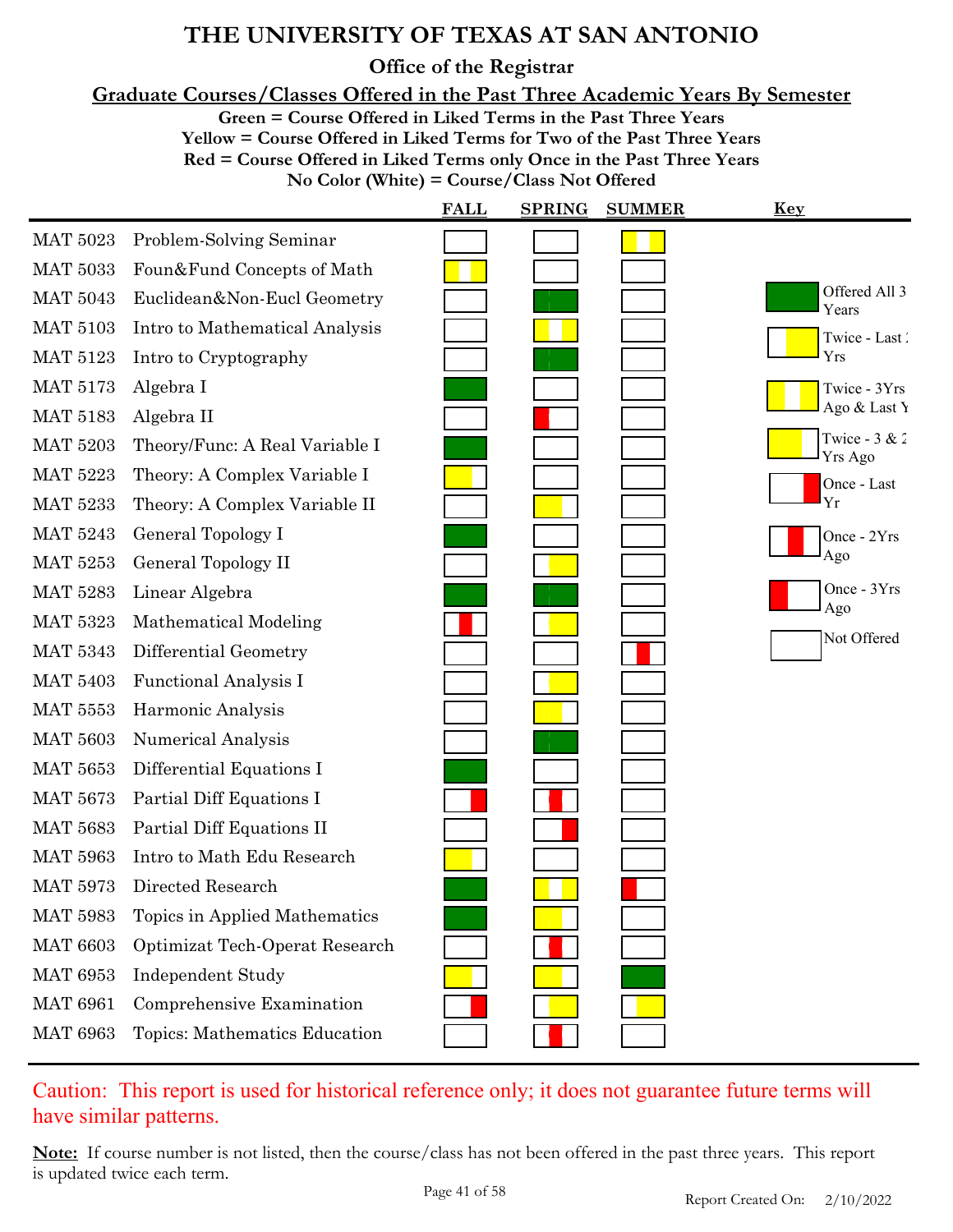**Office of the Registrar**

**Graduate Courses/Classes Offered in the Past Three Academic Years By Semester**

**Green = Course Offered in Liked Terms in the Past Three Years**

**Yellow = Course Offered in Liked Terms for Two of the Past Three Years Red = Course Offered in Liked Terms only Once in the Past Three Years**

**No Color (White) = Course/Class Not Offered**

|                                      | <b>FALL</b>                                                                                                                                                                                                                                                                                                                                                                                                                                                                                                     | <b>SPRING</b> | <b>SUMMER</b> | <b>Key</b>                 |
|--------------------------------------|-----------------------------------------------------------------------------------------------------------------------------------------------------------------------------------------------------------------------------------------------------------------------------------------------------------------------------------------------------------------------------------------------------------------------------------------------------------------------------------------------------------------|---------------|---------------|----------------------------|
| <b>Special Problems</b>              |                                                                                                                                                                                                                                                                                                                                                                                                                                                                                                                 |               |               |                            |
| Master's Thesis                      |                                                                                                                                                                                                                                                                                                                                                                                                                                                                                                                 |               |               |                            |
|                                      |                                                                                                                                                                                                                                                                                                                                                                                                                                                                                                                 |               |               | Offered All 3<br>Years     |
|                                      |                                                                                                                                                                                                                                                                                                                                                                                                                                                                                                                 |               |               | Twice - Last               |
|                                      |                                                                                                                                                                                                                                                                                                                                                                                                                                                                                                                 |               |               | Yrs                        |
|                                      |                                                                                                                                                                                                                                                                                                                                                                                                                                                                                                                 |               |               | Twice - 3Yrs               |
|                                      |                                                                                                                                                                                                                                                                                                                                                                                                                                                                                                                 |               |               | Ago & Last Y               |
|                                      |                                                                                                                                                                                                                                                                                                                                                                                                                                                                                                                 |               |               | Twice - $3 & 2$<br>Yrs Ago |
|                                      |                                                                                                                                                                                                                                                                                                                                                                                                                                                                                                                 |               |               | Once - Last                |
|                                      |                                                                                                                                                                                                                                                                                                                                                                                                                                                                                                                 |               |               | Yr                         |
|                                      |                                                                                                                                                                                                                                                                                                                                                                                                                                                                                                                 |               |               | Once - 2Yrs                |
|                                      |                                                                                                                                                                                                                                                                                                                                                                                                                                                                                                                 |               |               | Ago                        |
|                                      |                                                                                                                                                                                                                                                                                                                                                                                                                                                                                                                 |               |               | Once - 3Yrs<br>Ago         |
|                                      |                                                                                                                                                                                                                                                                                                                                                                                                                                                                                                                 |               |               | Not Offered                |
|                                      |                                                                                                                                                                                                                                                                                                                                                                                                                                                                                                                 |               |               |                            |
| <b>Business Foundations</b>          |                                                                                                                                                                                                                                                                                                                                                                                                                                                                                                                 |               |               |                            |
| <b>Financial Accounting Concepts</b> |                                                                                                                                                                                                                                                                                                                                                                                                                                                                                                                 |               |               |                            |
| Mgt & Behavior-Organizations         |                                                                                                                                                                                                                                                                                                                                                                                                                                                                                                                 |               |               |                            |
| <b>ACC Analysis for Decision Mkg</b> |                                                                                                                                                                                                                                                                                                                                                                                                                                                                                                                 |               |               |                            |
| Marketing Management                 |                                                                                                                                                                                                                                                                                                                                                                                                                                                                                                                 |               |               |                            |
| Financial Management                 |                                                                                                                                                                                                                                                                                                                                                                                                                                                                                                                 |               |               |                            |
| Mgt Sci with Data Analytics          |                                                                                                                                                                                                                                                                                                                                                                                                                                                                                                                 |               |               |                            |
| Managerial Economics                 |                                                                                                                                                                                                                                                                                                                                                                                                                                                                                                                 |               |               |                            |
| Strategic Management & Policy        |                                                                                                                                                                                                                                                                                                                                                                                                                                                                                                                 |               |               |                            |
| <b>Topics Mechanical Engineering</b> |                                                                                                                                                                                                                                                                                                                                                                                                                                                                                                                 |               |               |                            |
| <b>Advanced Quality Control</b>      |                                                                                                                                                                                                                                                                                                                                                                                                                                                                                                                 |               |               |                            |
| Advanced Thermodynamics              |                                                                                                                                                                                                                                                                                                                                                                                                                                                                                                                 |               |               |                            |
| Advanced Heat & Mass Transfer        |                                                                                                                                                                                                                                                                                                                                                                                                                                                                                                                 |               |               |                            |
|                                      | MATE 5103 Principles of Material Engr<br>MATE 5113 Func, Eval & Syn Tech of Matls<br>MATE 5213 Sensing & Sensor Materials<br>MATE 5223 Structure-Chem-Property in Mat<br>MATE 5253 Magnetic Materials & EMag Engr<br>MATE 6941 Master's Project<br>MATE 6942 Master's Project<br>MATE 6943 Master's Project<br>MATE 6951 Directed Rsrch Adv Mat Engr<br>MATE 6953 Directed Rsrch Adv Mat Engr<br>MATE 6981 Master's Thesis Research<br>MATE 6982 Master's Thesis Research<br>MATE 6983 Master's Thesis Research |               |               |                            |

### Caution: This report is used for historical reference only; it does not guarantee future terms will have similar patterns.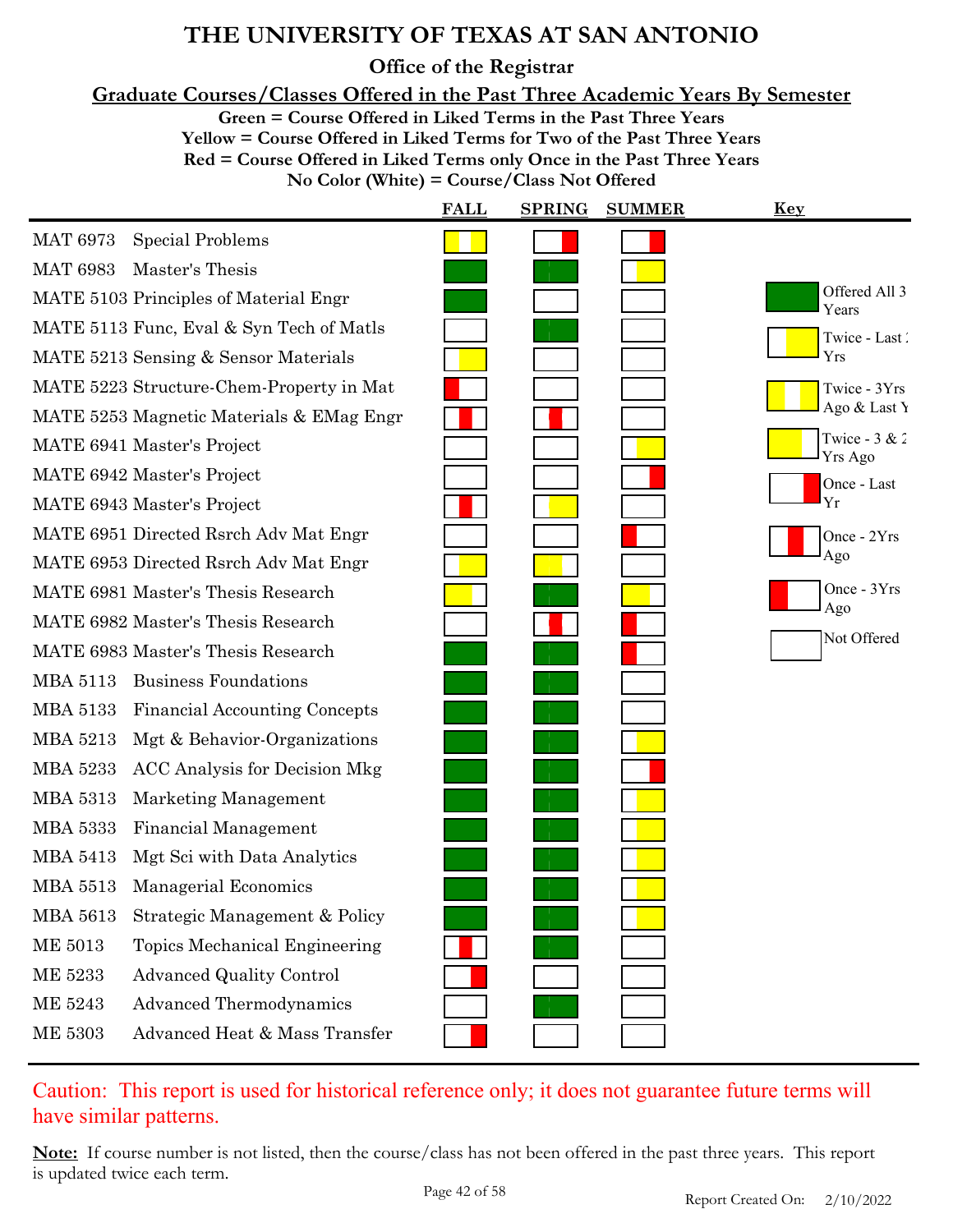**Office of the Registrar**

**Graduate Courses/Classes Offered in the Past Three Academic Years By Semester**

**Green = Course Offered in Liked Terms in the Past Three Years**

**Yellow = Course Offered in Liked Terms for Two of the Past Three Years**

**Red = Course Offered in Liked Terms only Once in the Past Three Years**

| No Color (White) = Course/Class Not Offered |  |
|---------------------------------------------|--|
|                                             |  |

|                |                                       | <b>FALL</b> | <b>SPRING</b><br><b>SUMMER</b> | <b>Key</b>                 |
|----------------|---------------------------------------|-------------|--------------------------------|----------------------------|
| <b>ME 5453</b> | <b>Advanced Strength of Materials</b> |             |                                |                            |
| ME 5463        | <b>Fracture Mechanics</b>             |             |                                |                            |
| <b>ME 5483</b> | <b>Finite Element Methods</b>         |             |                                | Offered All 3<br>Years     |
| <b>ME 5503</b> | Lean Mfg and Lean Enterprises         |             |                                | Twice - Last               |
| ME 5543        | Probabilistic Engr Design             |             |                                | Yrs                        |
| ME 5563        | Computer Integrated Mfg               |             |                                | Twice - 3Yrs               |
| <b>ME 5583</b> | Proc Impry & Variab Reduction         |             |                                | Ago & Last Y               |
| ME 5603        | Adv Mfg Systems Engineering           |             |                                | Twice - $3 & 2$<br>Yrs Ago |
| ME 5633        | <b>Advanced Compressible Flow</b>     |             |                                | Once - Last                |
| ME 5643        | Green & Sust Mfg & Ent Sys            |             |                                | Yr                         |
| <b>ME 5703</b> | Lean Prod Dev & Service Sys           |             |                                | Once - 2Yrs                |
| ME 5713        | Mechanical Behavior Materials         |             |                                | Ago                        |
| <b>ME 5733</b> | Adv Med Device Dsgn & Commer          |             |                                | Once - 3Yrs<br>Ago         |
| <b>ME 5753</b> | Introduction to Turbulence            |             |                                | Not Offered                |
| <b>ME 5971</b> | <b>Special Project</b>                |             |                                |                            |
| ME 5973        | Special Project                       |             |                                |                            |
| <b>ME 6013</b> | Advanced Engineering Math I           |             |                                |                            |
| <b>ME 6033</b> | Linear & Mixed Integer Optimiz        |             |                                |                            |
| <b>ME 6043</b> | <b>Continuum Mechanics</b>            |             |                                |                            |
| ME 6113        | Experimental Technqs in Eng           |             |                                |                            |
| <b>ME 6123</b> | Adv Sys Dynamics & Controls           |             |                                |                            |
| ME 6413        | Elasticity                            |             |                                |                            |
| <b>ME 6543</b> | Machine Learn & Data Analytics        |             |                                |                            |
| ME 6613        | <b>Advanced Fluid Mechanics</b>       |             |                                |                            |
| ME 6953        | <b>Independent Study</b>              |             |                                |                            |
| <b>ME 6973</b> | <b>Special Problems</b>               |             |                                |                            |
| <b>ME 6981</b> | Master's Thesis                       |             |                                |                            |
| <b>ME 6982</b> | Master's Thesis                       |             |                                |                            |

### Caution: This report is used for historical reference only; it does not guarantee future terms will have similar patterns.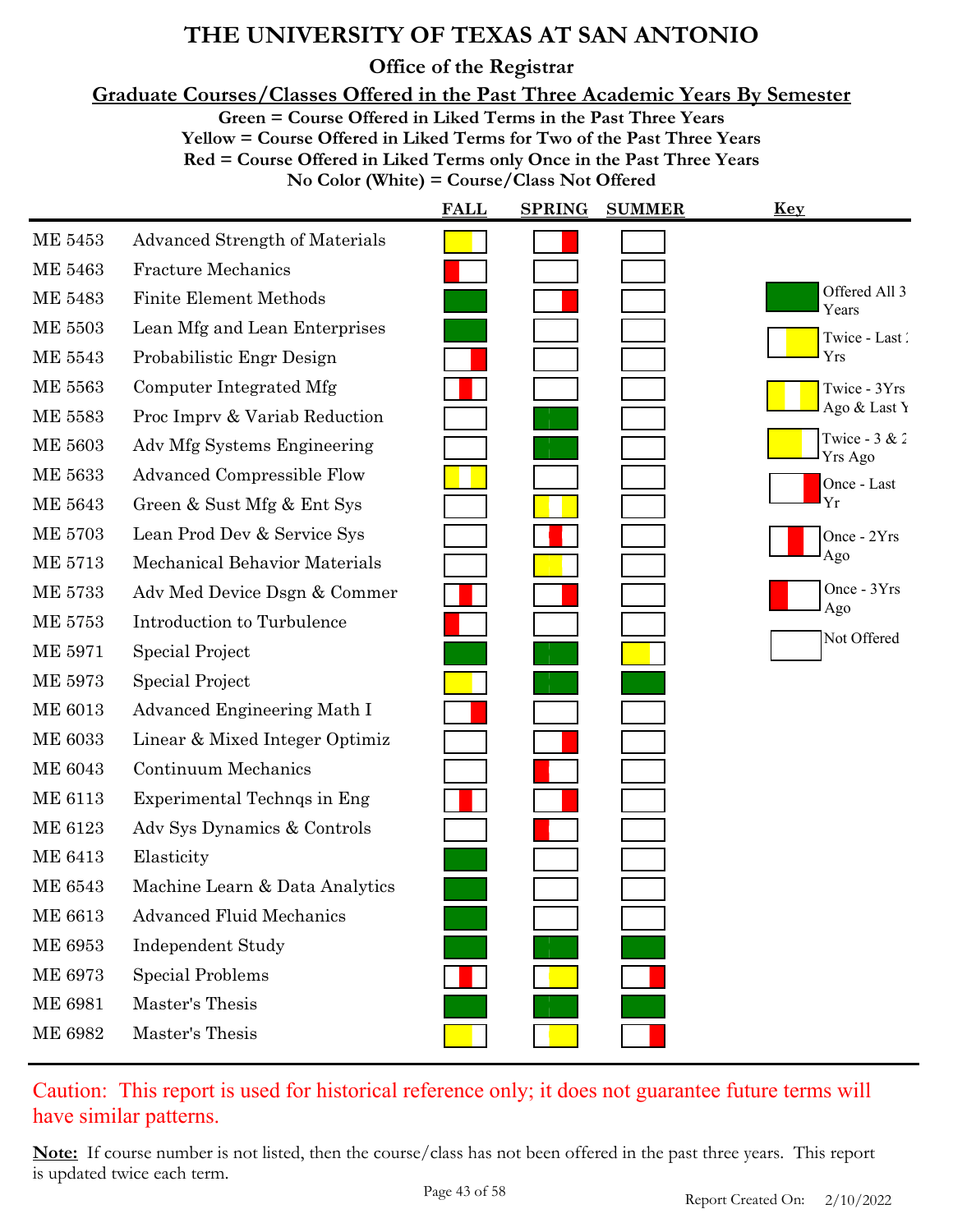**Office of the Registrar**

**Graduate Courses/Classes Offered in the Past Three Academic Years By Semester**

**Green = Course Offered in Liked Terms in the Past Three Years**

**Yellow = Course Offered in Liked Terms for Two of the Past Three Years Red = Course Offered in Liked Terms only Once in the Past Three Years No Color (White) = Course/Class Not Offered**

|                 |                                       | <b>FALL</b> | <b>SPRING</b> | <b>SUMMER</b> | <b>Key</b>                 |
|-----------------|---------------------------------------|-------------|---------------|---------------|----------------------------|
| <b>ME 6983</b>  | Master's Thesis                       |             |               |               |                            |
| <b>ME 7943</b>  | <b>Independent Doctoral Study</b>     |             |               |               |                            |
| <b>ME 7951</b>  | Doctoral Research                     |             |               |               | Offered All 3<br>Years     |
| <b>ME 7952</b>  | Doctoral Research                     |             |               |               | Twice - Last               |
| <b>ME 7953</b>  | Doctoral Research                     |             |               |               | Yrs                        |
| <b>ME 7981</b>  | Doctoral Dissertation                 |             |               |               | Twice - 3Yrs               |
| <b>ME 7982</b>  | Doctoral Dissertation                 |             |               |               | Ago & Last Y               |
| <b>ME 7983</b>  | Doctoral Dissertation                 |             |               |               | Twice - $3 & 2$<br>Yrs Ago |
| <b>ME 7993</b>  | Research Seminar                      |             |               |               | Once - Last                |
| <b>MGT 5043</b> | Mgt & Behavior-Organizations          |             |               |               | Yr                         |
| <b>MGT 5093</b> | Leadership                            |             |               |               | Once - 2Yrs                |
| <b>MGT 5243</b> | <b>Internationl Business Strategy</b> |             |               |               | Ago                        |
| <b>MGT 5253</b> | Ethics and Globalization              |             |               |               | Once - 3Yrs<br>Ago         |
| <b>MGT 5633</b> | <b>Effective Negotiating</b>          |             |               |               |                            |
| <b>MGT 5903</b> | Strategic Management & Policy         |             |               |               | Not Offered                |
| <b>MGT 6133</b> | Org & Mgr Iss/Hlthcare Del            |             |               |               |                            |
| <b>MGT 6951</b> | <b>Independent Study</b>              |             |               |               |                            |
| <b>MGT 6953</b> | <b>Independent Study</b>              |             |               |               |                            |
| <b>MGT 6971</b> | <b>Special Problems</b>               |             |               |               |                            |
| <b>MGT 7013</b> | Seminar: Organizationl Behavior       |             |               |               |                            |
| <b>MGT 7023</b> | Seminar in Organization Theory        |             |               |               |                            |
| <b>MGT 7033</b> | Seminar in Human Resource MGT         |             |               |               |                            |
| <b>MGT 7043</b> | Foundations of Strategy               |             |               |               |                            |
| <b>MGT 7053</b> | <b>Empirical Approaches to Strate</b> |             |               |               |                            |
| <b>MGT 7073</b> | Sem in Org and Mgt Studies            |             |               |               |                            |
| <b>MGT 7213</b> | Doctoral Research                     |             |               |               |                            |
| <b>MGT 7216</b> | Doctoral Research                     |             |               |               |                            |
| <b>MGT 7311</b> | Doctoral Dissertation                 |             |               |               |                            |

Caution: This report is used for historical reference only; it does not guarantee future terms will have similar patterns.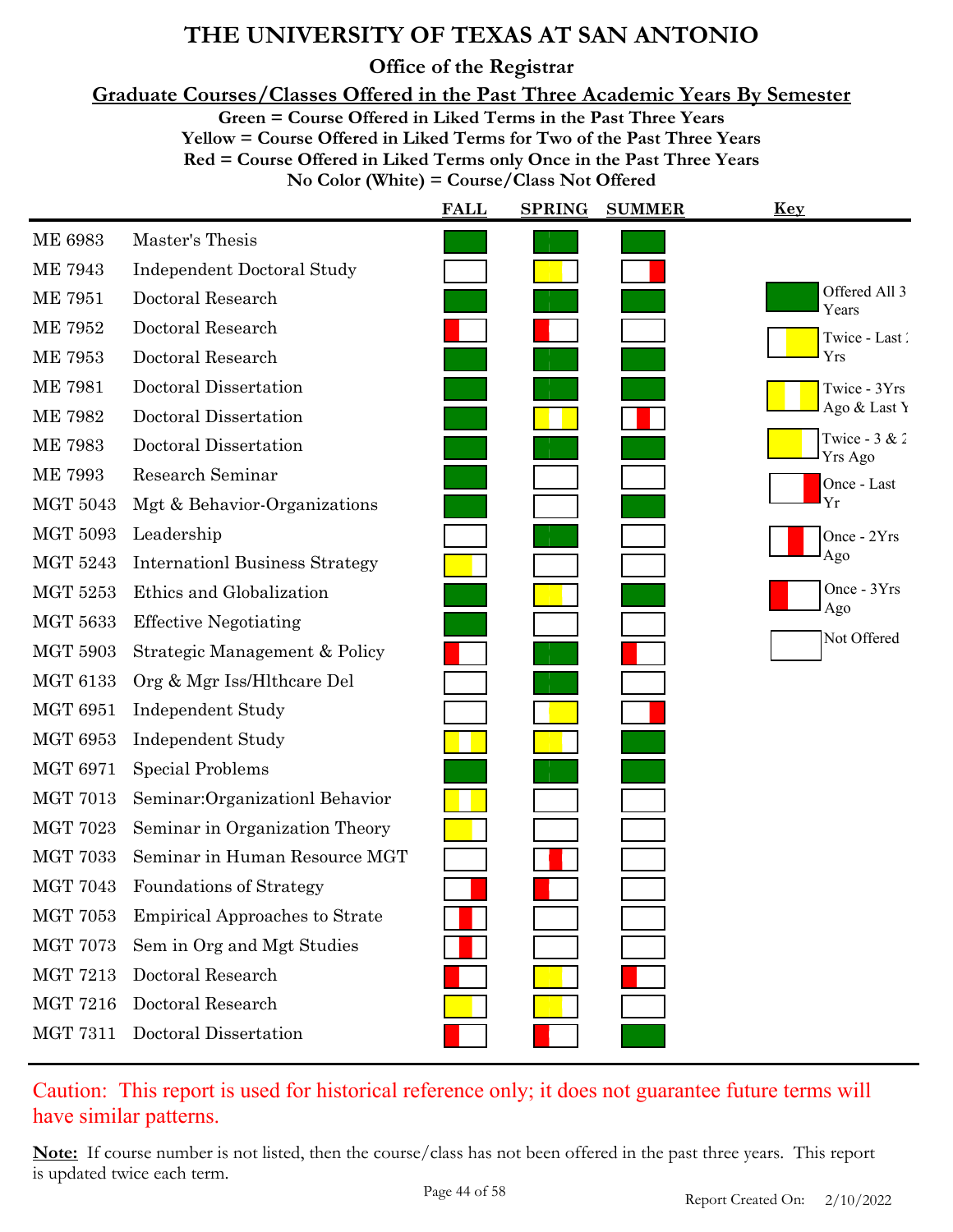**Office of the Registrar**

**Graduate Courses/Classes Offered in the Past Three Academic Years By Semester**

**Green = Course Offered in Liked Terms in the Past Three Years**

**Yellow = Course Offered in Liked Terms for Two of the Past Three Years**

**Red = Course Offered in Liked Terms only Once in the Past Three Years**

**No Color (White) = Course/Class Not Offered**

|                 |                                | <b>FALL</b> | <b>SPRING</b> | <b>SUMMER</b> | <u>Key</u>                 |
|-----------------|--------------------------------|-------------|---------------|---------------|----------------------------|
| <b>MGT 7312</b> | Doctoral Dissertation          |             |               |               |                            |
| <b>MGT 7313</b> | Doctoral Dissertation          |             |               |               |                            |
| <b>MGT 7316</b> | Doctoral Dissertation          |             |               |               | Offered All 3<br>Years     |
| <b>MKT 5023</b> | Marketing Management           |             |               |               | Twice - Last               |
| <b>MKT 5063</b> | Marketing Research Design/Appl |             |               |               | Yrs                        |
| <b>MKT 5083</b> | Advertising & Promotion Mgmt   |             |               |               | Twice - 3Yrs               |
| <b>MKT 5673</b> | <b>International Marketing</b> |             |               |               | Ago & Last Y               |
| <b>MKT 6943</b> | Marketing Internship           |             |               |               | Twice - $3 & 2$<br>Yrs Ago |
| <b>MKT 6951</b> | <b>Independent Study</b>       |             |               |               | Once - Last                |
| <b>MKT 6953</b> | <b>Independent Study</b>       |             |               |               | Yr                         |
| <b>MKT 6971</b> | <b>Special Problems</b>        |             |               |               | Once - 2Yrs                |
| <b>MKT 6973</b> | <b>Special Problems</b>        |             |               |               | Ago                        |
| <b>MKT 7023</b> | Behavioral Seminar I           |             |               |               | Once - 3Yrs<br>Ago         |
| <b>MKT 7033</b> | Topics in Strategy Research    |             |               |               |                            |
| <b>MKT 7043</b> | Sem in Experimental Design     |             |               |               | Not Offered                |
| <b>MKT 7063</b> | Special Topics in Marketing    |             |               |               |                            |
| <b>MKT 7083</b> | Behavioral Seminar II          |             |               |               |                            |
| <b>MKT 7213</b> | Doctoral Research              |             |               |               |                            |
| <b>MKT 7216</b> | Doctoral Research              |             |               |               |                            |
| <b>MKT 7311</b> | Doctoral Dissertation          |             |               |               |                            |
| <b>MKT 7313</b> | Doctoral Dissertation          |             |               |               |                            |
| <b>MKT 7316</b> | Doctoral Dissertation          |             |               |               |                            |
| <b>MOT 5053</b> | Technology Commercialization   |             |               |               |                            |
| MOT 5163        | Management of Technology       |             |               |               |                            |
| <b>MOT 5223</b> | Mgt of Professional Personnel  |             |               |               |                            |
| <b>MOT 5233</b> | Advanced Topics In Project Mgt |             |               |               |                            |
| <b>MOT 5243</b> | Essentials of Proj & Prog Mgt  |             |               |               |                            |
| <b>MOT 5253</b> | Starting the High-Tech Firm    |             |               |               |                            |

Caution: This report is used for historical reference only; it does not guarantee future terms will have similar patterns.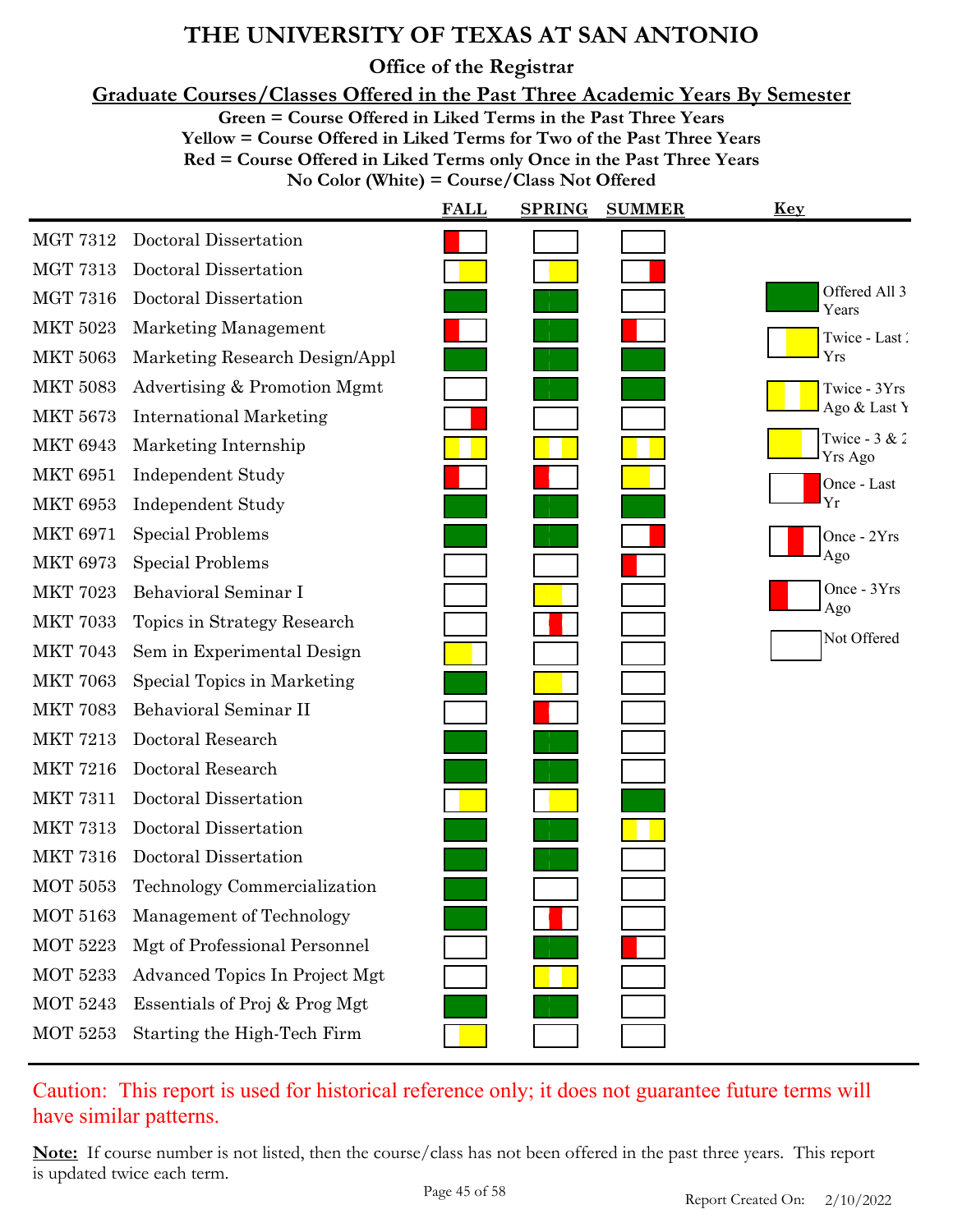**Office of the Registrar**

**Graduate Courses/Classes Offered in the Past Three Academic Years By Semester**

**Green = Course Offered in Liked Terms in the Past Three Years**

**Yellow = Course Offered in Liked Terms for Two of the Past Three Years**

**Red = Course Offered in Liked Terms only Once in the Past Three Years**

**No Color (White) = Course/Class Not Offered**

|                 |                                       | <b>FALL</b> | <b>SPRING</b> | <b>SUMMER</b> | <u>Key</u>                 |
|-----------------|---------------------------------------|-------------|---------------|---------------|----------------------------|
| <b>MOT 5263</b> | <b>Project Managmnt Certification</b> |             |               |               |                            |
| <b>MOT 5313</b> | <b>Emerging Technologies</b>          |             |               |               |                            |
| <b>MOT 5343</b> | Financial Aspects of MOT              |             |               |               | Offered All 3<br>Years     |
| <b>MOT 6203</b> | <b>Strategic Management of Tech</b>   |             |               |               | Twice - Last               |
| <b>MOT 6943</b> | Mgt of Technology Internship          |             |               |               | Yrs                        |
| <b>MOT 6953</b> | <b>Independent Study</b>              |             |               |               | Twice - 3Yrs               |
| <b>MS 5003</b>  | Quantitative Methods Bus Anlys        |             |               |               | Ago & Last Y               |
| MS 5023         | Decision Analysis & Prod Mgt          |             |               |               | Twice - $3 & 2$<br>Yrs Ago |
| MS 5323         | <b>Statistical Meth Bus Analytics</b> |             |               |               | Once - Last                |
| MS 5333         | Intro to Business Analytics           |             |               |               | Yr                         |
| MS 5343         | Logistics Systems Management          |             |               |               | Once - 2Yrs                |
| <b>MS 5393</b>  | Adv Prod and Ops Management           |             |               |               | Ago                        |
| MS 5413         | Intergrat Global Supply Chain         |             |               |               | Once - 3Yrs<br>Ago         |
| MS 5423         | Service Mgt and Operations            |             |               |               |                            |
| MS 5433         | <b>Effective Project Mgt</b>          |             |               |               | Not Offered                |
| MS 5463         | Lean Operations & Six Sigma           |             |               |               |                            |
| MS 5493         | Procurement & Inventory MGT           |             |               |               |                            |
| MS 6943         | Management Science Internship         |             |               |               |                            |
| MS 6953         | <b>Independent Study</b>              |             |               |               |                            |
| <b>MS 7033</b>  | App-Causal Structural Modeling        |             |               |               |                            |
| <b>MSM 5003</b> | <b>Foundations of Museum Studies</b>  |             |               |               |                            |
| <b>MSM 5813</b> | Topics in Museum Studies              |             |               |               |                            |
| <b>MUS 5002</b> | <b>Graduate Music Theory Review</b>   |             |               |               |                            |
| <b>MUS 5013</b> | <b>Graduate Music History Survey</b>  |             |               |               |                            |
| <b>MUS 5042</b> | <b>Graduate Aural Skills Review</b>   |             |               |               |                            |
| MUS 5133        | Topics in Music Theory                |             |               |               |                            |
| <b>MUS 5163</b> | Composition                           |             |               |               |                            |
| <b>MUS 5223</b> | <b>Ensemble Repertoire</b>            |             |               |               |                            |

### Caution: This report is used for historical reference only; it does not guarantee future terms will have similar patterns.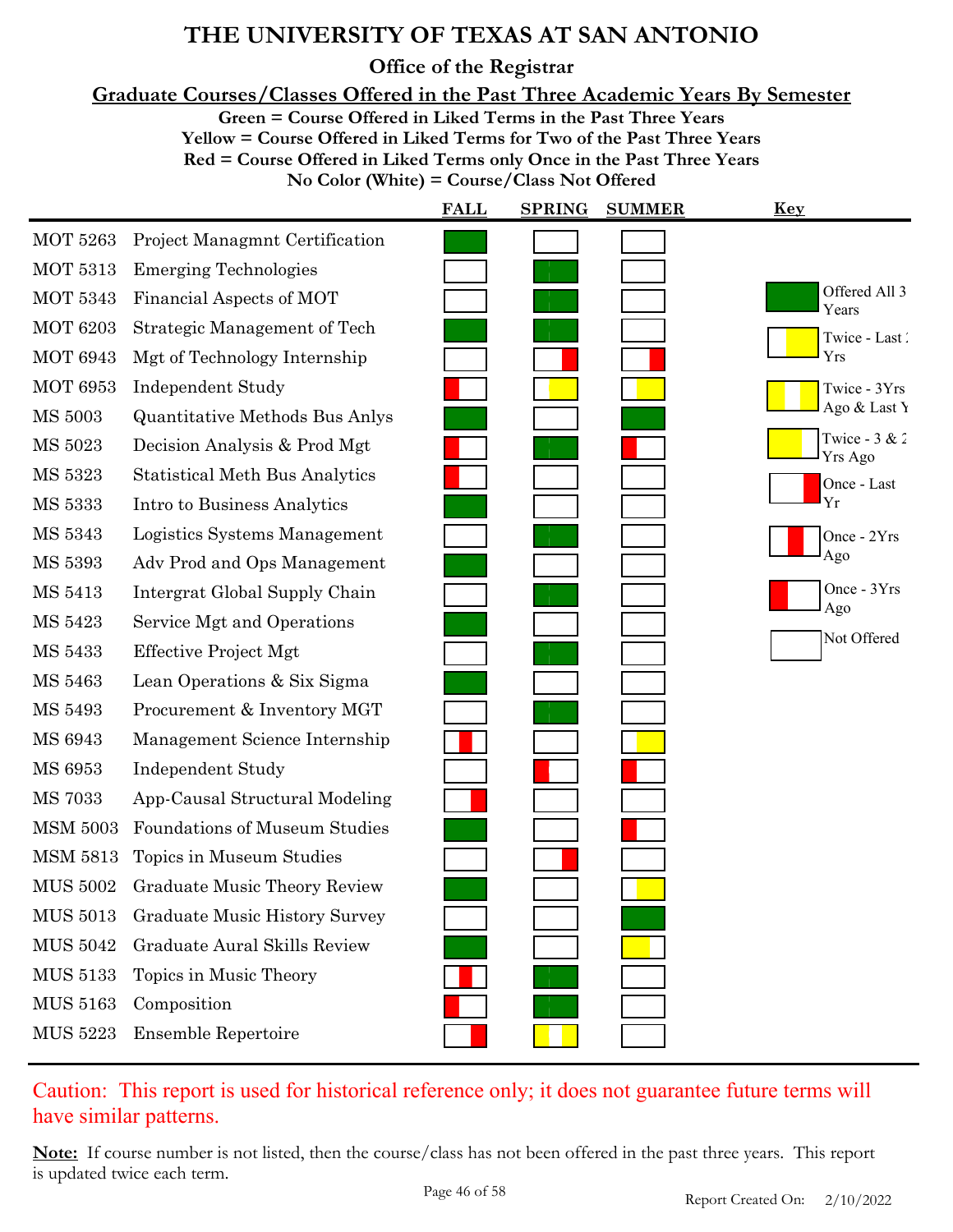**Office of the Registrar**

**Graduate Courses/Classes Offered in the Past Three Academic Years By Semester**

**Green = Course Offered in Liked Terms in the Past Three Years**

**Yellow = Course Offered in Liked Terms for Two of the Past Three Years Red = Course Offered in Liked Terms only Once in the Past Three Years**

**No Color (White) = Course/Class Not Offered**

|                 |                                       | <b>FALL</b> | <b>SPRING</b> | <b>SUMMER</b> | <b>Key</b>                 |
|-----------------|---------------------------------------|-------------|---------------|---------------|----------------------------|
| <b>MUS 5233</b> | <b>Introduction to Music Research</b> |             |               |               |                            |
| <b>MUS 5263</b> | Topics-Music History                  |             |               |               |                            |
| <b>MUS 5403</b> | Psychological Founds: Mus Ed          |             |               |               | Offered All 3<br>Years     |
| <b>MUS 5423</b> | Foundations of Music Education        |             |               |               | Twice - Last               |
| <b>MUS 5431</b> | Applied Performance Lit               |             |               |               | Yrs                        |
| <b>MUS 5432</b> | Topics in Performance Literatr        |             |               |               | Twice - 3Yrs               |
| <b>MUS 5473</b> | Intro to Music and Arts Nonpro        |             |               |               | Ago & Last Y               |
| <b>MUS 5511</b> | <b>Secondary Performance</b>          |             |               |               | Twice - $3 & 2$<br>Yrs Ago |
| <b>MUS 5521</b> | Pedagogy Practicum I                  |             |               |               | Once - Last                |
| <b>MUS 5522</b> | Graduate Pedagogy I                   |             |               |               | Yr                         |
| <b>MUS 5523</b> | Rehearsal Techniques                  |             |               |               | Once - 2Yrs                |
| <b>MUS 5531</b> | Pedagogy Practicum II                 |             |               |               | Ago                        |
| <b>MUS 5532</b> | Graduate Pedagogy II                  |             |               |               | Once - 3Yrs<br>Ago         |
| <b>MUS 5541</b> | <b>Advanced Pedagogy Practicum</b>    |             |               |               | Not Offered                |
| <b>MUS 5542</b> | Music Performance                     |             |               |               |                            |
| <b>MUS 5554</b> | Music Performance                     |             |               |               |                            |
| <b>MUS 5572</b> | Pedagogy of Class Instruction         |             |               |               |                            |
| <b>MUS 5593</b> | <b>Elementary Music</b>               |             |               |               |                            |
| <b>MUS 5711</b> | Graduate Chamber Ensemble             |             |               |               |                            |
| <b>MUS 5811</b> | Graduate Large Ensemble               |             |               |               |                            |
| <b>MUS 6423</b> | Seminar in Music Education            |             |               |               |                            |
| <b>MUS 6543</b> | Diction For Singers                   |             |               |               |                            |
| <b>MUS 6901</b> | Project in Music Pedagogy             |             |               |               |                            |
| <b>MUS 6903</b> | Project in Music Pedagogy             |             |               |               |                            |
| <b>MUS 6911</b> | Recital Project                       |             |               |               |                            |
| <b>MUS 6913</b> | Thesis in Music Education             |             |               |               |                            |
| <b>MUS 6941</b> | Recital                               |             |               |               |                            |
| <b>MUS 6951</b> | <b>Independent Study</b>              |             |               |               |                            |
|                 |                                       |             |               |               |                            |

Caution: This report is used for historical reference only; it does not guarantee future terms will have similar patterns.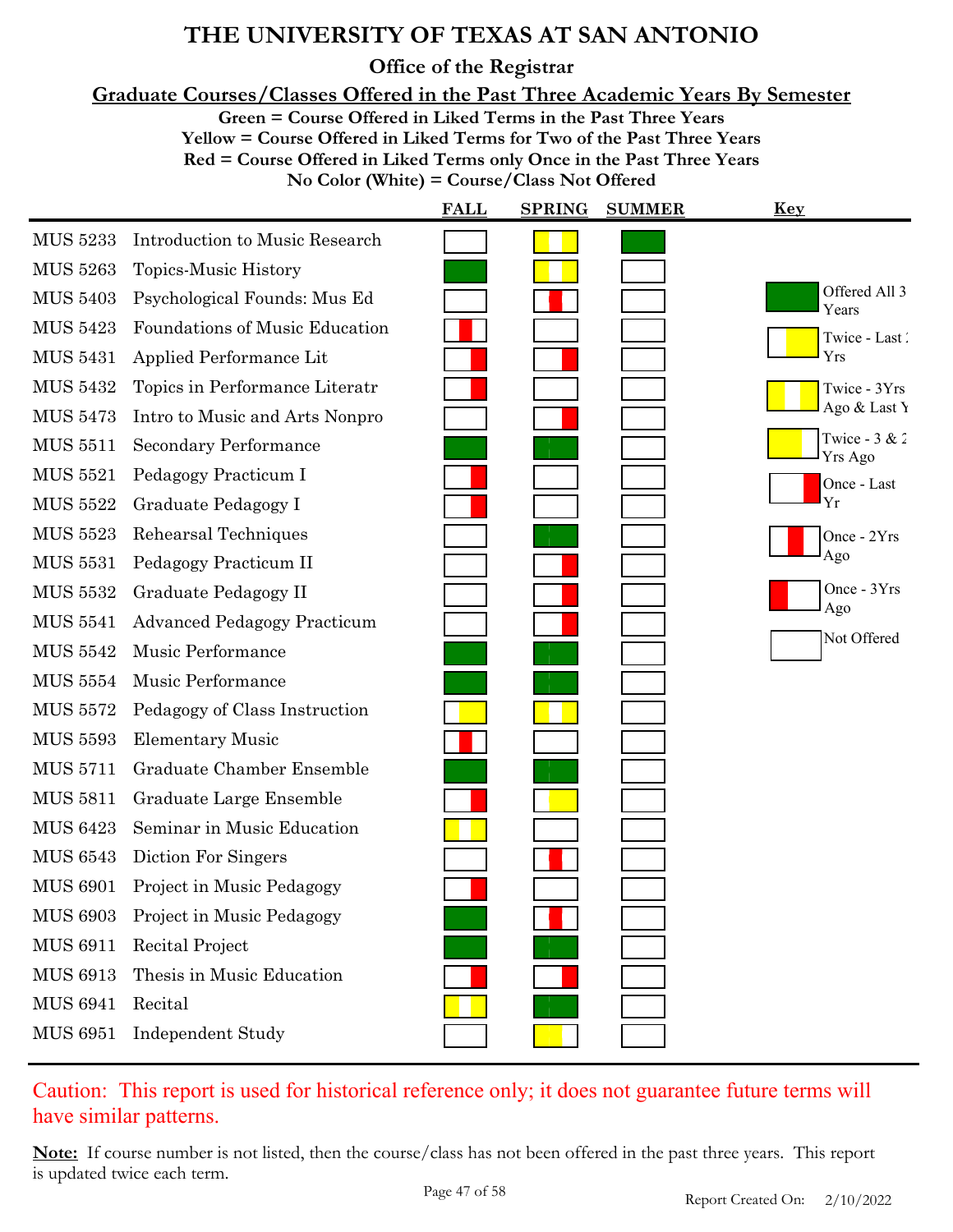**Office of the Registrar**

**Graduate Courses/Classes Offered in the Past Three Academic Years By Semester**

**Green = Course Offered in Liked Terms in the Past Three Years**

**Yellow = Course Offered in Liked Terms for Two of the Past Three Years**

**Red = Course Offered in Liked Terms only Once in the Past Three Years**

**No Color (White) = Course/Class Not Offered**

|                 |                                | <b>FALL</b> | <b>SPRING</b> | <b>SUMMER</b> | <u>Key</u>                 |
|-----------------|--------------------------------|-------------|---------------|---------------|----------------------------|
| <b>MUS 6953</b> | <b>Independent Study</b>       |             |               |               |                            |
| <b>MUS 6961</b> | Comprehensive Examination      |             |               |               |                            |
| <b>MUS 6971</b> | Special Topics                 |             |               |               | Offered All 3<br>Years     |
| <b>MUS 6972</b> | Special Topics                 |             |               |               | Twice - Last               |
| <b>NDT 5313</b> | Public Health Nutrition&Policy |             |               |               | Yrs                        |
| <b>NDT 5323</b> | Nutrition Pathophysiology      |             |               |               | Twice - 3Yrs               |
| <b>NDT 5333</b> | Nutri Suppl & Funct Foods      |             |               |               | Ago & Last Y               |
| <b>NDT 5343</b> | Integration of Metabolism      |             |               |               | Twice - $3 & 2$<br>Yrs Ago |
| <b>NDT 5901</b> | Seminar in Dietetics           |             |               |               | Once - Last                |
| <b>NDT 5911</b> | Research Seminar               |             |               |               | Yr                         |
| <b>NDT 5913</b> | Research Seminar               |             |               |               | Once - 2Yrs                |
| <b>NDT 5942</b> | Adv Dietetics Practicum I      |             |               |               | Ago                        |
| <b>NDT 5945</b> | Adv Dietetics Practicum I      |             |               |               | Once - 3Yrs<br>Ago         |
| <b>NDT 5947</b> | Adv Dietetics Practicum I      |             |               |               | Not Offered                |
| <b>NDT 5957</b> | Adv Dietetics Practicum II     |             |               |               |                            |
| <b>NS 6003</b>  | Role of US Intel in Nat Sec    |             |               |               |                            |
| NS 6223         | Analytical Writing Intel Comm  |             |               |               |                            |
| <b>NS 6233</b>  | Analytic Methods & Brief Intel |             |               |               |                            |
| <b>NS 6503</b>  | Intel Reasoning & Analysis     |             |               |               |                            |
| <b>NS 6523</b>  | Methods in Intel Collection    |             |               |               |                            |
| <b>NS 6723</b>  | Nat Sec Human-Digital Tech Rel |             |               |               |                            |
| PAD 5003        | Intro to PSL and Mgmt          |             |               |               |                            |
| PAD 5011        | Professional Skills Seminar    |             |               |               |                            |
| PAD 5033        | Managing Public Organizations  |             |               |               |                            |
| PAD 5103        | Planning and Land Use Law      |             |               |               |                            |
| PAD 5223        | Urban Management               |             |               |               |                            |
| PAD 5243        | Management Information Systems |             |               |               |                            |
| PAD 5303        | Ethics In Government Admin     |             |               |               |                            |

Caution: This report is used for historical reference only; it does not guarantee future terms will have similar patterns.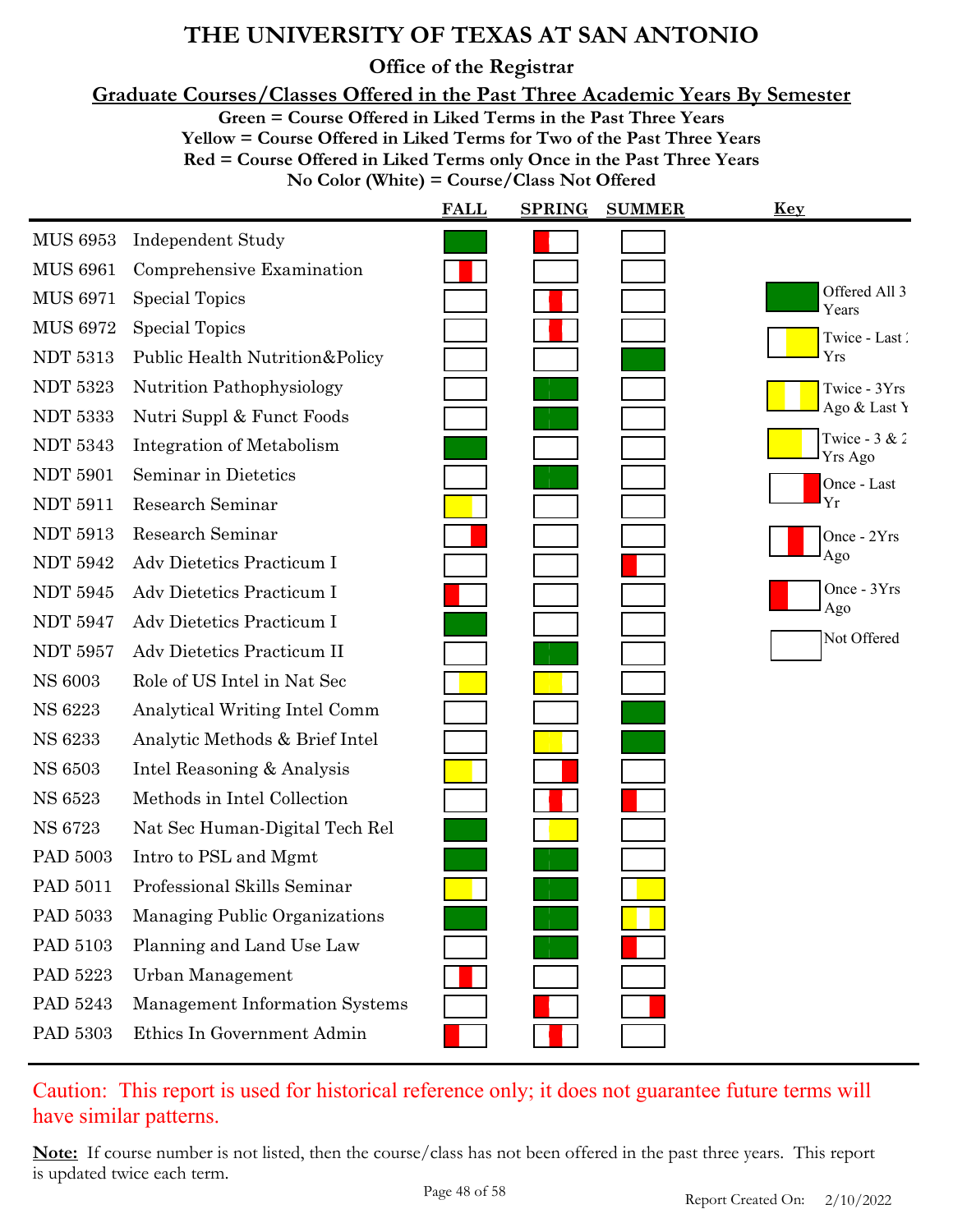**Office of the Registrar**

**Graduate Courses/Classes Offered in the Past Three Academic Years By Semester**

**Green = Course Offered in Liked Terms in the Past Three Years**

**Yellow = Course Offered in Liked Terms for Two of the Past Three Years Red = Course Offered in Liked Terms only Once in the Past Three Years**

**No Color (White) = Course/Class Not Offered**

|          |                                     | <b>FALL</b> | <b>SPRING</b> | <b>SUMMER</b> | Key                        |
|----------|-------------------------------------|-------------|---------------|---------------|----------------------------|
| PAD 5323 | <b>Public Policy Process</b>        |             |               |               |                            |
| PAD 5333 | Program Evaluation                  |             |               |               |                            |
| PAD 5343 | Managing HR in Public Orgs          |             |               |               | Offered All 3<br>Years     |
| PAD 5363 | Public Budgeting & Finance          |             |               |               | Twice - Last               |
| PAD 5393 | <b>Economics for Public Affairs</b> |             |               |               | Yrs                        |
| PAD 5513 | Urb/Region Eco Development          |             |               |               | Twice - 3Yrs               |
| PAD 5573 | Pub Pol & Pol Making in SA          |             |               |               | Ago & Last Y               |
| PAD 5913 | Foundations of Nonprofits           |             |               |               | Twice - $3 & 2$<br>Yrs Ago |
| PAD 5923 | Nonprofit Leadership & Mgmt         |             |               |               | Once - Last                |
| PAD 5933 | Dvlpt&Mgmt Nonprofit Resources      |             |               |               | Yr                         |
| PAD 5943 | Strategic Management                |             |               |               | Once - 2Yrs                |
| PAD 5953 | Grant Develop/Proposal Writing      |             |               |               | Ago                        |
| PAD 6243 | Administrative Law                  |             |               |               | Once - 3Yrs<br>Ago         |
| PAD 6823 | Research 1: Design                  |             |               |               | Not Offered                |
| PAD 6833 | Research 2: Applied Quant Meth      |             |               |               |                            |
| PAD 6923 | Capstone Seminar                    |             |               |               |                            |
| PAD 6953 | <b>Independent Study</b>            |             |               |               |                            |
| PAD 6961 | Comprehensive Examination           |             |               |               |                            |
| PAD 6963 | Internship                          |             |               |               |                            |
| PAD 6966 | Internship                          |             |               |               |                            |
| PAD 6973 | Special Topics                      |             |               |               |                            |
| PHI 5003 | Logic                               |             |               |               |                            |
| PHI 5013 | <b>Advanced Logic</b>               |             |               |               |                            |
| PHI 5023 | <b>Ethical Theory</b>               |             |               |               |                            |
| PHI 5033 | Philosoph Writing and Research      |             |               |               |                            |
| PHI 5113 | <b>Ancient Philosophy</b>           |             |               |               |                            |
| PHI 5123 | Modern Philosophy                   |             |               |               |                            |
| PHI 5133 | Nineteenth Century Philosophy       |             |               |               |                            |

Caution: This report is used for historical reference only; it does not guarantee future terms will have similar patterns.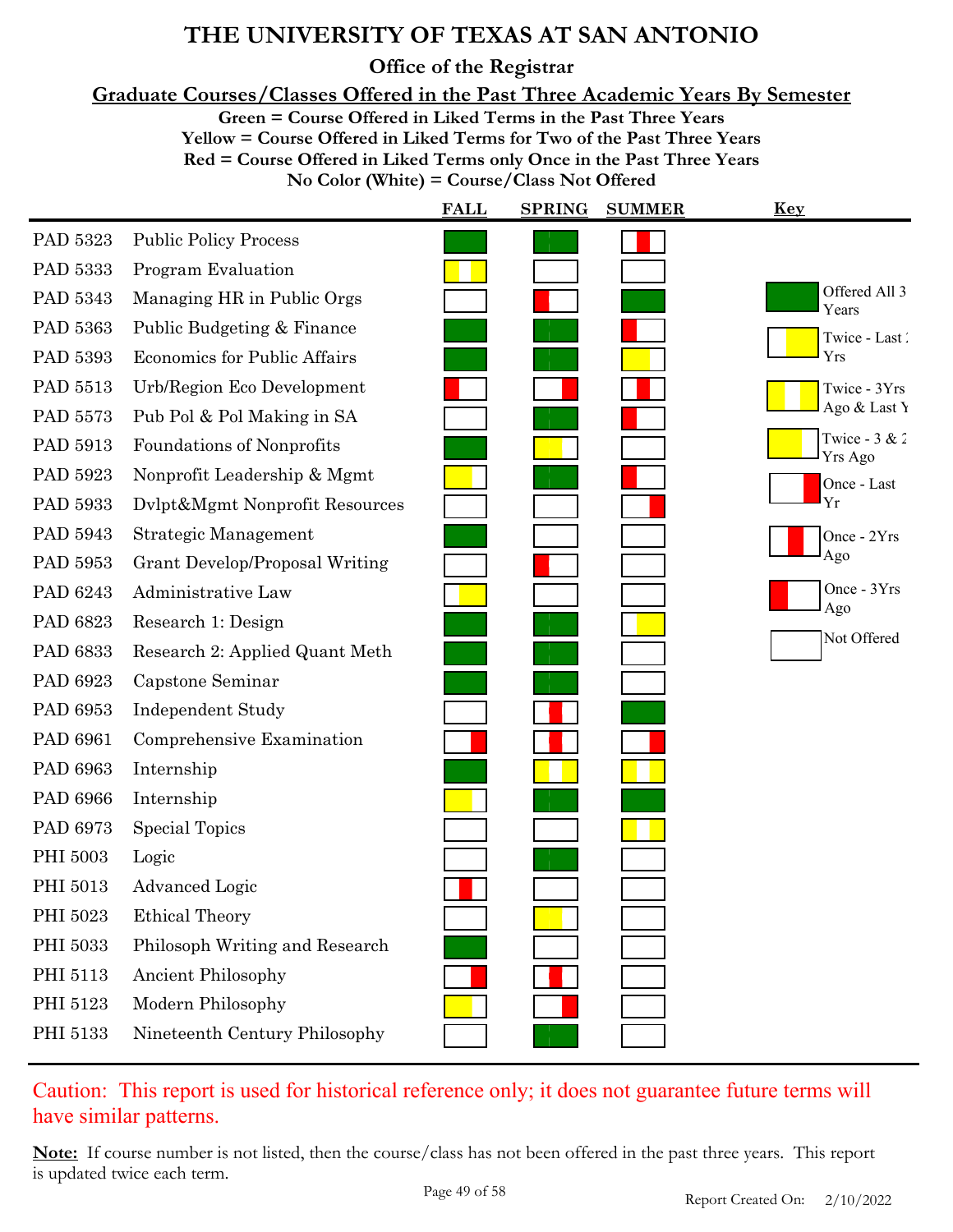**Office of the Registrar**

**Graduate Courses/Classes Offered in the Past Three Academic Years By Semester**

**Green = Course Offered in Liked Terms in the Past Three Years**

**Yellow = Course Offered in Liked Terms for Two of the Past Three Years**

**Red = Course Offered in Liked Terms only Once in the Past Three Years**

**No Color (White) = Course/Class Not Offered**

|                 |                                  | <b>FALL</b> | <b>SPRING</b> | <b>SUMMER</b> | <u>Key</u>                 |
|-----------------|----------------------------------|-------------|---------------|---------------|----------------------------|
| PHI 5223        | Epistemology                     |             |               |               |                            |
| PHI 5243        | Metaphysics                      |             |               |               |                            |
| PHI 5253        | Philosophy of Religion           |             |               |               | Offered All 3<br>Years     |
| PHI 5263        | Philosophy of Language           |             |               |               | Twice - Last               |
| PHI 5273        | Social & Political Philosophy    |             |               |               | Yrs                        |
| PHI 6033        | Adv Topics in Applied Ethics     |             |               |               | Twice - 3Yrs               |
| PHI 6143        | Contemporary Analytic Phil       |             |               |               | Ago & Last Y               |
| PHI 6153        | Contemporary Continental Phil    |             |               |               | Twice - $3 & 2$<br>Yrs Ago |
| PHI 6933        | Comprehensive Examination Prep   |             |               |               | Once - Last                |
| PHI 6943        | Internship                       |             |               |               | Yr                         |
| PHI 6951        | <b>Independent Study</b>         |             |               |               | Once - 2Yrs                |
| PHI 6953        | <b>Independent Study</b>         |             |               |               | Ago                        |
| PHI 6973        | SS: Philosophy                   |             |               |               | Once - 3Yrs<br>Ago         |
| PHI 6981        | Master's Thesis                  |             |               |               | Not Offered                |
| PHI 6983        | Master's Thesis                  |             |               |               |                            |
| PHY 5103        | Classical Mechanics I            |             |               |               |                            |
| <b>PHY 5203</b> | Electrodynamics I                |             |               |               |                            |
| PHY 5303        | <b>Statistical Mechanics</b>     |             |               |               |                            |
| PHY 5403        | <b>Quantum Mechanics I</b>       |             |               |               |                            |
| PHY 6123        | Plasma Physics and MHD           |             |               |               |                            |
| PHY 6313        | Solid State Physics              |             |               |               |                            |
| PHY 6403        | Fund of Space Physics            |             |               |               |                            |
| PHY 6413        | <b>Fundamentals of Astronomy</b> |             |               |               |                            |
| PHY 6623        | Space Physics Laboratory         |             |               |               |                            |
| PHY 6953        | Independent Study                |             |               |               |                            |
| PHY 6961        | Comprehensive Examination        |             |               |               |                            |
| PHY 6983        | Master's Thesis                  |             |               |               |                            |
| <b>PHY 7001</b> | Directed Research                |             |               |               |                            |

Caution: This report is used for historical reference only; it does not guarantee future terms will have similar patterns.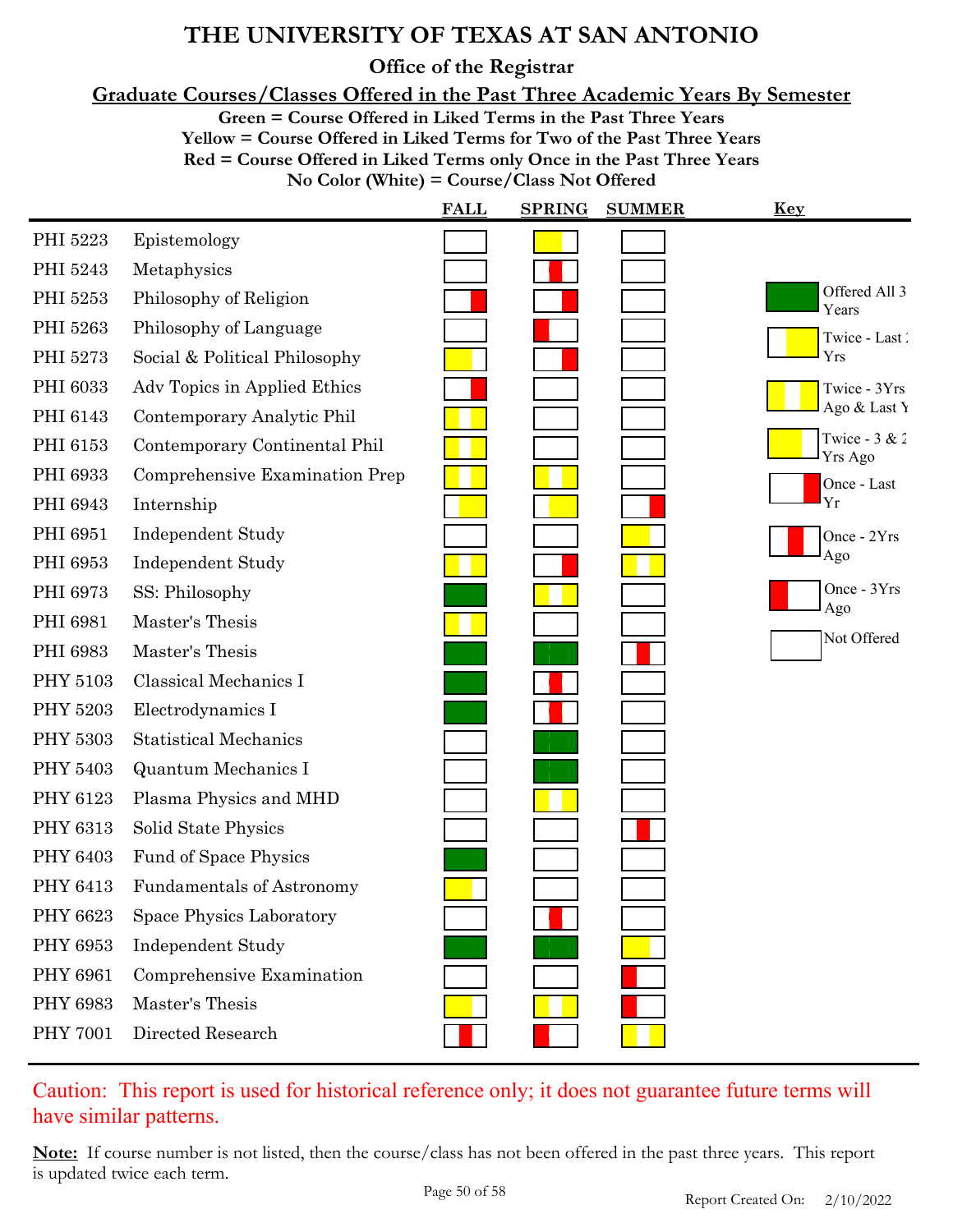**Office of the Registrar**

**Graduate Courses/Classes Offered in the Past Three Academic Years By Semester**

**Green = Course Offered in Liked Terms in the Past Three Years**

**Yellow = Course Offered in Liked Terms for Two of the Past Three Years Red = Course Offered in Liked Terms only Once in the Past Three Years**

**No Color (White) = Course/Class Not Offered**

|                                    | <b>FALL</b> | <b>SPRING</b> | <u>Key</u>                 |
|------------------------------------|-------------|---------------|----------------------------|
| Directed Research                  |             |               |                            |
| Research Seminar                   |             |               |                            |
| Doctoral Research                  |             |               | Offered All 3<br>Years     |
| Doctoral Research                  |             |               | Twice - Last               |
| Doctoral Dissertation              |             |               | Yrs                        |
| Doctoral Dissertation              |             |               | Twice - 3Yrs               |
| Topics Experimental Physics        |             |               | Ago & Last Y               |
| Topics in Condensed Matter Phy     |             |               | Twice - $3 & 2$<br>Yrs Ago |
| Topics in Space Physics            |             |               | Once - Last                |
| <b>Topics: Theoretical Physics</b> |             |               | Yr                         |
| Topics in Astrophysics             |             |               | Once - 2Yrs                |
| Special Topics in Physics          |             |               | Ago                        |
| Current Topics in Physics          |             |               | Once - 3Yrs<br>Ago         |
| Political Inquiry                  |             |               | Not Offered                |
| <b>Research Methods</b>            |             |               |                            |
| Internat Relations & World Pol     |             |               |                            |
| Political Philosophy               |             |               |                            |
| Pol of US Nat'l Sec Policy Mak     |             |               |                            |
| Topics In American Politics        |             |               |                            |
| Latino/a Politics                  |             |               |                            |
| American Government & Politics     |             |               |                            |
| Presidency                         |             |               |                            |
| Political Creativity               |             |               |                            |
| Topic:Comp & Intrnt'l Politics     |             |               |                            |
| Law and Courts                     |             |               |                            |
| <b>International Organizations</b> |             |               |                            |
| Foreign Policy Analysis            |             |               |                            |
| Global Security                    |             |               |                            |
|                                    |             |               | <b>SUMMER</b>              |

### Caution: This report is used for historical reference only; it does not guarantee future terms will have similar patterns.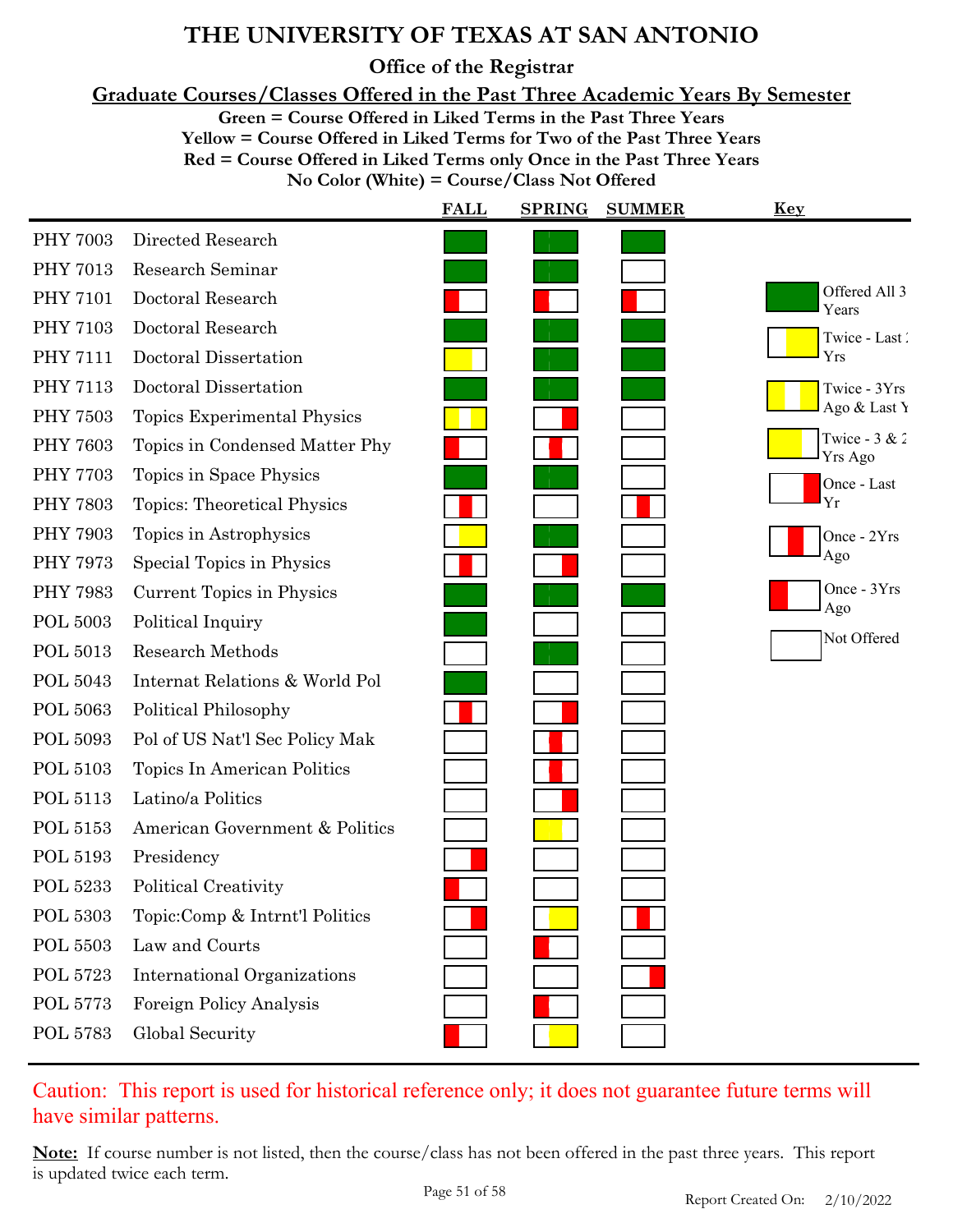**Office of the Registrar**

**Graduate Courses/Classes Offered in the Past Three Academic Years By Semester**

**Green = Course Offered in Liked Terms in the Past Three Years**

**Yellow = Course Offered in Liked Terms for Two of the Past Three Years**

**Red = Course Offered in Liked Terms only Once in the Past Three Years**

**No Color (White) = Course/Class Not Offered**

|                 |                                | <b>FALL</b> | <b>SPRING</b> | <b>SUMMER</b> | Key                        |
|-----------------|--------------------------------|-------------|---------------|---------------|----------------------------|
| POL 5873        | Governan in a Globalized World |             |               |               |                            |
| <b>POL 5883</b> | Global Develop & Human Rights  |             |               |               |                            |
| <b>POL 5903</b> | Seminar in Political Geography |             |               |               | Offered All 3<br>Years     |
| POL 5953        | Terrorism                      |             |               |               | Twice - Last               |
| <b>POL 5983</b> | Deter & Coercion in Intern Pol |             |               |               | Yrs                        |
| <b>POL 6893</b> | Research Proposal              |             |               |               | Twice - 3Yrs               |
| <b>POL 6951</b> | <b>Independent Study</b>       |             |               |               | Ago & Last Y               |
| POL 6953        | Independent Study              |             |               |               | Twice - $3 & 2$<br>Yrs Ago |
| <b>POL 6963</b> | Internship                     |             |               |               | Once - Last                |
| <b>POL 6973</b> | <b>Special Problems</b>        |             |               |               | Yr                         |
| <b>POL 6981</b> | Master's Thesis                |             |               |               | Once - 2Yrs                |
| <b>POL 6983</b> | Master's Thesis                |             |               |               | Ago                        |
| POL 6993        | Masters Research Project       |             |               |               | Once - 3Yrs<br>Ago         |
| <b>PSY 5113</b> | Prof Ethics & Standards        |             |               |               | Not Offered                |
| <b>PSY 5213</b> | Research Design                |             |               |               |                            |
| <b>PSY 5303</b> | Developmental Psychology       |             |               |               |                            |
| <b>PSY 5333</b> | Social Psychology              |             |               |               |                            |
| <b>PSY 5343</b> | Human Cognition                |             |               |               |                            |
| <b>PSY 5363</b> | <b>Health Psychology</b>       |             |               |               |                            |
| <b>PSY 5383</b> | <b>Biological Psychology</b>   |             |               |               |                            |
| <b>PSY 5393</b> | Cross Cultural Psychology      |             |               |               |                            |
| <b>PSY 5413</b> | <b>Inferential Statistics</b>  |             |               |               |                            |
| PSY 6113        | Psychological Measurement      |             |               |               |                            |
| <b>PSY 6213</b> | Correlation & Regression Analy |             |               |               |                            |
| <b>PSY 6513</b> | Research Internship            |             |               |               |                            |
| <b>PSY 6951</b> | Independent Study              |             |               |               |                            |
| <b>PSY 6953</b> | <b>Independent Study</b>       |             |               |               |                            |
| <b>PSY 6961</b> | Comprehensive Examination      |             |               |               |                            |

### Caution: This report is used for historical reference only; it does not guarantee future terms will have similar patterns.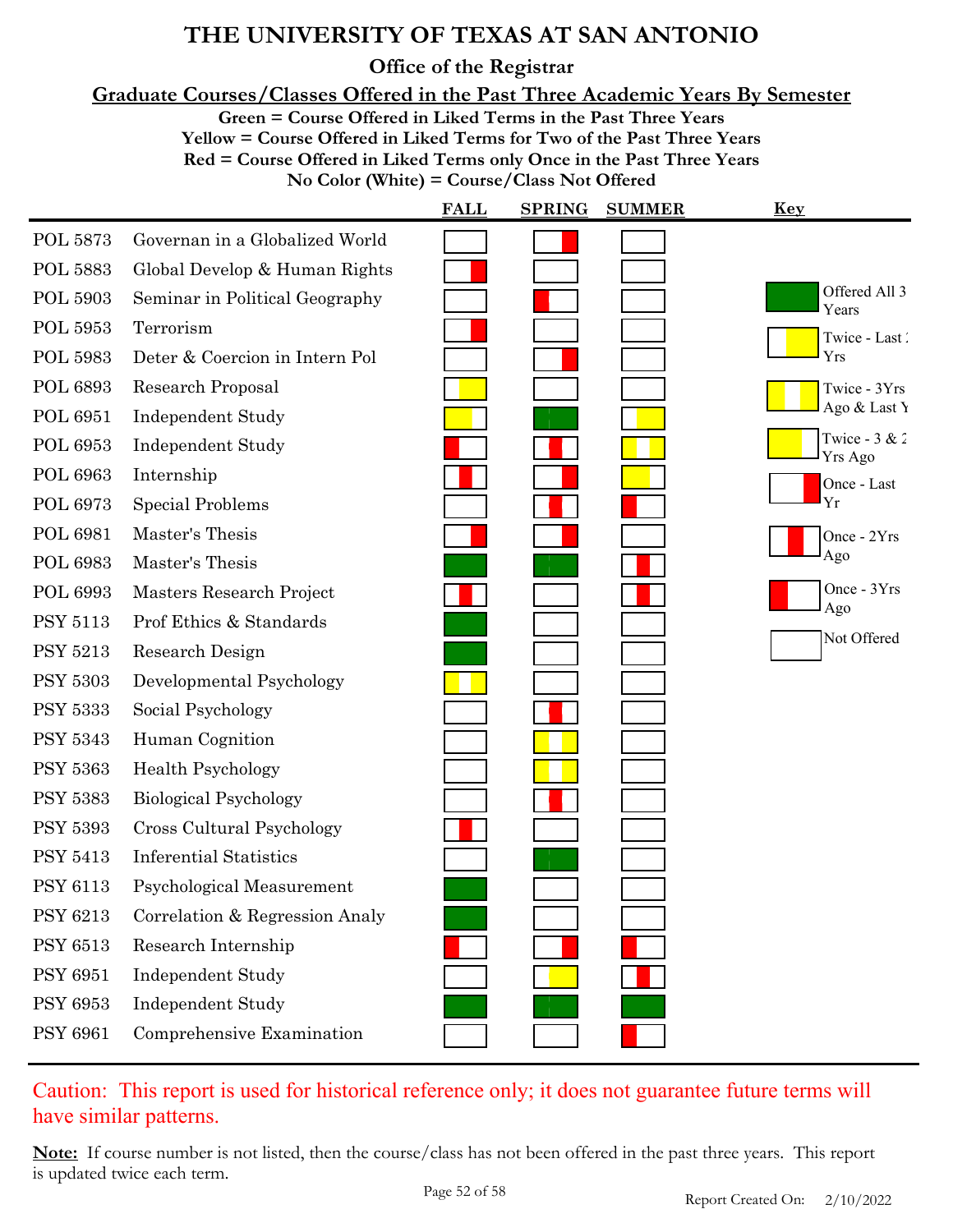**Office of the Registrar**

**Graduate Courses/Classes Offered in the Past Three Academic Years By Semester**

**Green = Course Offered in Liked Terms in the Past Three Years**

**Yellow = Course Offered in Liked Terms for Two of the Past Three Years Red = Course Offered in Liked Terms only Once in the Past Three Years No Color (White) = Course/Class Not Offered**

|                 |                                     | <b>FALL</b> | <b>SPRING</b> | <b>SUMMER</b> | <b>Key</b>                 |
|-----------------|-------------------------------------|-------------|---------------|---------------|----------------------------|
| <b>PSY 6973</b> | Special Topics in Psychology        |             |               |               |                            |
| <b>PSY 6981</b> | Master's Thesis                     |             |               |               |                            |
| <b>PSY 6983</b> | Master's Thesis                     |             |               |               | Offered All 3<br>Years     |
| <b>PSY 6986</b> | Master's Thesis                     |             |               |               | Twice - Last               |
| <b>PSY 7003</b> | Multivariate Stat Analysis          |             |               |               | Yrs                        |
| <b>PSY 7013</b> | <b>Advanced Research Design</b>     |             |               |               | Twice - 3Yrs               |
| <b>PSY 7023</b> | Military Health Psychology          |             |               |               | Ago & Last Y               |
| <b>PSY 7103</b> | Adv Topics in Biopsychology         |             |               |               | Twice - $3 & 2$<br>Yrs Ago |
| <b>PSY 7113</b> | Adv Topics: Clinical Psychology     |             |               |               | Once - Last                |
| <b>PSY 7123</b> | Adv Top: Applied Social Psyc        |             |               |               | Yr                         |
| <b>PSY 7133</b> | Adv Top:Applied Cognitive Psyc      |             |               |               | Once - 2Yrs                |
| <b>PSY 7143</b> | Adv Top: Div & Hlth Disparities     |             |               |               | Ago                        |
| <b>PSY 7203</b> | <b>Grant Development</b>            |             |               |               | Once - 3Yrs                |
| <b>PSY 7911</b> | Doctoral Research                   |             |               |               | Ago                        |
| <b>PSY 7912</b> | Doctoral Research                   |             |               |               | Not Offered                |
| <b>PSY 7913</b> | Doctoral Research                   |             |               |               |                            |
| <b>PSY 7916</b> | Doctoral Research                   |             |               |               |                            |
| <b>PSY 7921</b> | Doctoral Dissertation               |             |               |               |                            |
| <b>PSY 7922</b> | Doctoral Dissertation               |             |               |               |                            |
| <b>PSY 7923</b> | Doctoral Dissertation               |             |               |               |                            |
| <b>PSY 7926</b> | Doctoral Dissertation               |             |               |               |                            |
| <b>SOC 5003</b> | Sociological Theory                 |             |               |               |                            |
| $\rm SOC$ 5033  | <b>Qualitative Research Methods</b> |             |               |               |                            |
| SOC 5043        | <b>Evaluation Research</b>          |             |               |               |                            |
| <b>SOC 5063</b> | Research Design                     |             |               |               |                            |
| SOC 5073        | <b>Quant Research Methods</b>       |             |               |               |                            |
| <b>SOC 5083</b> | Advanced Quant Res Methods          |             |               |               |                            |
| SOC 5123        | Family Contexts&Social Change       |             |               |               |                            |

Caution: This report is used for historical reference only; it does not guarantee future terms will have similar patterns.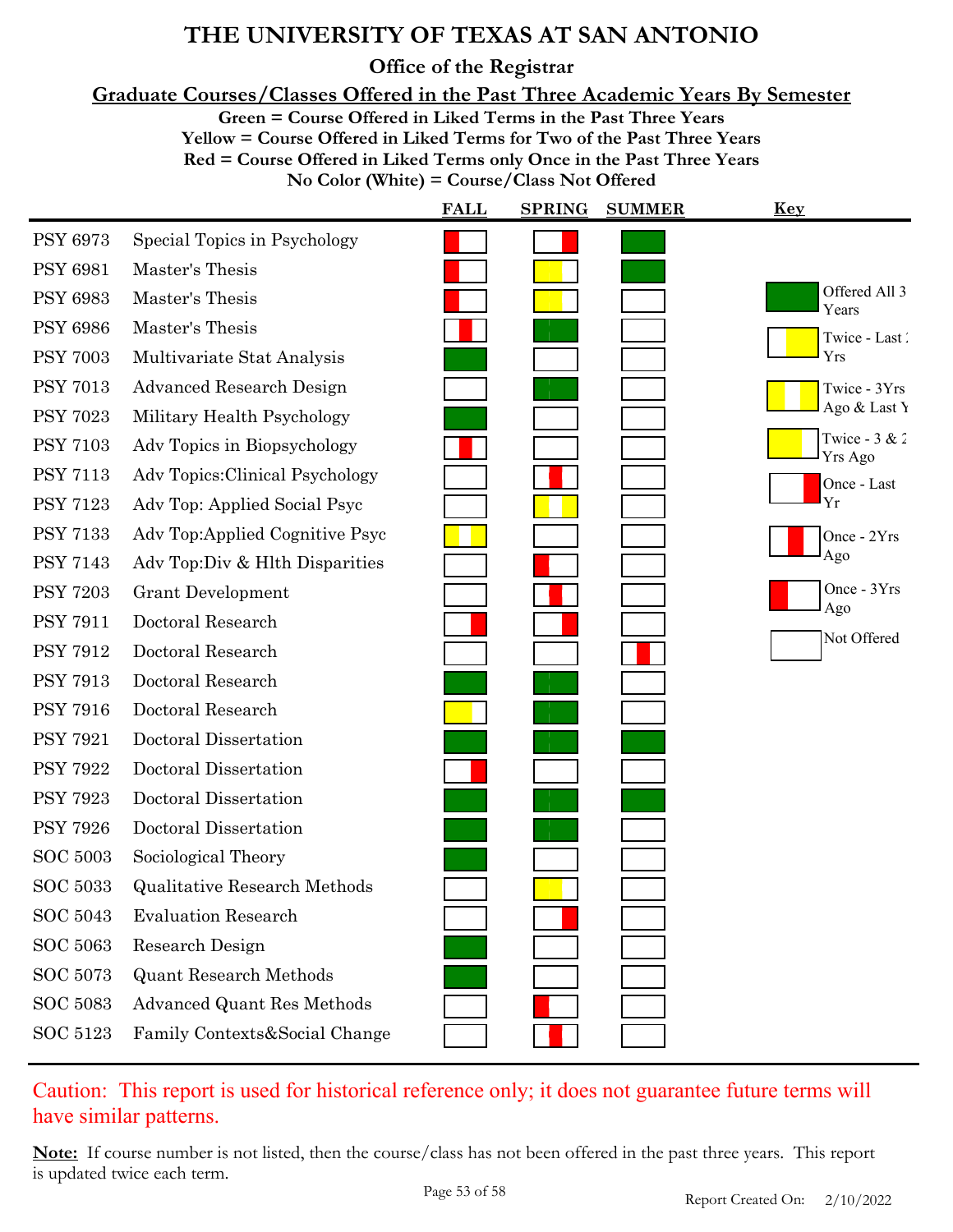**Office of the Registrar**

**Graduate Courses/Classes Offered in the Past Three Academic Years By Semester**

**Green = Course Offered in Liked Terms in the Past Three Years**

**Yellow = Course Offered in Liked Terms for Two of the Past Three Years**

**Red = Course Offered in Liked Terms only Once in the Past Three Years**

**No Color (White) = Course/Class Not Offered**

|                 |                                | <b>FALL</b> | <b>SPRING</b> | <b>SUMMER</b> | <u>Key</u>                        |
|-----------------|--------------------------------|-------------|---------------|---------------|-----------------------------------|
| SOC 5133        | Sociology-Health & Health Care |             |               |               |                                   |
| SOC 5173        | Religion Health & Mortality    |             |               |               |                                   |
| SOC 5203        | Social Stratification          |             |               |               | Offered All 3<br>Years            |
| <b>SOC 5213</b> | Race & Ethnic Relations        |             |               |               | Twice - Last                      |
| <b>SOC 5233</b> | Sociology of Gender            |             |               |               | Yrs                               |
| <b>SOC 5353</b> | Crime and Delinquency          |             |               |               | Twice - 3Yrs                      |
| <b>SOC 5403</b> | Social Movements               |             |               |               | Ago & Last Y                      |
| <b>SOC 6063</b> | Health and Health Disparities  |             |               |               | Twice - $3 & 2$<br><b>Yrs Ago</b> |
| SOC 6143        | Sociology of Religion          |             |               |               | Once - Last                       |
| SOC 6733        | Social Psy of Health & Illness |             |               |               | Yr                                |
| <b>SOC 6903</b> | Topics In Advanced Sociology   |             |               |               | Once - 2Yrs                       |
| <b>SOC 6933</b> | Exit Seminar                   |             |               |               | Ago                               |
| <b>SOC 6953</b> | <b>Independent Study</b>       |             |               |               | Once - 3Yrs<br>Ago                |
| <b>SOC 6963</b> | Internship                     |             |               |               |                                   |
| <b>SOC 6981</b> | Master's Thesis                |             |               |               | Not Offered                       |
| <b>SOC 6983</b> | Master's Thesis                |             |               |               |                                   |
| <b>SOC 6986</b> | Master's Thesis                |             |               |               |                                   |
| <b>SOC 7003</b> | Doctoral Dissertation          |             |               |               |                                   |
| <b>SOC 7006</b> | Doctoral Dissertation          |             |               |               |                                   |
| <b>SOC 7891</b> | Doctoral Research              |             |               |               |                                   |
| <b>SOC 7893</b> | Doctoral Research              |             |               |               |                                   |
| <b>SPE 5403</b> | Survey of Special Education    |             |               |               |                                   |
| <b>SPE 5513</b> | Assess Indiv w/ Disabilities   |             |               |               |                                   |
| <b>SPE 5613</b> | Legal Issues in Special Edu    |             |               |               |                                   |
| <b>SPE 5633</b> | Mthds for Teaching Ind w/Mild  |             |               |               |                                   |
| <b>SPE 5643</b> | Mthds for Teach Ind w/Mod/Sev  |             |               |               |                                   |
| <b>SPE 6133</b> | Intro to Single-Subj Method    |             |               |               |                                   |
| <b>SPE 6443</b> | Collab&Consul/EduClin Settings |             |               |               |                                   |

Caution: This report is used for historical reference only; it does not guarantee future terms will have similar patterns.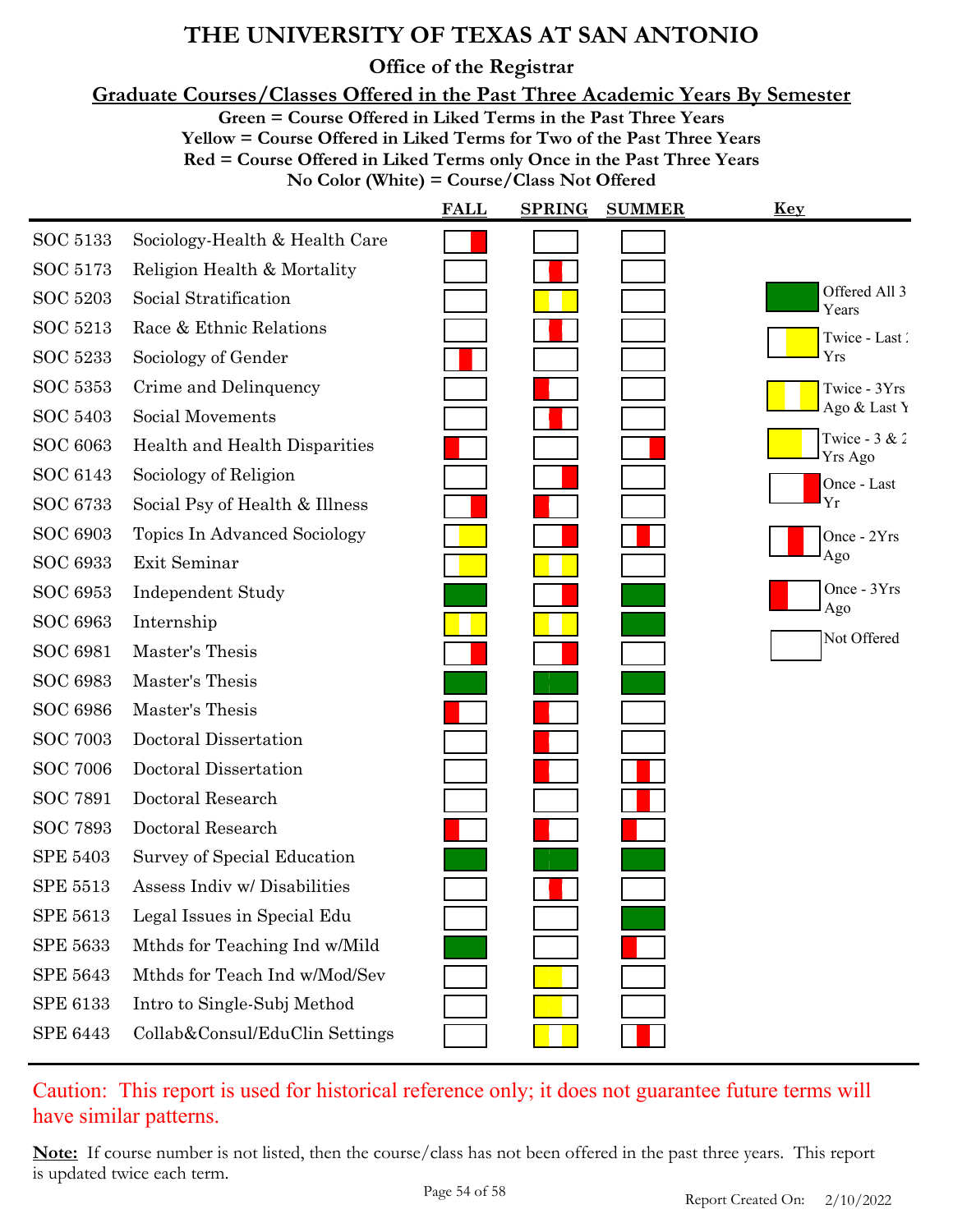**Office of the Registrar**

**Graduate Courses/Classes Offered in the Past Three Academic Years By Semester**

**Green = Course Offered in Liked Terms in the Past Three Years**

**Yellow = Course Offered in Liked Terms for Two of the Past Three Years**

**Red = Course Offered in Liked Terms only Once in the Past Three Years**

**No Color (White) = Course/Class Not Offered**

|                 |                                | <b>FALL</b> | <b>SPRING</b> | <b>SUMMER</b> | <u>Key</u>                 |
|-----------------|--------------------------------|-------------|---------------|---------------|----------------------------|
| <b>SPE 6623</b> | Current&Critical Issues in SPE |             |               |               |                            |
| <b>SPE 6863</b> | Tech Individuals Disabilities  |             |               |               |                            |
| <b>SPE 6953</b> | <b>Independent Study</b>       |             |               |               | Offered All 3<br>Years     |
| <b>SPE 6983</b> | Master's Thesis                |             |               |               | Twice - Last               |
| <b>SPN 5123</b> | Hispanic Film                  |             |               |               | Yrs                        |
| <b>SPN 5373</b> | Intro to Grad Hispanic Studies |             |               |               | Twice - 3Yrs               |
| <b>SPN 5473</b> | Latin American Civilization    |             |               |               | Ago & Last Y               |
| <b>SPN 5483</b> | Topics in Hispanic Cultures    |             |               |               | Twice - $3 & 2$<br>Yrs Ago |
| <b>SPN 5633</b> | Spanish Medievl-Golden Age Lit |             |               |               | Once - Last                |
| <b>SPN 5763</b> | Latin America Lit To Modernism |             |               |               | Yr                         |
| <b>SPN 5773</b> | Latin Am Lit Modernism-Present |             |               |               | Once - 2Yrs                |
| <b>SPN 5813</b> | Topics in Hispanic Literatures |             |               |               | Ago                        |
| SPN 5853        | Spanish of the United States   |             |               |               | Once - 3Yrs                |
| SPN 5903        | Topics: Hispanic Linguistics   |             |               |               | Ago                        |
| <b>SPN 6951</b> | <b>Independent Study</b>       |             |               |               | Not Offered                |
| <b>SPN 6952</b> | <b>Independent Study</b>       |             |               |               |                            |
| <b>SPN 6953</b> | <b>Independent Study</b>       |             |               |               |                            |
| <b>SPN 6961</b> | Comprehensive Examination      |             |               |               |                            |
| <b>SPN 6981</b> | Master's Thesis                |             |               |               |                            |
| <b>SPN 6983</b> | Master's Thesis                |             |               |               |                            |
| <b>STA 5093</b> | Intro to Statistical Inference |             |               |               |                            |
| <b>STA 5103</b> | <b>Applied Statistics</b>      |             |               |               |                            |
| <b>STA 5313</b> | Theory-Sample Surveys W/Appls  |             |               |               |                            |
| <b>STA 5503</b> | Mathematical Statistics I      |             |               |               |                            |
| <b>STA 5513</b> | Mathematical Statistics II     |             |               |               |                            |
| <b>STA 6003</b> | Stat Methods in Research and P |             |               |               |                            |
| <b>STA 6013</b> | <b>Regression Analysis</b>     |             |               |               |                            |
| <b>STA 6033</b> | SAS Programming and Data Mgmt  |             |               |               |                            |

### Caution: This report is used for historical reference only; it does not guarantee future terms will have similar patterns.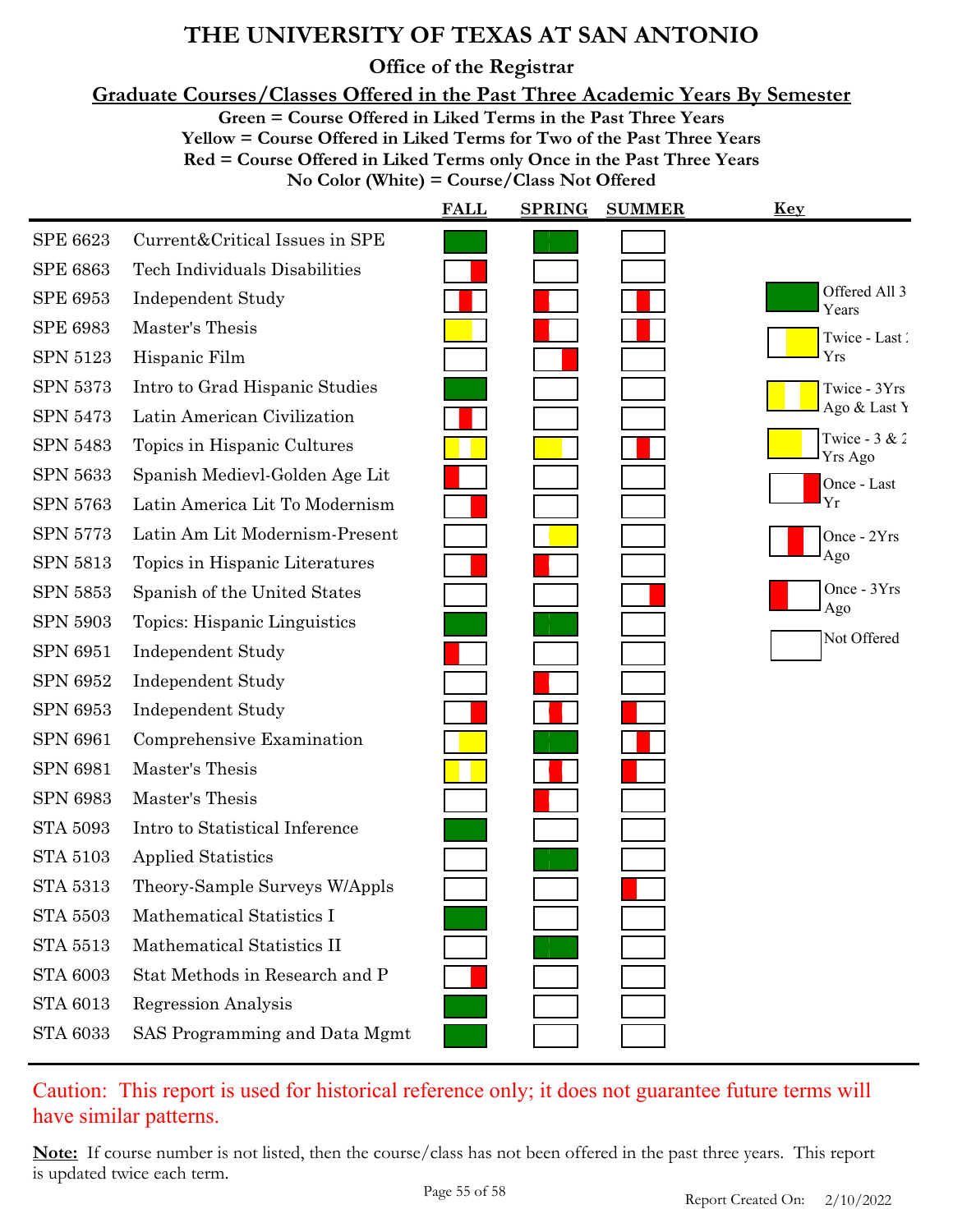**Office of the Registrar**

**Graduate Courses/Classes Offered in the Past Three Academic Years By Semester**

**Green = Course Offered in Liked Terms in the Past Three Years**

**Yellow = Course Offered in Liked Terms for Two of the Past Three Years**

**Red = Course Offered in Liked Terms only Once in the Past Three Years**

**No Color (White) = Course/Class Not Offered**

|                 |                                    | <b>FALL</b> | <b>SPRING</b> | <b>SUMMER</b> | <u>Key</u>                 |
|-----------------|------------------------------------|-------------|---------------|---------------|----------------------------|
| <b>STA 6113</b> | <b>Applied Bayesian Statistics</b> |             |               |               |                            |
| <b>STA 6133</b> | Simulation & Stats Computing       |             |               |               |                            |
| <b>STA 6233</b> | R Programming for Data Science     |             |               |               | Offered All 3<br>Years     |
| <b>STA 6253</b> | Time Series Analysis & Appl        |             |               |               | Twice - Last               |
| <b>STA 6413</b> | Nonparametric Statistics           |             |               |               | Yrs                        |
| <b>STA 6443</b> | Data Analytics Algorithms I        |             |               |               | Twice - 3Yrs               |
| <b>STA 6543</b> | <b>Predictive Modeling</b>         |             |               |               | Ago & Last Y               |
| <b>STA 6713</b> | <b>Linear Models</b>               |             |               |               | Twice - $3 & 2$<br>Yrs Ago |
| <b>STA 6813</b> | Multivariate Analysis              |             |               |               | Once - Last                |
| <b>STA 6833</b> | Design/Analysis of Experiments     |             |               |               | Yr                         |
| <b>STA 6853</b> | Categorical Data Analysis          |             |               |               | Once - 2Yrs                |
| <b>STA 6863</b> | <b>Spatial Statistics</b>          |             |               |               | Ago                        |
| <b>STA 6903</b> | Survival Analysis                  |             |               |               | Once - 3Yrs                |
| <b>STA 6923</b> | Intro to Statistical Learning      |             |               |               | Ago                        |
| <b>STA 6933</b> | Adv Topics in Statistical Lear     |             |               |               | Not Offered                |
| <b>STA 6943</b> | Statistics Internship              |             |               |               |                            |
| <b>STA 6953</b> | <b>Independent Study</b>           |             |               |               |                            |
| <b>STA 6961</b> | Comprehensive Examination          |             |               |               |                            |
| <b>STA 6973</b> | <b>Special Problems</b>            |             |               |               |                            |
| <b>STA 7211</b> | Doctoral Research                  |             |               |               |                            |
| <b>STA 7212</b> | Doctoral Research                  |             |               |               |                            |
| <b>STA 7213</b> | Doctoral Research                  |             |               |               |                            |
| <b>STA 7214</b> | Doctoral Research                  |             |               |               |                            |
| <b>STA 7216</b> | Doctoral Research                  |             |               |               |                            |
| <b>STA 7311</b> | Doctoral Dissertation              |             |               |               |                            |
| <b>STA 7313</b> | Doctoral Dissertation              |             |               |               |                            |
| <b>STA 7314</b> | Doctoral Dissertation              |             |               |               |                            |
| <b>STA 7316</b> | Doctoral Dissertation              |             |               |               |                            |
|                 |                                    |             |               |               |                            |

### Caution: This report is used for historical reference only; it does not guarantee future terms will have similar patterns.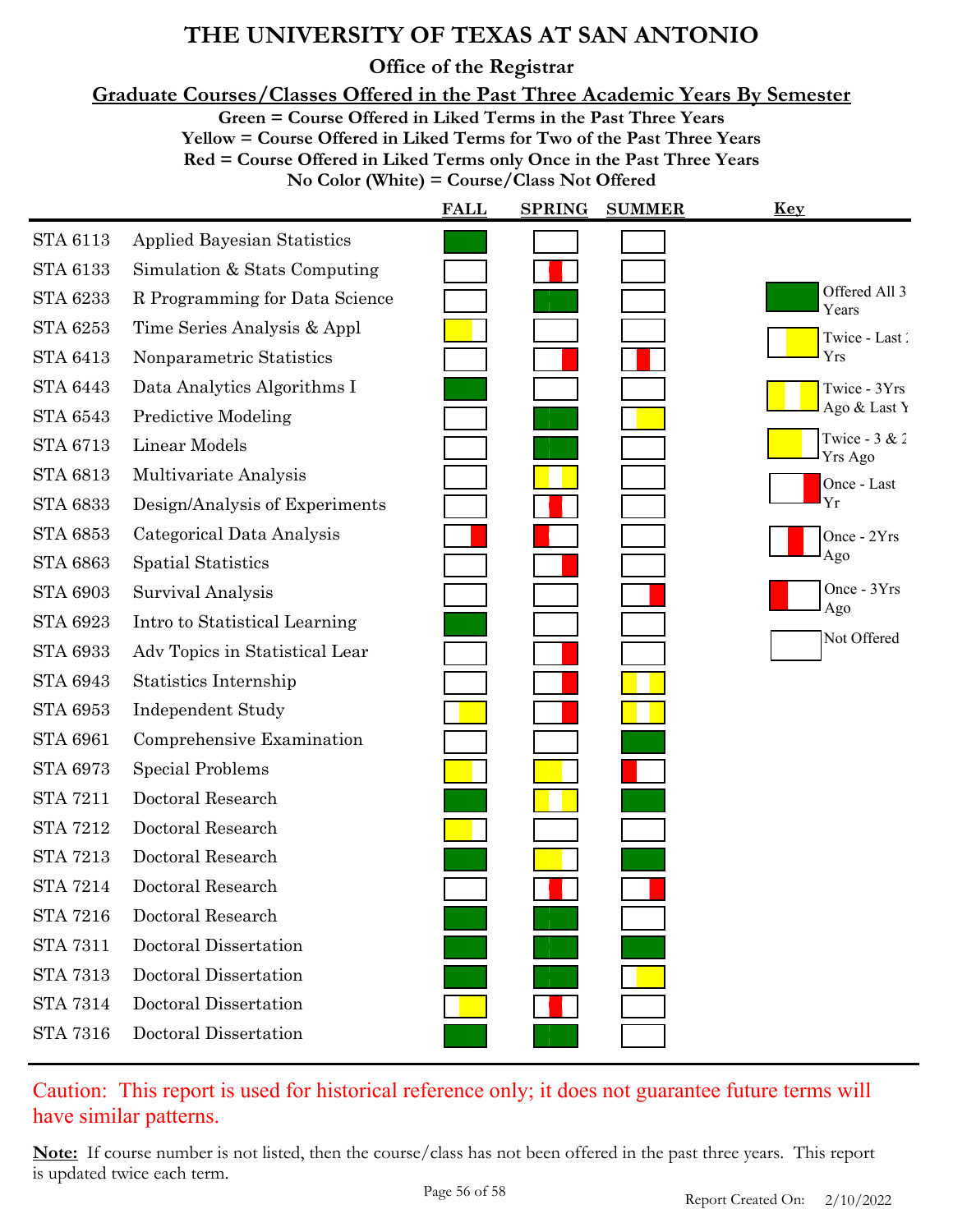**Office of the Registrar**

**Graduate Courses/Classes Offered in the Past Three Academic Years By Semester**

**Green = Course Offered in Liked Terms in the Past Three Years**

**Yellow = Course Offered in Liked Terms for Two of the Past Three Years**

**Red = Course Offered in Liked Terms only Once in the Past Three Years**

**No Color (White) = Course/Class Not Offered**

|                 |                                | <b>FALL</b> | <b>SPRING</b> | <b>SUMMER</b> | <b>Key</b>                 |
|-----------------|--------------------------------|-------------|---------------|---------------|----------------------------|
| <b>STA 7503</b> | Advanced Inference I           |             |               |               |                            |
| <b>STA 7513</b> | Advanced Inference II          |             |               |               |                            |
| <b>SWK 5013</b> | HBSE Individuals & Families    |             |               |               | Offered All 3<br>Years     |
| <b>SWK 5103</b> | Soc Prob & Soc Welf Pol        |             |               |               | Twice - Last               |
| <b>SWK 5113</b> | <b>Generalist SWK Practice</b> |             |               |               | Yrs                        |
| <b>SWK 5203</b> | Social Work Research           |             |               |               | Twice - 3Yrs               |
| <b>SWK 5233</b> | Global Context of SW           |             |               |               | Ago & Last Y               |
| <b>SWK 5243</b> | Spe SWK Research: Prct/Prog Ev |             |               |               | Twice - $3 & 2$<br>Yrs Ago |
| <b>SWK 5303</b> | Foundations of SWK I           |             |               |               | Once - Last                |
| <b>SWK 5313</b> | Foundations of SWK II          |             |               |               | Yr                         |
| <b>SWK 5403</b> | Field Prac I & Intergr Sem     |             |               |               | Once - 2Yrs                |
| <b>SWK 5413</b> | Field Prac II & Integr Sem     |             |               |               | Ago                        |
| <b>SWK 5423</b> | Field Pract III & Integr Sem   |             |               |               | Once - 3Yrs<br>Ago         |
| <b>SWK 5433</b> | Field Pract IV & Integr Sem    |             |               |               |                            |
| <b>SWK 5443</b> | Spe SWK Methods: Individuals   |             |               |               | Not Offered                |
| <b>SWK 5463</b> | Spe SWK Methods: Groups        |             |               |               |                            |
| <b>SWK 5473</b> | Spe SW Methods: Pol Prac/Advoc |             |               |               |                            |
| <b>SWK 5483</b> | Multidimensional Assessment    |             |               |               |                            |
| <b>SWK 5493</b> | Spe SWK Methods: Comm Practice |             |               |               |                            |
| <b>SWK 5513</b> | Cultural Compt Diverse Pops    |             |               |               |                            |
| <b>SWK 5523</b> | Spe SWK Methods: Child&Family  |             |               |               |                            |
| <b>SWK 5633</b> | Transfrmatl Ldrship in SWK     |             |               |               |                            |
| <b>SWK 6953</b> | <b>Independent Study</b>       |             |               |               |                            |
| <b>SWK 6973</b> | Spec Topics in Cult Comp Pract |             |               |               |                            |
| <b>TIS 5013</b> | Interpreting in Legal Settings |             |               |               |                            |
| <b>TIS 5023</b> | Interpret in Medical Settings  |             |               |               |                            |
| <b>TIS 5123</b> | Theory & Pract Transl & Interp |             |               |               |                            |
| <b>TIS 5973</b> | Topics Transl & Interpreting   |             |               |               |                            |

Caution: This report is used for historical reference only; it does not guarantee future terms will have similar patterns.